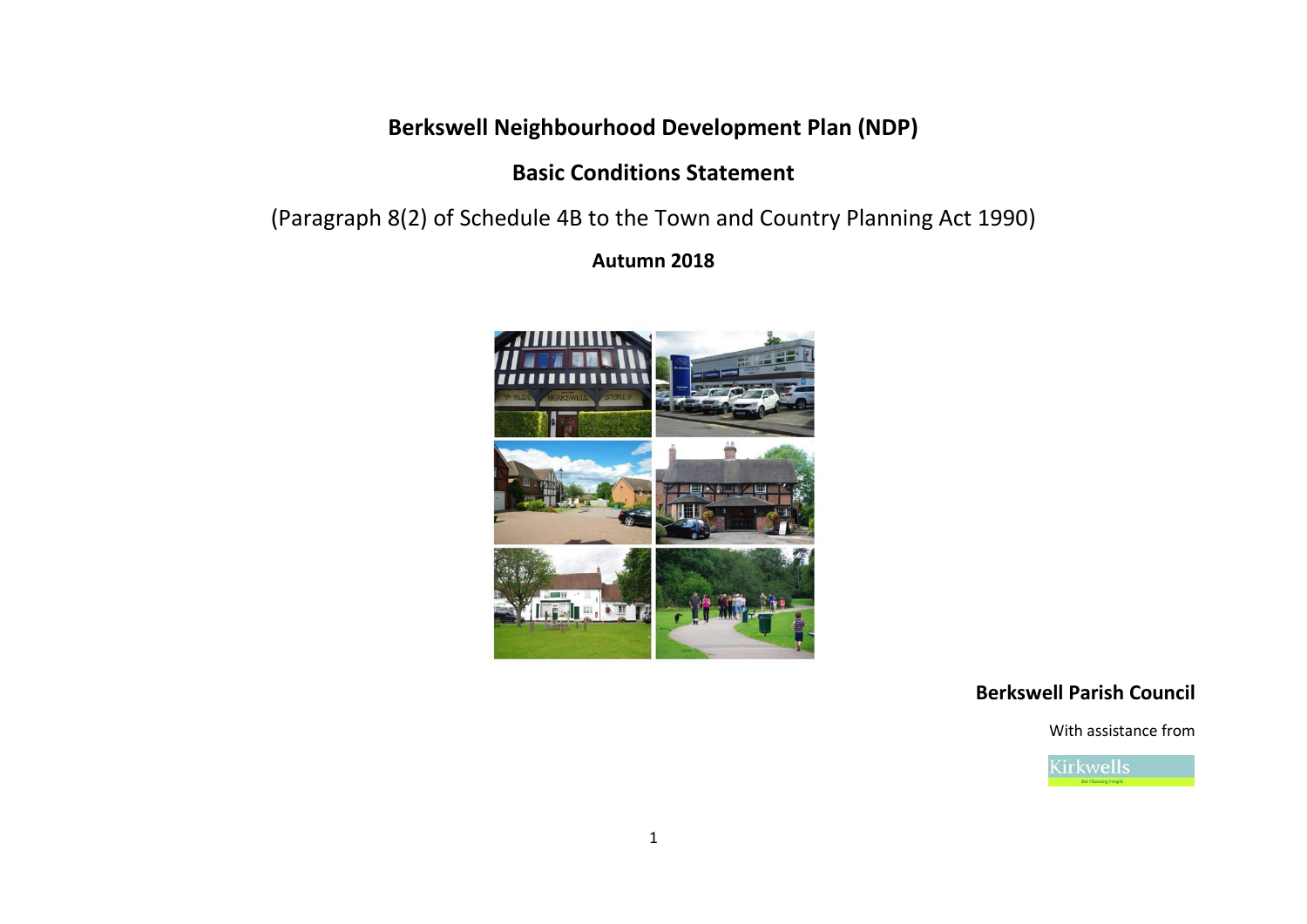#### **1.0 INTRODUCTION**

 $\overline{\phantom{a}}$ 

1.1 Planning Practice Guidance (Paragraph: 065 Reference ID: 41-065-20140306)<sup>1</sup> sets out that only a draft neighbourhood Plan or Order that meets each of a set of basic conditions can be put to a referendum and be made. The basic conditions are set out in paragraph 8(2) of Schedule 4B to the [Town and Country Planning Act 1990](http://www.legislation.gov.uk/ukpga/2011/20/schedule/9/enacted) as applied to neighbourhood plans by section 38A of the Planning and Compulsory Purchase Act 2004. The basic conditions are:

*a. having regard to national policies and advice contained in guidance issued by the Secretary of State it is appropriate to make the order (or neighbourhood plan).*

*b. having special regard to the desirability of preserving any listed building or its setting or any features of special architectural or historic interest that it possesses, it is appropriate to make the order. This applies only to Orders.*

*c. having special regard to the desirability of preserving or enhancing the character or appearance of any conservation area, it is appropriate to make the order. This applies only to Orders.*

*d. the making of the order (or neighbourhood plan) contributes to the achievement of sustainable development.*

*e. the making of the order (or neighbourhood plan) is in general conformity with the strategic policies contained in the development plan for the area of the authority (or any part of that area).*

*f. the making of the order (or neighbourhood plan) does not breach, and is otherwise compatible with, EU obligations.*

*g. prescribed conditions are met in relation to the Order (or plan) and prescribed matters have been complied with in connection with the proposal for the order (or neighbourhood plan).*

1.2 This Basic Conditions Statement sets out how the Berskwell NDP has been prepared to meet the basic conditions. It has been prepared as a supporting document for consideration by the NDP independent Examiner.

<sup>1</sup> <https://www.gov.uk/guidance/neighbourhood-planning--2#basic-conditions-for-neighbourhood-plan-to-referendum>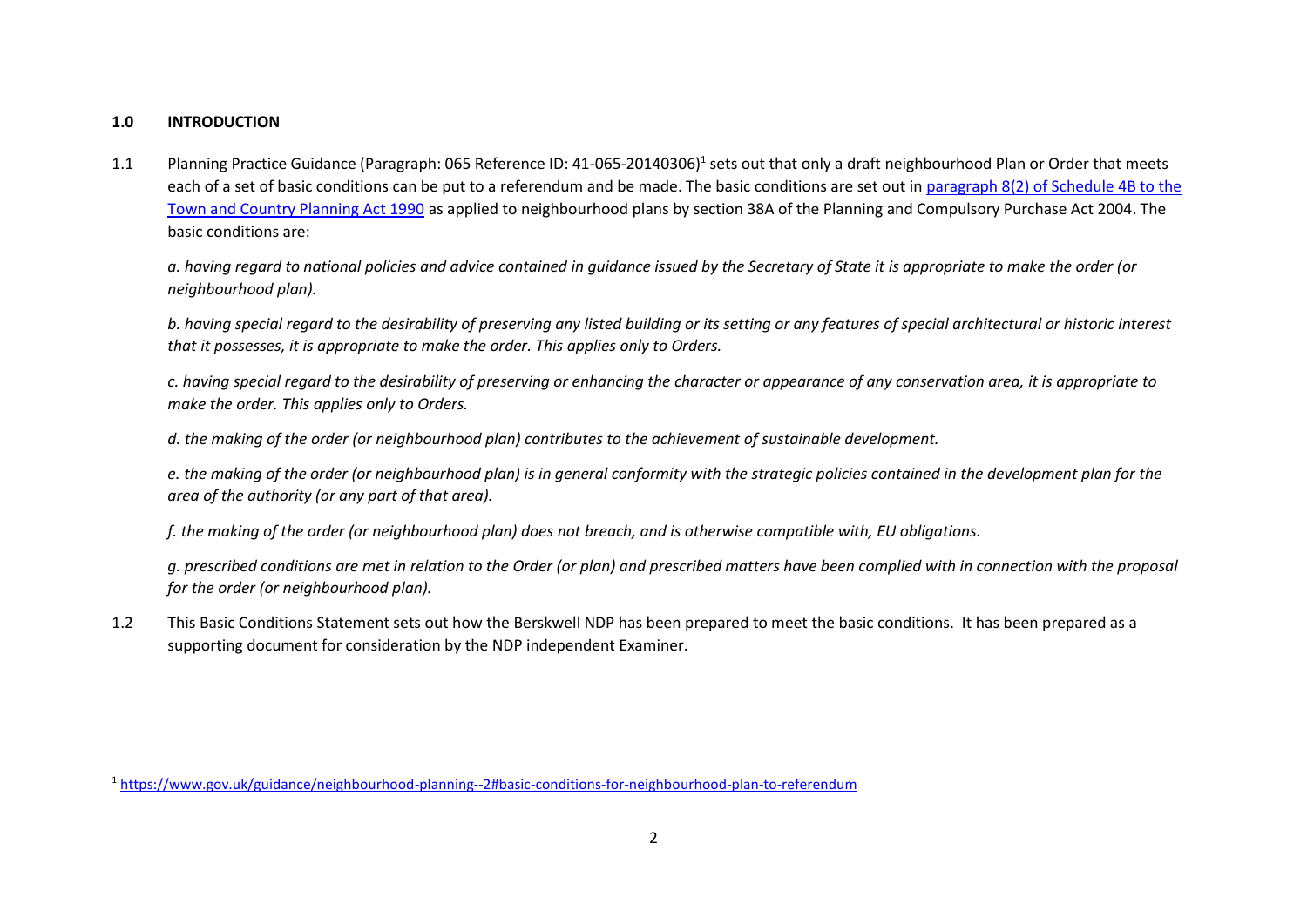#### **2.0 LEGAL REQUIREMENTS**

#### **2.1 The Submission Plan is being submitted by a qualifying body**

This Submission Plan is being submitted by a qualifying body, namely Berkswell Parish Council.

#### **2.2 What is being proposed is a neighbourhood development plan**

The plan being proposed relates to planning matters (the use and development of land) and has been prepared in accordance with the statutory requirements and processes set out in the Town and Country Planning Act 1990 (as amended by the Localism Act 2011) and the Neighbourhood Planning Regulations 2012.

#### **2.3 The proposed Neighbourhood Plan states the period for which it is to have effect**

The proposed Neighbourhood Plan states the period for which it is to have effect. That period is from 2018 to 2033 (the same period as the emerging new Local Plan Review (LPR) for Solihull MBC).

#### **2.4 The policies do not relate to excluded development**

The Neighbourhood Plan proposal does not deal with county matters (mineral extraction and waste development), nationally significant infrastructure or any other matters set out in Section 61K of the Town and Country Planning Act 1990.

## **2.5 The proposed Neighbourhood Plan does not relate to more than one neighbourhood area and there are no other neighbourhood development plans in place within the neighbourhood area.**

The Neighbourhood Plan proposal relates to the designated Berkswell Neighbourhood Area and to no other area. There are no other Neighbourhood Plans relating to that neighbourhood area. The Designated Neighbourhood Plan Area has the same boundary as that of the Parish at the time of the designation and is shown on Map 1 in the NDP.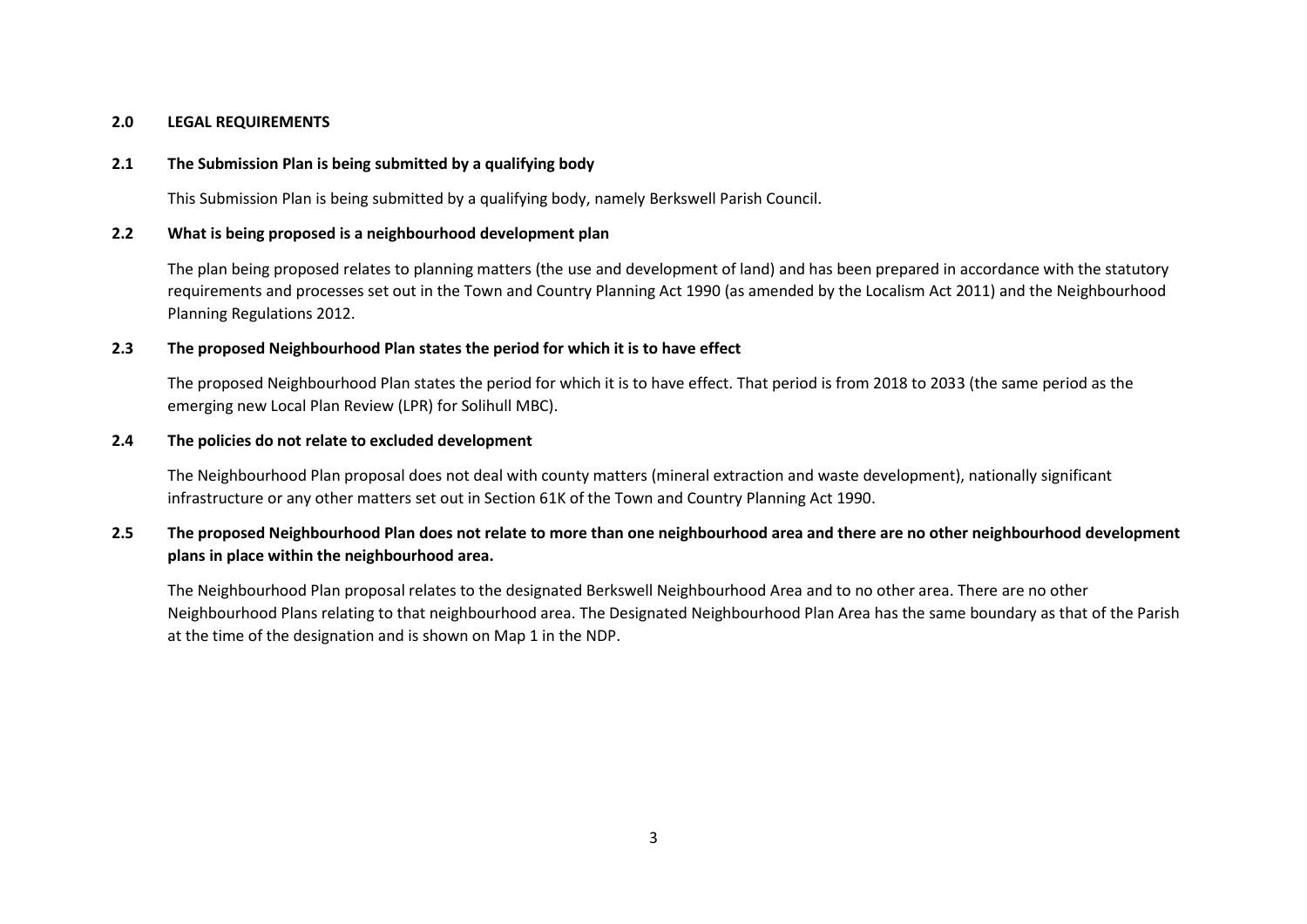#### **3.0 BASIC CONDITIONS**

**3.1 a. Having regard to national policies and advice contained in guidance issued by the Secretary of State, it is appropriate to make the plan**

**It should be noted that Berkswell Neighbourhood Development Plan has been prepared to have regard to the previous National Planning Policy Framework, March 2012. This is in line with the guidance set out in the revised National Planning Policy Framework, July 2018 which sets out in Annex 1: Implementation paragraph 214 that "***The policies in the previous Framework will apply for the purpose of examining plans, where those plans are submitted on or before 24 January 2019***."**

The Berkswell Neighbourhood Development Plan has been produced with appropriate regard to the guidance contained within the National Planning Policy Framework (NPPF). Paragraphs 183-185 of the NPPF outline specific guidance in relation to the production of Neighbourhood Plans. Paragraph 184 states that "The ambition of the neighbourhood should be aligned with the strategic needs and priorities of the local area. Neighbourhood Plans must be in general conformity with the strategic policies of the local plan." The Neighbourhood Plan has been drafted with regard to the relevant strategic planning policies for Solihull MBC, and the comprehensive evidence base that supports these policies.

Paragraph 184 also states that Neighbourhood Plans should "not promote less development than set out in the Local Plan or undermine its strategic policies". The Berkswell Neighbourhood Plan does not undermine the strategic policies of Solihull MBC. The Plan aims to add value and detail to these policies, by:

- Providing a positive and detailed local planning framework to support new housing proposals which may come forward, including both large sites in the suburban area around Balsall Common and limited proposals to meet local needs in Berkswell village;
- Recognising the Parish's unique natural heritage and seeking to protect and enhance local landscape character and wildlife;
- Describing the built character and heritage assets in the neighbourhood area and requiring new development to be sensitive to local character generally and to the conservation area which extends across much of the village of Berkswell;
- Identifying two Local Green Spaces which are highly valued by local people and which should be protected from development;
- Guiding proposals for conversions of former agricultural buildings in the countryside;
- Supporting proposals to improve local infrastructure and accessibility including improvements to public car parking and promoting safe and accessible linkages to encourage walking and cycling; and
- Supporting sensitive rural business development which helps to diversify the rural economy.

The Plan has regard to the twelve core planning principles set out within paragraph 17 of the Framework, as set out in Table 1: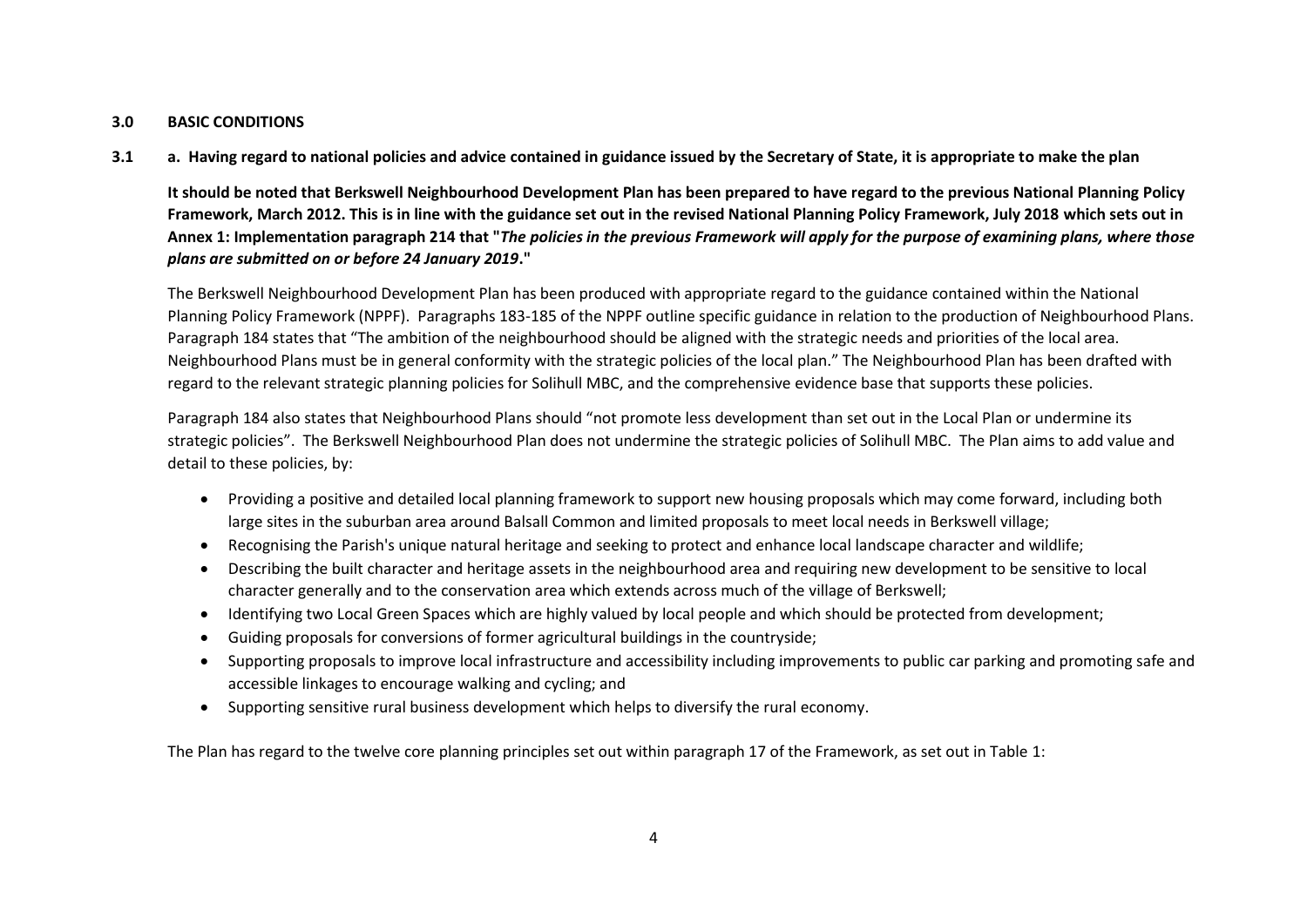**Table 1 NPPF Core Planning Principles and the Berkswell Submission Neighbourhood Development Plan**

| <b>NPPF Core Planning Principle</b>                                                                                                                                                                                                                                                                                                                                                                                                                                                                  | Regard that the Berkswell Neighbourhood Development Plan has to guidance                                                                                                                                                                                                                                                                                                                                                                                                                                                                                                                                                                                                                                                                                                                |
|------------------------------------------------------------------------------------------------------------------------------------------------------------------------------------------------------------------------------------------------------------------------------------------------------------------------------------------------------------------------------------------------------------------------------------------------------------------------------------------------------|-----------------------------------------------------------------------------------------------------------------------------------------------------------------------------------------------------------------------------------------------------------------------------------------------------------------------------------------------------------------------------------------------------------------------------------------------------------------------------------------------------------------------------------------------------------------------------------------------------------------------------------------------------------------------------------------------------------------------------------------------------------------------------------------|
| Planning should be genuinely plan-led, empowering local people to<br>shape their surroundings, with succinct local and Neighbourhood<br>Plans setting out a positive vision for the future of the area. Plans<br>should be kept up to date, and be based on joint working and co-<br>operation to address larger than local issues. They should provide a<br>practical framework within which decisions on planning applications<br>can be made with a high degree of predictability and efficiency. | The Parish Council has produced the Submission Plan in line with this guidance.<br>It will provide a framework to ensure that development is genuinely plan-led,<br>and by involving the local community in shaping its policies and proposals<br>through extensive consultation and engagement activities, the Plan has<br>provided local people with an opportunity to shape their surroundings.<br>The vision, objectives, policies and proposals in the Plan have been developed<br>through a thorough approach to community engagement. The Plan sets out a<br>positive vision for the Parish up to 2033.<br>The Neighbourhood Plan sets out a concise and practical suite of policies (10 in<br>total) to guide development management decisions.                                 |
| Planning should not simply be about scrutiny, but instead be a<br>creative exercise in finding ways to enhance and improve the places in<br>which people live their lives.                                                                                                                                                                                                                                                                                                                           | The Submission Neighbourhood Plan has been prepared taking into careful<br>consideration the results of various public consultation processes.<br>These included an initial launch event, consultation on Issues and Options and<br>the emerging First Draft Plan, as well as many other informal, smaller target<br>consultation exercises with key groups such as young people and the business<br>community.<br>The consultation responses to these exercises have demonstrated that the<br>Steering Committee has secured a high level of local engagement and<br>participation in the development of planning policies. In turn the NDP policies<br>will help to ensure the special character of Berkswell which is so highly valued<br>by local people is protected and enhanced. |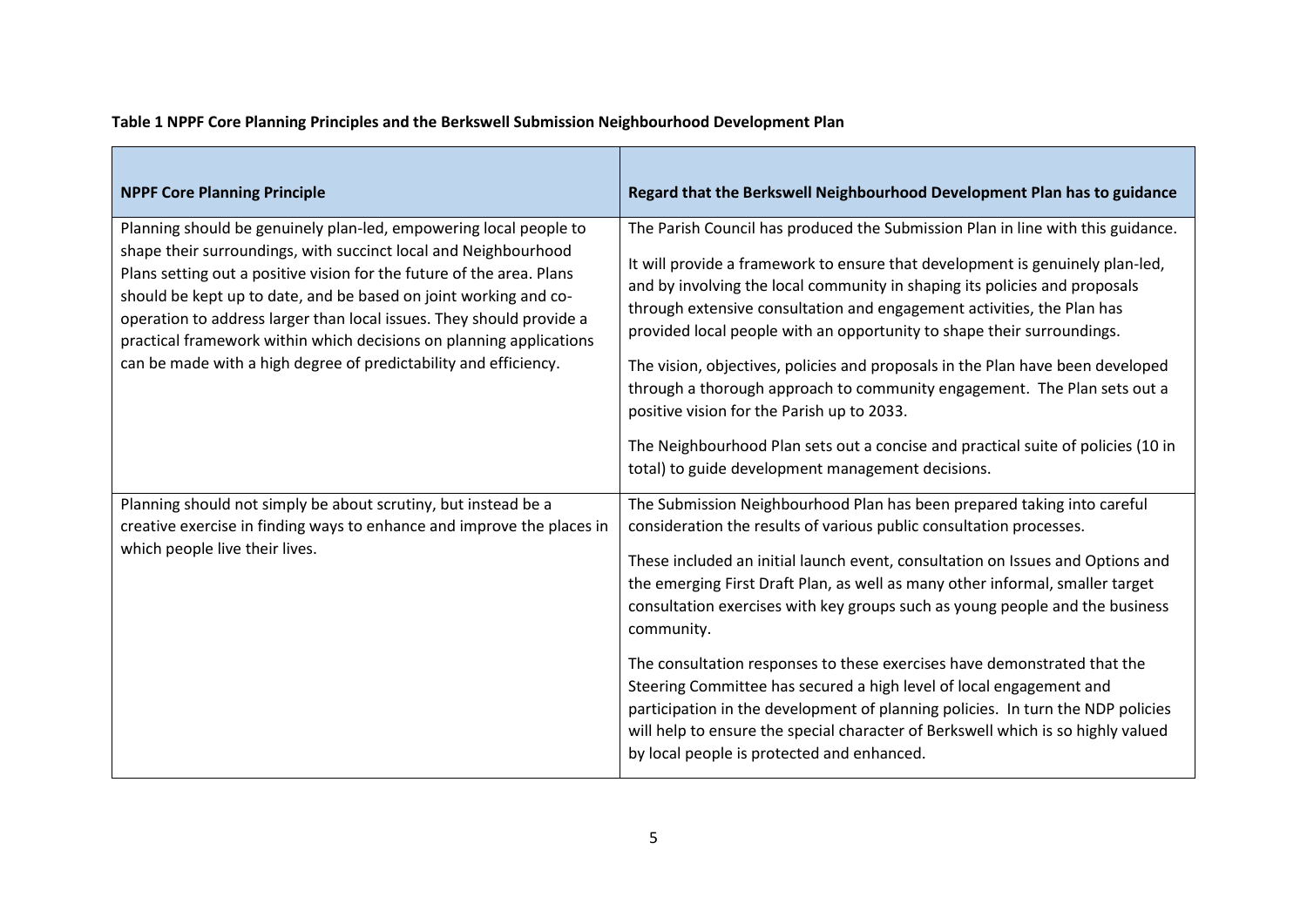| <b>NPPF Core Planning Principle</b>                                                                                                                                                                                                                                                                                                                                                                                                                                                                                                                                                                                                                                                              | Regard that the Berkswell Neighbourhood Development Plan has to guidance                                                                                                                                                                                                                                                                                                                                                                                                                                                                               |
|--------------------------------------------------------------------------------------------------------------------------------------------------------------------------------------------------------------------------------------------------------------------------------------------------------------------------------------------------------------------------------------------------------------------------------------------------------------------------------------------------------------------------------------------------------------------------------------------------------------------------------------------------------------------------------------------------|--------------------------------------------------------------------------------------------------------------------------------------------------------------------------------------------------------------------------------------------------------------------------------------------------------------------------------------------------------------------------------------------------------------------------------------------------------------------------------------------------------------------------------------------------------|
| Planning should proactively drive and support sustainable economic<br>development to deliver the homes, business and industrial units,<br>infrastructure and thriving local places that the country needs. Every<br>effort should be made objectively to identify and then meet the<br>housing, business and other development needs of an area, and<br>respond to wider opportunities for growth. Plans should take account<br>of market signals, such as land prices and housing affordability, and<br>set out a clear strategy for allocating sufficient land which is suitable<br>for development in their area, taking account of the needs of the<br>residential and business communities. | Berkswell Parish is located in the Green Belt. The NDP provides detailed<br>planning policies to guide new development within the existing built up area,<br>and is flexible enough to provide a positive planning framework to support<br>proposals for housing that may come forward following the Solihull Local Plan<br>Review.<br>The NDP also supports development proposals for small scale business and<br>homeworking subject to criteria such as design, adequately addressing traffic<br>and parking and conversions of existing buildings. |
| Planning should always seek to secure high quality design and a good<br>standard of amenity for all existing and future occupants of land and<br>buildings.                                                                                                                                                                                                                                                                                                                                                                                                                                                                                                                                      | Several policies aim to promote and secure high quality design. These include<br>Policy B1 which provides a detailed framework for large strategic sites, and<br>Policy B3 which protects local landscape and built character.                                                                                                                                                                                                                                                                                                                         |
| Planning should take account of the different roles and character of<br>different areas, promoting the vitality of our main urban areas,<br>protecting the Green Belts around them, recognising the intrinsic<br>character and beauty of the countryside and supporting thriving rural<br>communities within it.                                                                                                                                                                                                                                                                                                                                                                                 | Berkswell is located in the Green Belt and the NDP notes the different character<br>and roles of the suburban area around Balsall Common and the wider rural area<br>which includes Berkswell village.<br>The Parish Council has commissioned several in depth pieces of work as part of<br>the evidence base of the NDP including an ecological survey and a historic<br>environment report and these have been used to provide relevant local detail to<br>the Plan's policies.                                                                      |
| Support the transition to a low carbon future in a changing climate,<br>taking full account of flood risk and coastal change, and encourage the<br>reuse of existing resources, including conversion of existing buildings,<br>and encourage the use of renewable resources (for example, by the<br>development of renewable energy).                                                                                                                                                                                                                                                                                                                                                            | Policy B1 promotes effective surface water drainage and use of SuDS and<br>requires developments to should incorporate principles of sustainable design,<br>maximising energy, water and resource efficiency both in terms of construction<br>methods and for the benefit of future occupants.                                                                                                                                                                                                                                                         |

 $\blacksquare$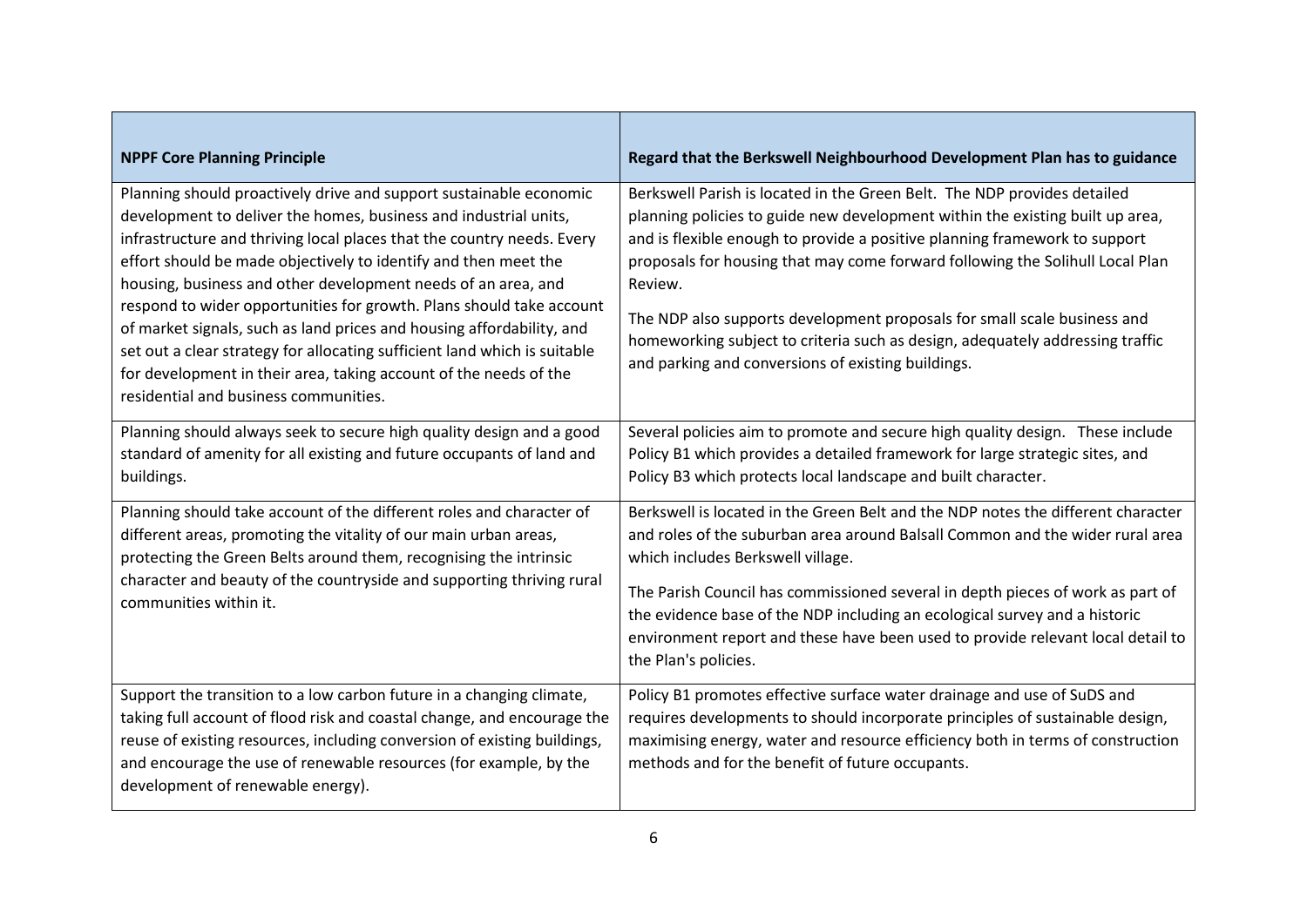| <b>NPPF Core Planning Principle</b>                                                                                                                                                                                                                                                             | Regard that the Berkswell Neighbourhood Development Plan has to guidance                                                                                                                                                                                                                                                                                                                                                                                                                                                                                                                                                     |
|-------------------------------------------------------------------------------------------------------------------------------------------------------------------------------------------------------------------------------------------------------------------------------------------------|------------------------------------------------------------------------------------------------------------------------------------------------------------------------------------------------------------------------------------------------------------------------------------------------------------------------------------------------------------------------------------------------------------------------------------------------------------------------------------------------------------------------------------------------------------------------------------------------------------------------------|
| Planning should contribute to conserving and enhancing the natural<br>environment and reducing pollution. Allocations of land for<br>development should prefer land of lesser environmental value, where<br>consistent with other policies in the Framework.                                    | Detailed policies are supported by a robust evidence base which considers the<br>landscape character of the rural area and sites of wildlife value.<br>The NDP does not include any site allocations.                                                                                                                                                                                                                                                                                                                                                                                                                        |
| Planning should encourage the effective use of land by reusing land<br>that has been previously developed (Brownfield land), provided that it<br>is not of high environmental value.                                                                                                            | Brownfield sites are supported in preference to greenfield sites in Policy B1.                                                                                                                                                                                                                                                                                                                                                                                                                                                                                                                                               |
| Planning should promote mixed-use developments, and encourage<br>multiple benefits from the use of land in urban and rural areas,<br>recognising that some open land can perform many functions (such as<br>wildlife, recreation, flood risk mitigation, carbon storage or food<br>production). | Policy B1 requires quality open space to be placed between existing homes and<br>new development in Balsall Common to retain the green suburban character of<br>Balsall Common and to support community integration through joint use by<br>existing and new occupiers.<br>Policy B3 provides an effective and detailed framework for larger sites,<br>recognising the need to protect local features of wildlife and landscape value<br>and the need to incorporate existing features as appropriate including ancient<br>woodlands, mature trees and hedgerows, semi natural grassland, field ponds<br>and river wetlands. |
| Planning should conserve heritage assets in a manner appropriate to<br>their significance, so that they can be enjoyed for their contribution to<br>the quality of life of this and future generations                                                                                          | The Submission Neighbourhood Plan is fully in line with this principle.<br>The Plan summarises the historical development of the Parish and describes the<br>conservation area and other heritage assets such as listed buildings. Policy B4<br>protects the conservation area and its setting from inappropriate development<br>by providing local design guidance.                                                                                                                                                                                                                                                         |
| Planning should actively manage patterns of growth to make the<br>fullest possible use of public transport, walking and cycling, and focus                                                                                                                                                      | The Submission Neighbourhood Plan supports measures which promote walking<br>and cycling and identifies potential new routes which would link the existing                                                                                                                                                                                                                                                                                                                                                                                                                                                                   |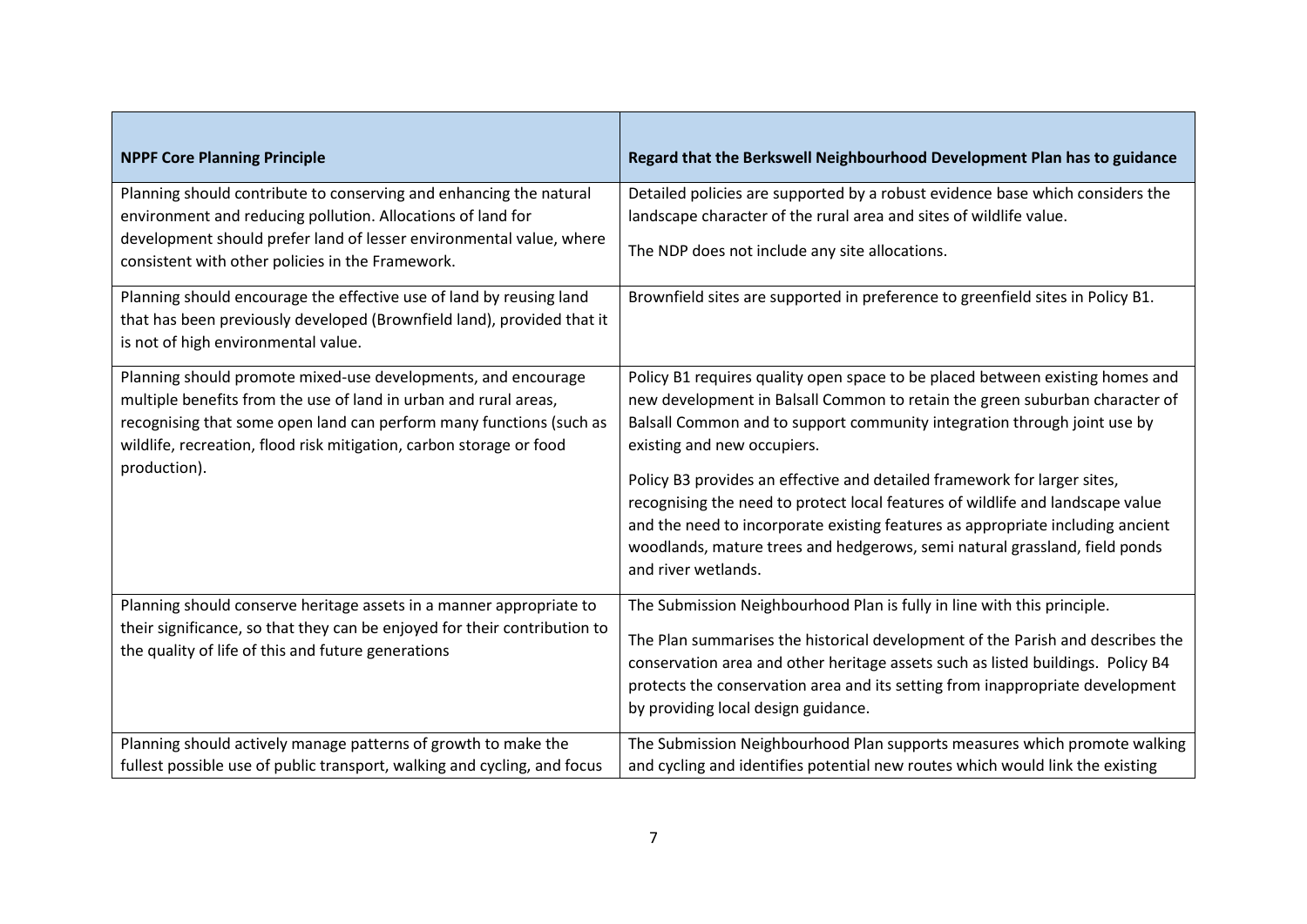| <b>NPPF Core Planning Principle</b>                                | Regard that the Berkswell Neighbourhood Development Plan has to guidance          |
|--------------------------------------------------------------------|-----------------------------------------------------------------------------------|
| significant development in locations which are or can be made      | built up area and possible new development sites to local facilities and the      |
| sustainable                                                        | station.                                                                          |
| Planning should take account of and support local strategies to    | The Plan promotes safer walking and cycling as part of initiatives to encourage   |
| improve health, social and cultural wellbeing for all, and deliver | healthy lifestyles and notes the significance of the attractive, accessible rural |
| sufficient community and cultural services to meet local needs     | area and many natural heritage assets in terms of supporting local wellbeing.     |

## **3.2 b. Having Special Regard to the Desirability of Preserving any Listed Building or its Setting or any Features of Special Architectural or Historic Interest**

There are 17 Listed Buildings and 6 scheduled monuments in the Neighbourhood Plan area. The NDP notes that the listed buildings illustrate building types and materials from the rubble and dressed sandstone of the 11<sup>th</sup> century church through timber frame and plaster infill panels to brick built houses and 19<sup>th</sup> century estate buildings. Plain clay tiles, thatch and slate are the predominant roof materials. The Submission Neighbourhood Plan has special regard to the desirability of preserving listed buildings and their settings, and features of architectural or historic interest within the town through Policy B5.

*[Note: this Basic Condition only applies to Neighbourhood Development Orders but has been included for the sake of completeness].*

## **3.3 c. Having Special Regard to the Desirability of Preserving or Enhancing Character or Appearance of any Conservation Area**

The Plan area has a Conservation Area and this is referred to in Policy B5.

*[Note: this Basic Condition only applies to Neighbourhood Development Orders but has been included for the sake of completeness].*

## **3.4 d. Contributes to the Achievement of Sustainable Development**

The Submission Neighbourhood Development Plan contributes strongly to the achievement of sustainable development.

Paragraphs 6-10 of the National Planning Policy Framework outline the Government's definition of sustainable development.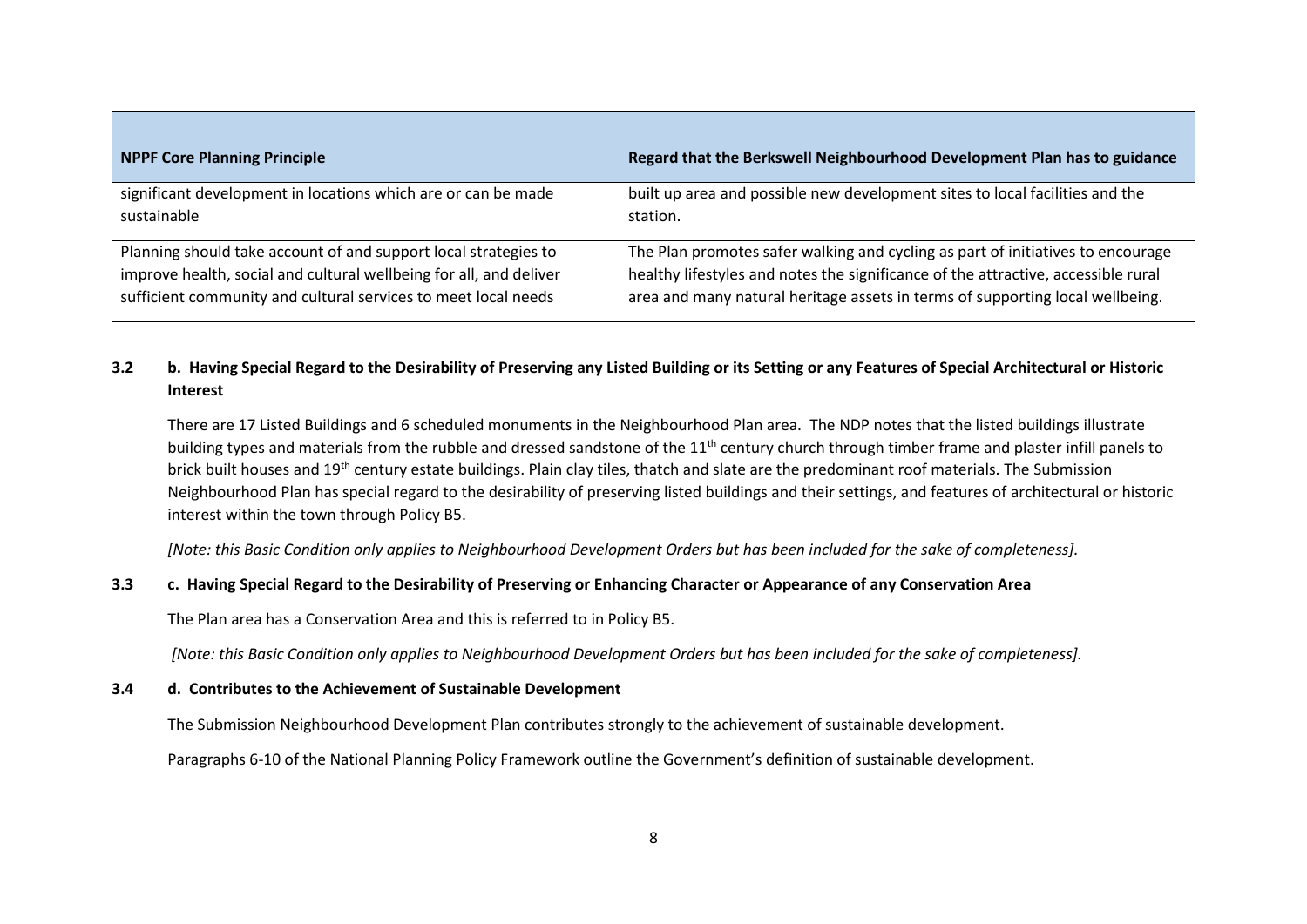The UK Government's interpretation of the concept of sustainable development builds on that of the UN resolution 24/187, which is 'meeting the needs of the present without compromising the ability of future generations to meet their own needs.'

The NPPF amplifies this simple definition, at paragraph 7, stating that sustainable development has three dimensions, economic, social and environmental. Planning needs to perform a number of roles in relation to these issues:

- ❑ "an economic role contributing to building a strong, responsive and competitive economy, by ensuring that sufficient land of the right type is available in the right places at the right time to support growth and innovation; and by identifying and coordinating development requirements, including the provision of infrastructure;
- ❑ a social role supporting strong, vibrant and healthy communities, by providing the supply of housing required to meet the needs of the present and future generations; and by creating a high quality built environment, with accessible local services that reflect the community's needs and support its health, social and cultural well- being; and
- ❑ an environmental role contributing to protecting and enhancing our natural, built and historic environment; and as part of this, helping to improve biodiversity, use natural resources prudently, minimise waste and pollution, and mitigate and adapt to climate change including moving to a low carbon economy."

In Paragraph 6, the NPPF states that "the policies in paragraphs 18-219, taken as a whole, constitute the Government's view of what sustainable development in England means in practice for the planning system".

Table 1 above gives a clear and comprehensive narrative of how the framework complies with the Core Planning Principles of the NPPF, and by corollary, the achievement of sustainable development.

Table 2 below summarises how the policies and allocations in the Berkswell Submission Plan contribute to the economic, social and environmental aspects of sustainable development.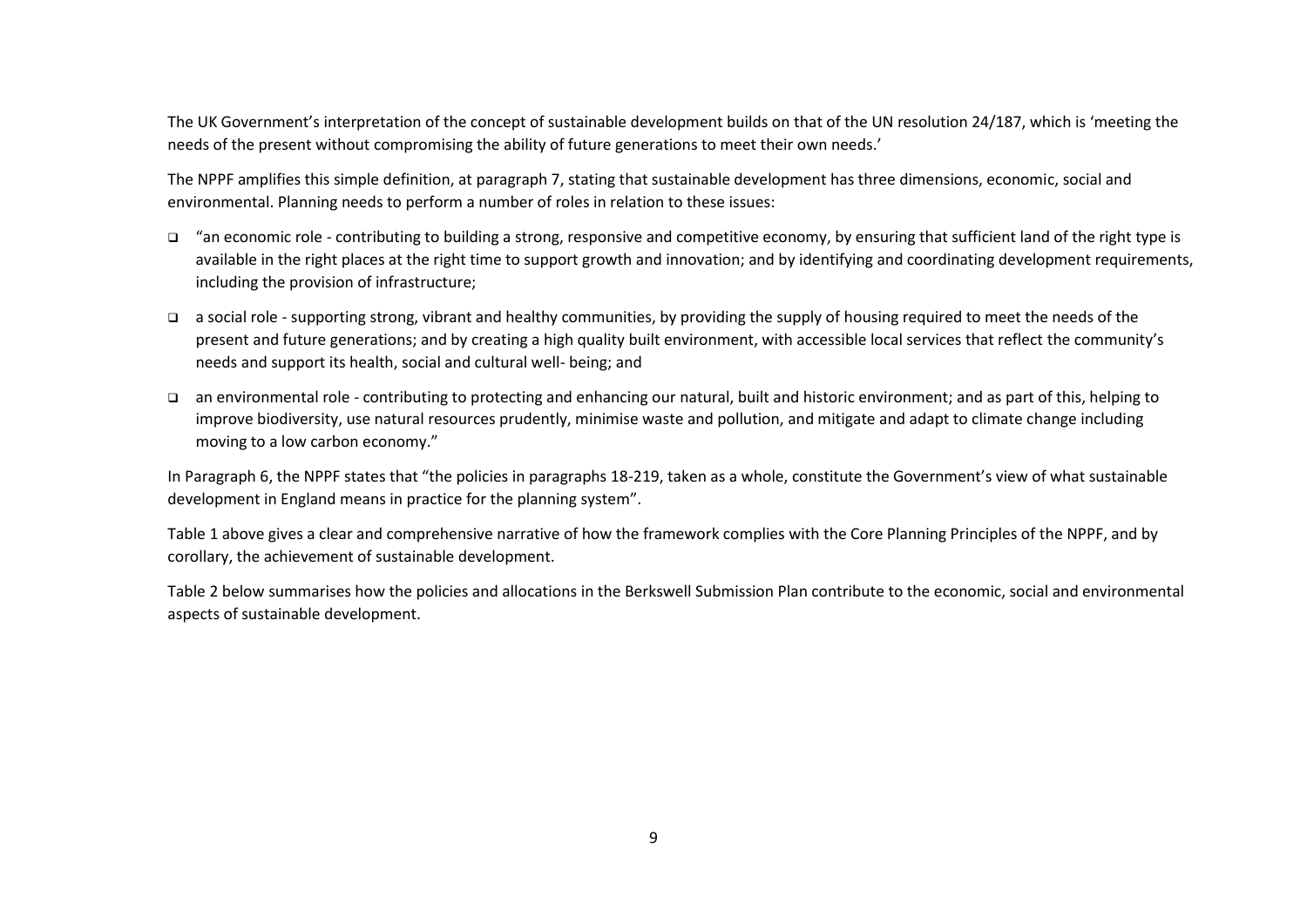**Table 2 Berkswell Submission Plan's contribution to the economic, social and environmental aspects of sustainable development.**

| <b>Sustainable Development Role</b> | <b>Neighbourhood Development Plan's Contribution</b>                                                                                                                                                                                                                                                                                            |
|-------------------------------------|-------------------------------------------------------------------------------------------------------------------------------------------------------------------------------------------------------------------------------------------------------------------------------------------------------------------------------------------------|
| Economic                            | The Submission Neighbourhood Plan supports appropriate rural economic development in the Plan area,<br>taking into account the Parish's location within the Green Belt.                                                                                                                                                                         |
| <b>Social</b>                       | The NDP includes a housing policy to support local needs housing in Berkswell village, should a need arise<br>over the plan period (Policy B2). More generally housing in the proposed strategic sites in the Local Plan<br>Review should deliver an appropriate mix of house types, sizes and tenures but NDP Policy B1 also<br>supports this. |
|                                     | Built and natural heritage assets are recognised as being a significant to the cultural identity of local<br>communities and these are protected in the NDP.                                                                                                                                                                                    |
|                                     | Two Local Green Spaces are identified for protection which are highly valued by local people and which<br>contribute to health and wellbeing.                                                                                                                                                                                                   |
| <b>Environmental</b>                | The Submission Neighbourhood Plan sets out policies that protect local wildlife and biodiversity and<br>landscape character.                                                                                                                                                                                                                    |
|                                     | Policies seek to promote the local distinctiveness of the area, and recognise the significance of locally<br>important natural and built heritage assets to local residents as an important aspect of the Parish's<br>identity.                                                                                                                 |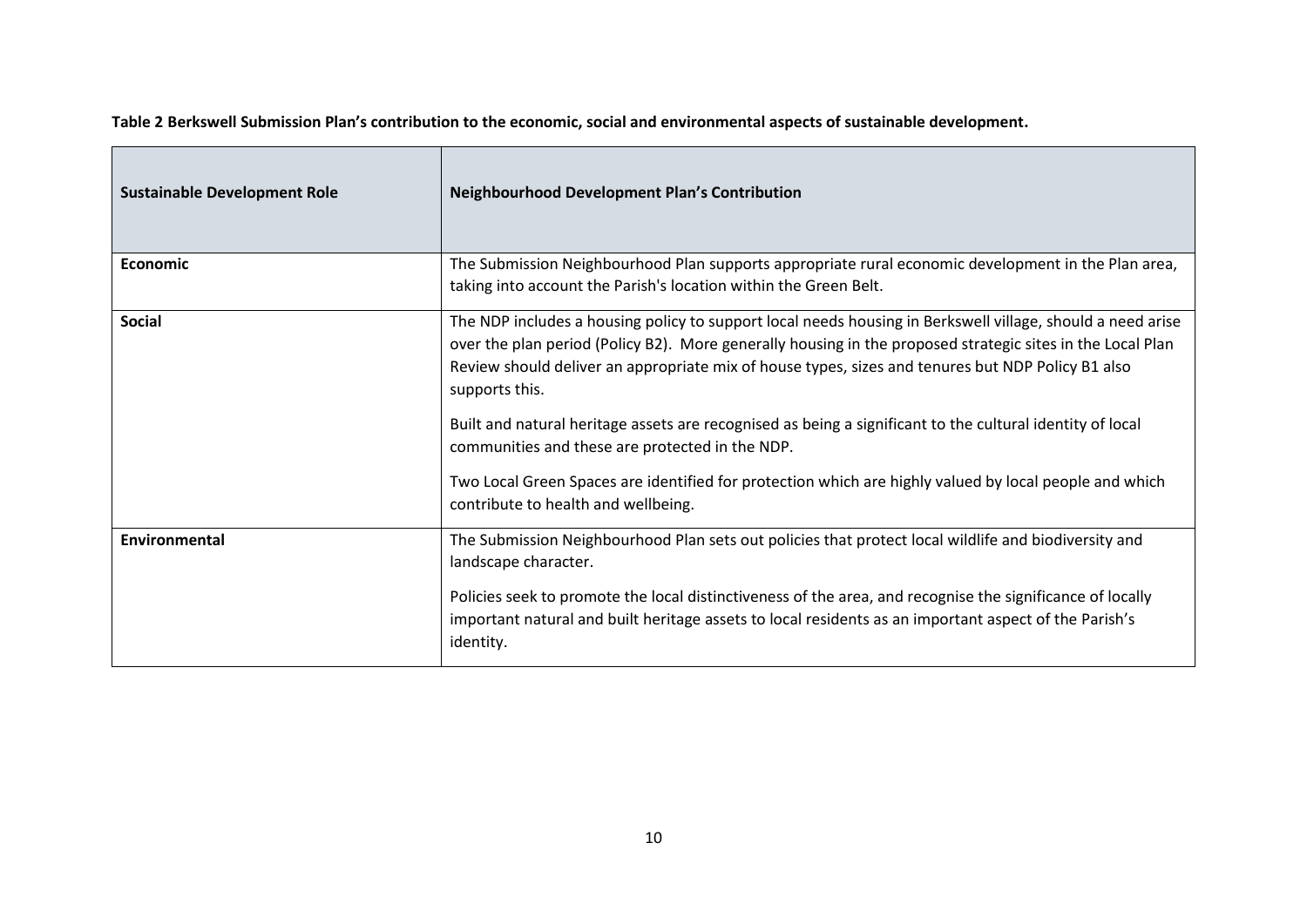#### **3.5 e. In General Conformity with Strategic Local Planning Policy**

The Submission Neighbourhood Plan is in general conformity with strategic Local Plan policies contained in the Solihull Local Plan 2011 – 2028 which was adopted in December 2013. The NDP also notes the emerging draft policies and proposals in the new emerging Draft Local Plan Review which was published for consultation from December 2016 to February 2017.

Table 3 below sets out the way that the Neighbourhood Plan conforms to the relevant strategic planning policies in the Local Plan.

| <b>Berkswell NDP Policies</b>          | Solihull Local Plan 2011 - 2028      | <b>Solihull Draft Local Plan Review</b> | <b>General Conformity</b>                |
|----------------------------------------|--------------------------------------|-----------------------------------------|------------------------------------------|
|                                        | <b>Adopted 2013</b>                  | <b>Draft Local Plan Nov 2016</b>        |                                          |
| Policy B1: New Housing - General       | <b>POLICY P4 - Meeting Housing</b>   | <b>Policy P4 Meeting Housing Needs</b>  | NDP Policy B1 seeks to provide a         |
| <b>Principles</b>                      | <b>Needs</b>                         | <b>A Affordable Housing</b>             | robust and locally relevant criteria     |
|                                        |                                      |                                         | based policy to guide new                |
| Where new housing proposals            | The Council will require developers  | The Council will require developers     | residential development in the           |
| come forward they will be required     | of allocated and unidentified sites  | of allocated and unidentified sites     | Parish.                                  |
| to address the following criteria:     | to make a contribution               | to make a contribution to affordable    |                                          |
|                                        | to affordable housing on residential | housing on residential sites of 11      | An existing strategic site is identified |
| 1.<br><b>Brownfield sites</b>          | sites of 0.2 hectares or more, or    | units or more, or which have a          | in the adopted Local Plan at             |
|                                        | housing developments of 3 or more    | maximum combined gross floor            | Riddings Hill, and two new sites are     |
| Brownfield sites will be supported     | (net) homes to meet the housing      | space of more than 1,000sqm to          | proposed on land within or partially     |
| in preference to greenfield sites      | needs of the Borough.                | meet the housing needs of the           | within the parish in the Local Plan      |
| and should come forward before         |                                      | Borough. Affordable housing             | Review.                                  |
| greenfield sites are released          | Affordable housing includes social   | includes social rented, affordable      |                                          |
| wherever possible.                     | rented, affordable rented or         | rented, intermediate tenure and         | Adopted Local Plan Policy P4             |
|                                        | intermediate - tenure                | Starter Homes, which is available at    | provides the framework for               |
| 2.<br><b>Layouts and Accessibility</b> | housing which is available at below  | below market price or rent and          | delivering appropriate affordable        |
|                                        | market price or rent and which is    | which is affordable to households       | housing and market housing to            |
| Where practical, developers should     | affordable to households whose       | whose needs are not met by the          | meet local housing needs and NDP         |
| incorporate the following principles   | needs are not met by the market.     | market. The Borough definition of       | Policy B1 notes local needs              |
| into the layout of schemes:            |                                      | 'affordable' is set out in a Meeting    | identified in the Parish for smaller     |
|                                        |                                      | <b>Housing Needs Supplementary</b>      | properties and some larger homes.        |
|                                        |                                      | Planning Document (SPD) which will      |                                          |

#### **Table 3 Conformity with Strategic Local Planning Policy**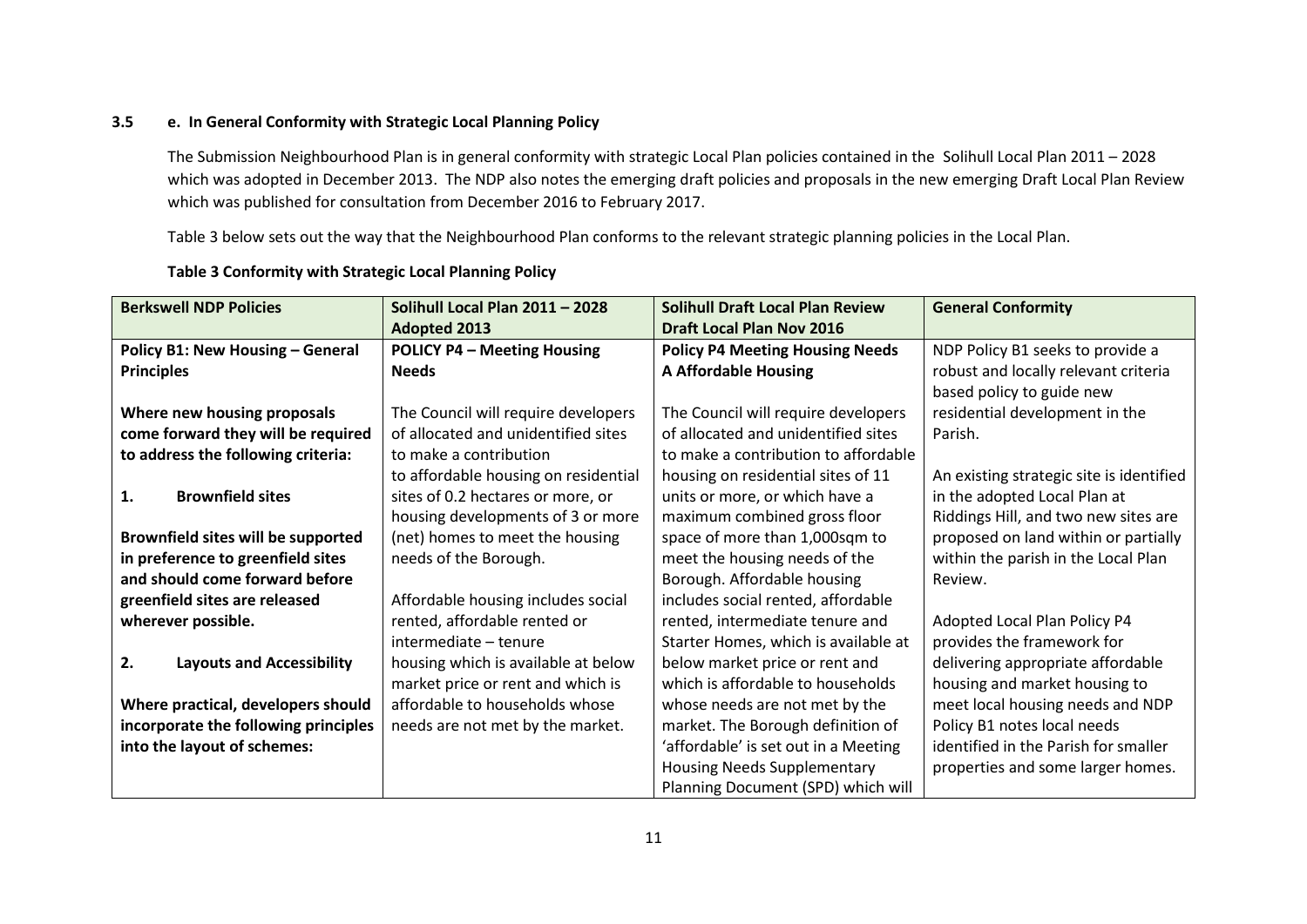| <b>Berkswell NDP Policies</b>         | Solihull Local Plan 2011 - 2028         | <b>Solihull Draft Local Plan Review</b>      | <b>General Conformity</b>             |
|---------------------------------------|-----------------------------------------|----------------------------------------------|---------------------------------------|
|                                       | <b>Adopted 2013</b>                     | <b>Draft Local Plan Nov 2016</b>             |                                       |
| Vehicle access to new<br>a.           | The Borough definition of               | be updated periodically to reflect           | Other detailed criteria relating to   |
| development should be from main       | 'affordable' is set out in an           | changes in local incomes and house           | promoting accessibility and high      |
| roads.                                | Affordable Housing Supplementary        | prices. Contributions will be                | quality design, and protecting        |
| Layouts should include<br>b.          | Planning Document (SPD) which will      | expected to be made in the form of           | natural and built heritage assets are |
| small scale clusters of mixed scale   | be updated periodically to reflect      | 50% affordable dwelling units on             | in general conformity with a range    |
| dwellings (up to 20) in closes and    | changes in local incomes and house      | each development site, but will take         | of Adopted Local Plan policies        |
| cul-de-sacs to facilitate social      | prices.                                 | into account:                                | including P9, P10, P11 and P15.       |
| cohesion and community security.      | Contributions will be expected to be    | <b>2 Site size;</b>                          |                                       |
| <b>Larger developments</b><br>c.      | made in the form of 40% affordable      | <b>E</b> Accessibility to local services and |                                       |
| should be broken into character       | dwelling units on each development      | facilities and access to public              |                                       |
| areas of about 250 properties (such   | site, but will take into account:       | transport; ? The economics of                |                                       |
| as at Riddings Hill which is          | i. Site size;                           | provision, including particular costs        |                                       |
| considered to demonstrate good        | ii. Accessibility to local services and | that may threaten the viability of           |                                       |
| practice).                            | facilities and access to public         | the site;                                    |                                       |
| Through routes should<br>d.           | transport;                              | <b>2 Whether the provision of</b>            |                                       |
| promote connectivity and legibility   | iii. The economics of provision,        | affordable housing would prejudice           |                                       |
| and be designed to avoid rat runs.    | including particular costs that may     | the realisation of other planning            |                                       |
| Longer new roads should<br>e.         | threaten the viability of               | objectives that need to be given             |                                       |
| include grass verges as well as       | the site;                               | priority in the development of the           |                                       |
| pavements and highway designs         | iv. Whether the provision of            | site;                                        |                                       |
| should discourage parking on          | affordable housing would prejudice      | 7 The need to secure a range of              |                                       |
| pavements and verges.                 | the realisation of other                | house types and sizes in the locality        |                                       |
| For ease of use and<br>f.             | planning objectives that need to be     | in helping to achieve socially               |                                       |
| permeability without recourse to      | given priority in the development of    | balanced and mixed communities;              |                                       |
| motorised transport, access for       | the site;                               | and                                          |                                       |
| pedestrians and cyclists should be    | v. The need to secure a range of        | <b>27 The need to achieve a successful</b>   |                                       |
| maximised through provision of        | house types and sizes in the locality   | housing development. Where on-               |                                       |
| accessible non-vehicular routes       | in helping to achieve socially          | site provision is not feasible or            |                                       |
| linking to the safe routes identified | balanced and mixed communities;         | viable there will be a financial             |                                       |
| in Section 10 and to local facilities | and                                     | contribution towards the provision           |                                       |
| such as shops, Berkswell rail         |                                         | of affordable housing that would             |                                       |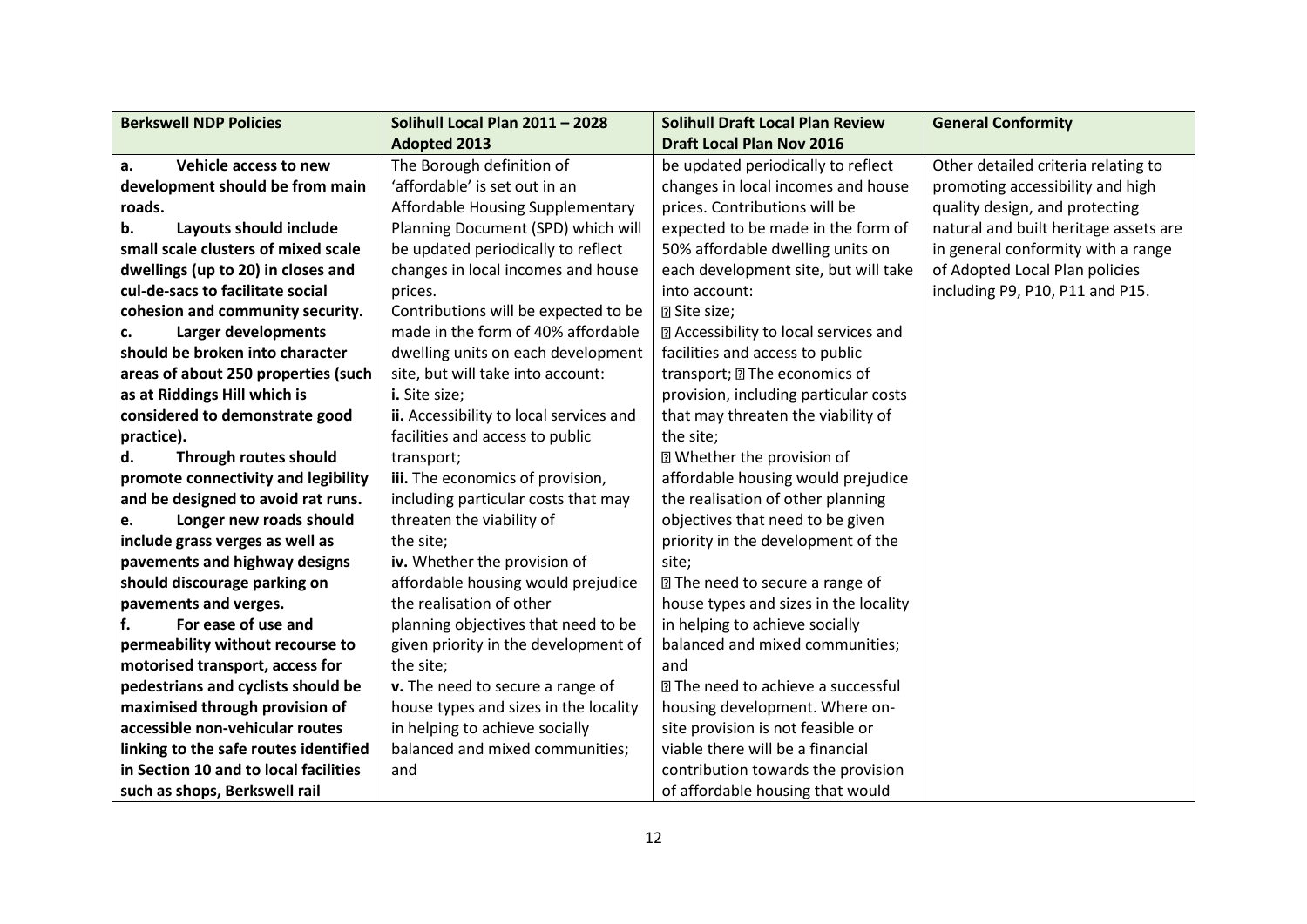| <b>Berkswell NDP Policies</b>         | Solihull Local Plan 2011 - 2028         | <b>Solihull Draft Local Plan Review</b> | <b>General Conformity</b> |
|---------------------------------------|-----------------------------------------|-----------------------------------------|---------------------------|
|                                       | <b>Adopted 2013</b>                     | <b>Draft Local Plan Nov 2016</b>        |                           |
| station, schools, community           | vi. The need to achieve a successful    | not otherwise be provided,              |                           |
| facilities and health centres.        | housing development.                    | elsewhere within the Borough. The       |                           |
| Suitable provision of<br>g.           | Where on site provision is not          | extent of affordable housing that       |                           |
| communal green spaces should          | feasible or viable there will be a      | should be provided in relation to       |                           |
| include children's play areas close   | financial contribution towards          | developments that either re-use         |                           |
| to areas of existing family housing,  | the provision of affordable housing     | existing buildings or include the       |                           |
| and nearby houses should be           | that would not otherwise be             | demolition of existing buildings will   |                           |
| orientated to provide overlooking.    | provided, elsewhere within              | be assessed according to the 'vacant    |                           |
| Schemes should aim to<br>h.           | the Borough.                            | building credit'. The approach to       |                           |
| integrate the natural environment     | This policy applies to all qualifying   | calculating the vacant building         |                           |
| into the layout and form of new       | sites across the Borough and            | credit is set out in the Meeting        |                           |
| development through the provision     | includes Gypsy and Traveller sites.     | <b>Housing Needs Supplementary</b>      |                           |
| of gardens.                           | In addition to requiring a proportion   | Planning Document. This policy          |                           |
| <b>Developments should</b><br>i.      | of the homes to be 'affordable' the     | applies to all qualifying sites across  |                           |
| provide quality public open space     | Council will identify the tenure, mix   | the Borough and includes Gypsy and      |                           |
| at a standard of 2.86 hectares of     | and type of the homes and any           | Traveller sites. The policy applies to  |                           |
| green space plus 0.4 hectare of       | requirements for homes to be            | all development in the 'C3' use class   |                           |
| informal green space per 1000         | designed to meet specific needs         | . The policy will also apply to 'C2'    |                           |
| inhabitants in line with Solihull     | such as those of older or disabled      | development that provides               |                           |
| <b>Green Space Strategy Review or</b> | people.                                 | individual self-contained units that    |                           |
| relevant successor open space         | The mechanisms and criteria for         | can be counted as part of the           |                           |
| policy standard adopted by Solihull   | delivery of Policy 4 are set out in an  | Borough's overall housing numbers.      |                           |
| MBC in their Local Plan.              | <b>Affordable Housing</b>               | In addition to requiring a proportion   |                           |
| <b>Quality open space should</b>      | <b>Supplementary Planning Document.</b> | of the homes to be 'affordable', the    |                           |
| be placed between existing homes      |                                         | Council will identify the tenure, mix   |                           |
| and new development to retain the     | c) Market Housing                       | and type of the homes and any           |                           |
| green character of the parish and     | Where the Council issues a              | requirements for homes to be            |                           |
| to support community integration      | development brief for a site this will  | designed to meet specific needs         |                           |
| through joint use by existing and     | include details of the likely           | such as those of older or disabled      |                           |
| new occupiers. Where such             |                                         | people.                                 |                           |
| provision of open space is not        |                                         |                                         |                           |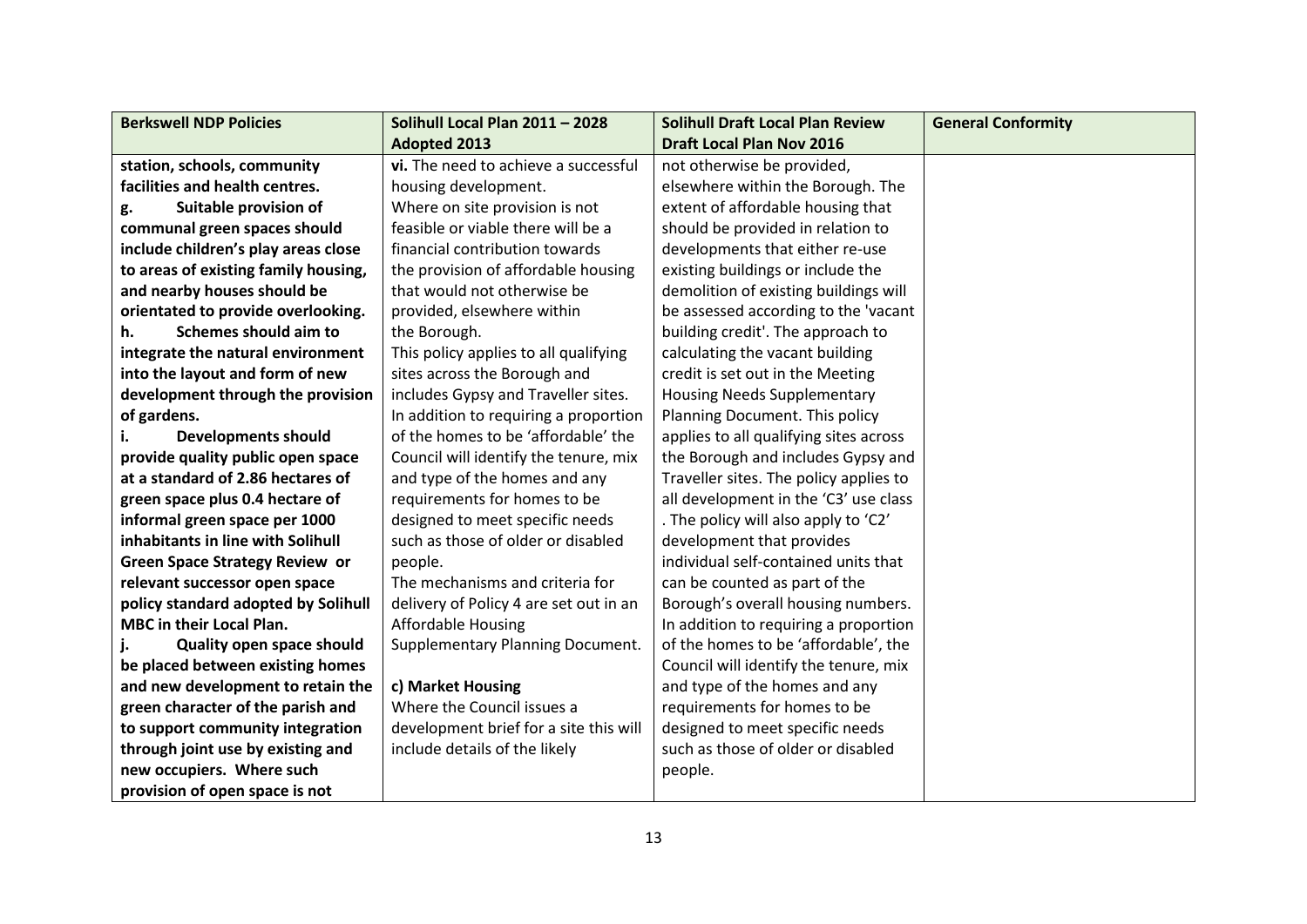| <b>Berkswell NDP Policies</b>         | Solihull Local Plan 2011 - 2028          | <b>Solihull Draft Local Plan Review</b>       | <b>General Conformity</b> |
|---------------------------------------|------------------------------------------|-----------------------------------------------|---------------------------|
|                                       | <b>Adopted 2013</b>                      | <b>Draft Local Plan Nov 2016</b>              |                           |
| possible due to site constraints, a   | profile of household types requiring     |                                               |                           |
| minimum distance of 30m should        | market housing, e.g. multi-person,       | <b>Market Housing</b>                         |                           |
| be provided between existing and      | including families                       |                                               |                           |
| new buildings in large                | and children (x%), single persons        | Where the Council issues a                    |                           |
| developments to protect the           | (y%) and couples (z%), as identified     | development brief for a site this will        |                           |
| privacy and amenity of residents      | by the latest Strategic Housing          | include details of the likely profile of      |                           |
| and to support a lower density        | Market Assessment. In assessing the      | household types requiring market              |                           |
| pattern of development.               | housing mix of allocated and             | housing, e.g. multi-person, including         |                           |
| <b>Development schemes</b><br>k.      | unidentified sites, the Council will,    | families and children (x%), single            |                           |
| should create and maintain safe       | in negotiations, have regard to:         | persons (y%) and couples (z%), as             |                           |
| neighbourhoods by including           | i. Site size;                            | identified by the latest Strategic            |                           |
| measures to reduce crime and the      | ii. The existing mix of market           | Housing Market Assessment. In                 |                           |
| fear of crime, and to strengthen the  | housing and local housing demand         | assessing the housing mix of                  |                           |
| sense of local community. Such        | in the area as guided                    | allocated and unidentified sites, the         |                           |
| measures should incorporate the       | by the Strategic Housing Market          | Council will, in negotiations, have           |                           |
| principles of 'Secured by Design'     | Assessment;                              | regard to: 2 Site size; 2 The existing        |                           |
| and be agreed in consultation with    | iii. Accessibility to local services and | mix of market housing and local               |                           |
| the West Midlands Police.             | facilities and access to public          | housing demand in the area as                 |                           |
|                                       | transport;                               | guided by the Strategic Housing               |                           |
| 3.<br><b>Landscaping and Drainage</b> | iv. The economics of provision,          | Market Assessment; 2 Accessibility            |                           |
|                                       | including particular costs that may      | to local services and facilities and          |                           |
| Landscaping schemes should aim to     | threaten the viability                   | access to public transport; ? The             |                           |
| incorporate the following wherever    | of the site;                             | economics of provision, including             |                           |
| possible:                             | v. The need to secure a range of         | particular costs that may threaten            |                           |
| <b>Mature trees and</b><br>a.         | house types and sizes in the locality    | the viability of the site; <b>II</b> The need |                           |
| hedgerows should be retained as       | in helping to                            | to secure a range of house types              |                           |
| significant natural environment       | achieve socially balanced and mixed      | and sizes in the locality in helping to       |                           |
| features which contribute towards     | communities; and                         | achieve socially balanced and mixed           |                           |
| local landscape character and         | vi. The need to achieve a successful     | communities; and 2 The need to                |                           |
| biodiversity. Schemes should          | housing development.                     | achieve a successful housing                  |                           |
| conserve the heritage and             |                                          | development.                                  |                           |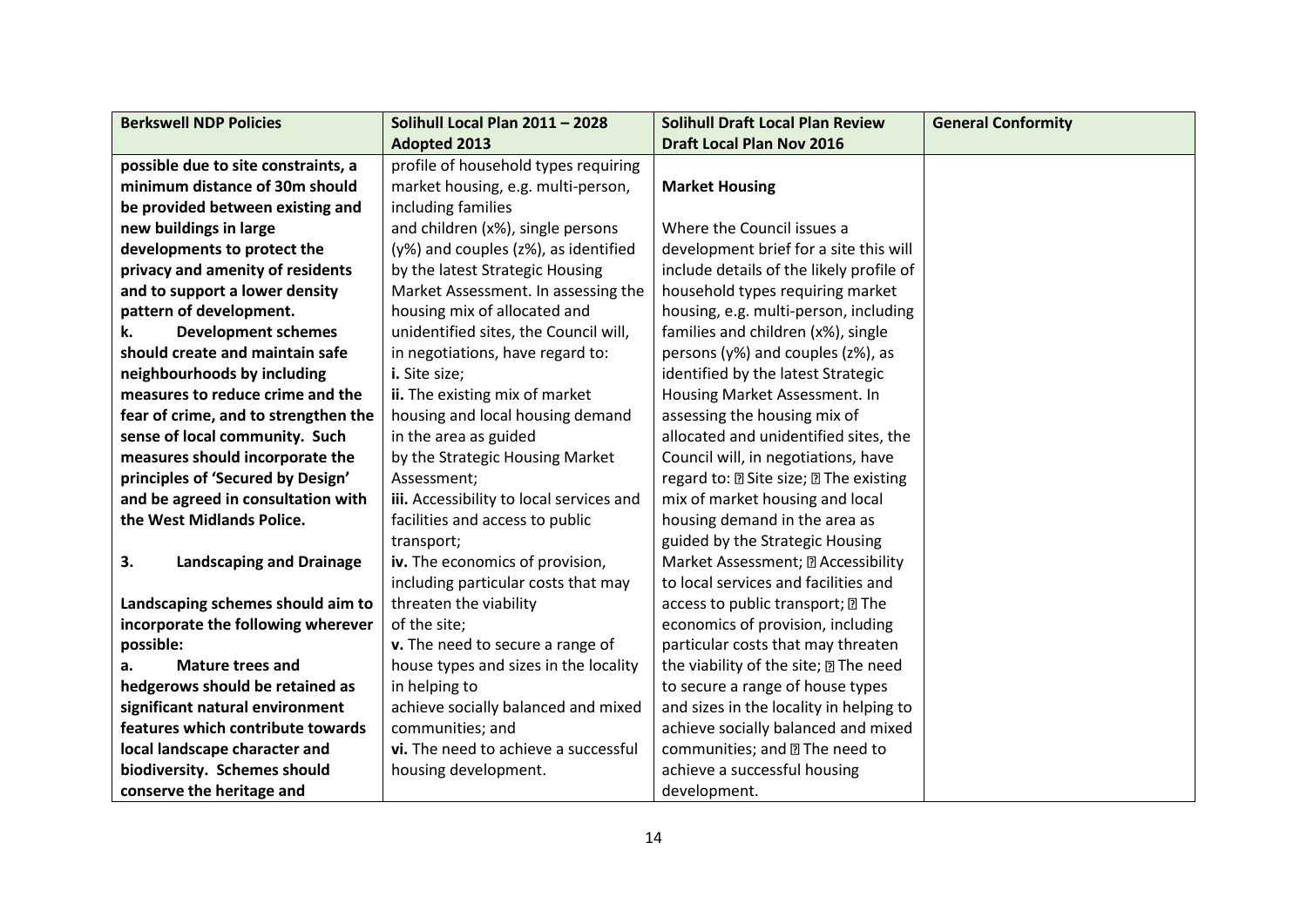| <b>Berkswell NDP Policies</b>        | Solihull Local Plan 2011 - 2028          | <b>Solihull Draft Local Plan Review</b> | <b>General Conformity</b> |
|--------------------------------------|------------------------------------------|-----------------------------------------|---------------------------|
|                                      | <b>Adopted 2013</b>                      | <b>Draft Local Plan Nov 2016</b>        |                           |
| ecological value of individual       | The Council considers permanent          |                                         |                           |
| ancient trees and use characteristic | residential moorings to be low cost      | <b>D Self and Custom Housebuilding</b>  |                           |
| native species in new planting.      | market housing and                       |                                         |                           |
| Where such features, or parts        | will require a proportion of all new     | 2 options are offered for               |                           |
| thereof cannot be retained,          | moorings to be permanent                 | consultation.                           |                           |
| suitable mitigation planting will be | residential and not solely               |                                         |                           |
| expected. Appropriate buffers to     | provision for touring, leisure and       | <b>Policy P5 Provision of Land for</b>  |                           |
| retained trees and hedgerows         | holiday moorings.                        | <b>Housing</b>                          |                           |
| should reflect a requirement to      |                                          |                                         |                           |
| avoid damage to the feature itself   | <b>POLICY P5 - Provision of Land for</b> | The Council will allocate sufficient    |                           |
| and also any site-specific           | <b>Housing</b>                           | land for at least 6,522 net additional  |                           |
| constraints identified through       |                                          | homes to ensure sufficient housing      |                           |
| relevant surveys.                    | (Text deleted following a legal          | land supply to deliver 15,029           |                           |
| All areas of priority<br>b.          | challenge - see                          | additional homes in the period          |                           |
| habitats (as defined by the NERC     | http://www.solihull.gov.uk/resident      | 2014-2033. The allocations will be      |                           |
| Act 2006 as amended) should be       | /planning/                               | part of the overall housing land        |                           |
| retained and naturalised to support  | appealsenforcement/planmaking/ld         | supply detailed in the table below.     |                           |
| local wildlife and enhance           | f/localplan)                             | The annual housing land provision       |                           |
| biodiversity. Such habitats include  |                                          | target is 791 net additional homes      |                           |
| existing water courses, field ponds  | The housing sites are phased to          | per year (2014-2033). A trajectory      |                           |
| and areas of wet marshy              | ensure a continuous supply of            | showing how this target will be         |                           |
| grasslands.                          | housing provision throughout the         | delivered from all sources of           |                           |
| <b>Effective surface water</b><br>c. | Plan period and a continuous supply      | housing land supply is shown below.     |                           |
| drainage measures should be          | of affordable housing. Sites will not    | It will be subject to annual review     |                           |
| provided to protect existing and     | be released for development before       | through the AMR. New housing will       |                           |
| future residential areas from        | they reach their specified phase,        | be supported on unidentified sites      |                           |
| flooding. New development should     | unless existing housing land supply      | in accessible locations where they      |                           |
| be designed to maximise the          | falls below national planning policy     | contribute towards meeting              |                           |
| retention of surface water on the    | deliverable housing land supply          | borough-wide housing needs and          |                           |
| development site and to minimise     | requirements.                            | towards enhancing local character       |                           |
| runoff. Sustainable drainage         |                                          | and distinctiveness. Unless there       |                           |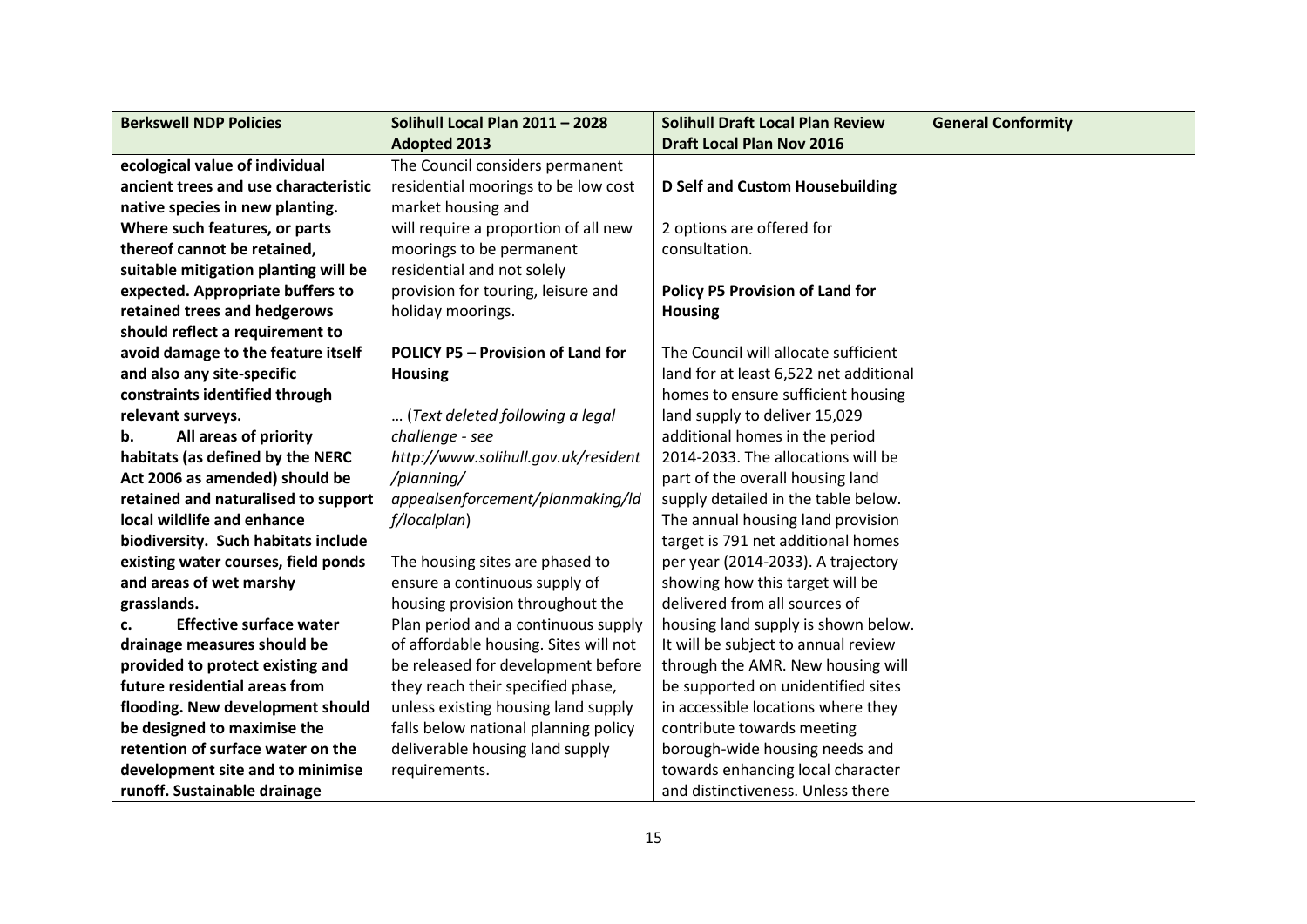| <b>Berkswell NDP Policies</b>           | Solihull Local Plan 2011 - 2028      | <b>Solihull Draft Local Plan Review</b>                                                                 | <b>General Conformity</b> |
|-----------------------------------------|--------------------------------------|---------------------------------------------------------------------------------------------------------|---------------------------|
|                                         | <b>Adopted 2013</b>                  | <b>Draft Local Plan Nov 2016</b>                                                                        |                           |
| systems (SuDS) should be                | New housing will be supported on     | are exceptional circumstances, new                                                                      |                           |
| implemented in accordance with          | unidentified sites in accessible     | housing will not be permitted in                                                                        |                           |
| the SuDS hierarchy wherever             | locations where they contribute      | locations where accessibility to                                                                        |                           |
| possible. Hard-standing surface         | towards meeting identified           | employment, centres and a range of                                                                      |                           |
| areas should be permeable               | borough-wide housing needs and       | services and facilities is poor.                                                                        |                           |
| wherever practical.                     | towards enhancing local character    |                                                                                                         |                           |
| Hedgerows, tree lines or<br>d.          | and distinctiveness. Unless there    | The density of new housing will                                                                         |                           |
| other locally appropriate habitats      | are exceptional circumstances, new   | make the most efficient use of land                                                                     |                           |
| should be provided within               | housing will not be permitted in     | whilst providing an appropriate mix                                                                     |                           |
| development sites as landscaped         | locations where accessibility to     | and maintaining character and local                                                                     |                           |
| buffer zones to support a gentle,       | employment, centres and a range of   | distinctiveness. Higher densities will                                                                  |                           |
| green transition between built-up       | services and facilities is poor.     | be more appropriate in the most                                                                         |                           |
| areas and the open countryside.         |                                      | accessible locations. The submission                                                                    |                           |
| However, such buffer zones should       | The density of new housing will      | version of the plan will include a                                                                      |                           |
| be limited in size and area to          | make the most efficient use of land  | phasing designation for each of the                                                                     |                           |
| narrow corridors and any                | whilst providing an                  | allocations. Sites will not be                                                                          |                           |
| significant areas of public open        | appropriate mix and maintaining      | released for development before                                                                         |                           |
| space should be located between         | character and local distinctiveness. | they reach their specified phase,                                                                       |                           |
| existing and new homes.                 | Higher densities will be             | unless existing housing land supply                                                                     |                           |
|                                         | more appropriate in the most         | falls below national planning policy                                                                    |                           |
| 4.<br><b>Building Design Principles</b> | accessible locations.                | deliverable housing land supply                                                                         |                           |
|                                         |                                      | requirements.                                                                                           |                           |
| New housing designs should              | Development briefs will be           |                                                                                                         |                           |
| incorporate the following wherever      | prepared for each site in            | <b>Summary Table of Allocated Sites</b>                                                                 |                           |
| possible:                               | consultation with communities and    |                                                                                                         |                           |
|                                         | developers and will set out the      | Indicative<br>Site Area<br>Green<br>Area <sup>28</sup><br>Site Name<br>Ref.<br>(ha)<br>Belt<br>Capacity |                           |
| <b>Generally buildings should</b><br>a. | Council's expectations for the       | Balsall<br><b>Barratt's Farm</b><br>Yes<br>common                                                       |                           |
| not exceed 2 1/2 storeys, including     | development of each site. Each brief | Windmill Lane/Kenilworth<br>Yes<br>11<br>200                                                            |                           |
| rooms in the roof space. However        | will provide criteria and principles |                                                                                                         |                           |
| to aid efficient land use some          | for development. Development         | 230. The following table is a                                                                           |                           |
| building heights could be varied        | briefs will be a material            | schedule of the SLP allocated sites                                                                     |                           |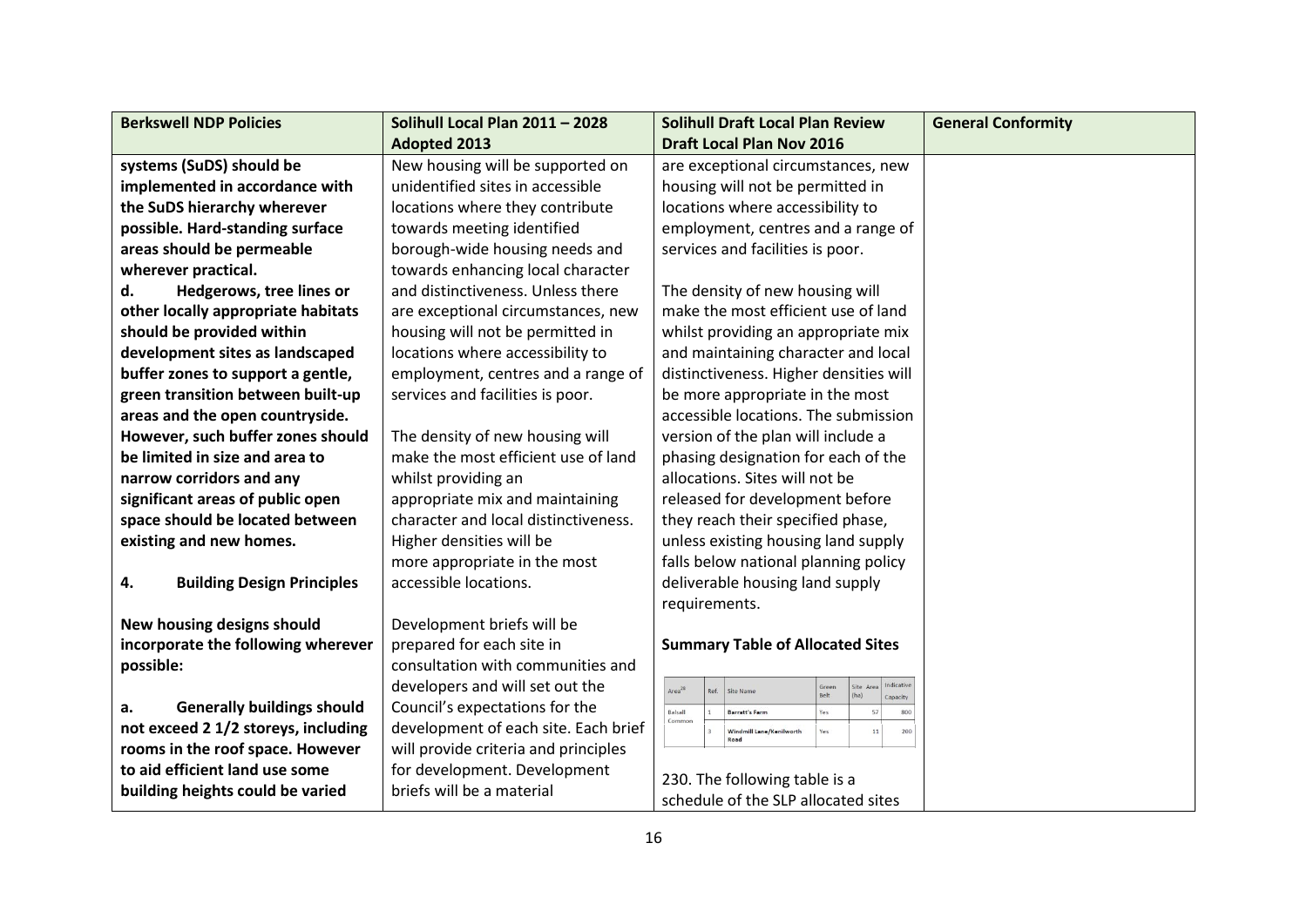| <b>Berkswell NDP Policies</b>           | Solihull Local Plan 2011 - 2028        | <b>Solihull Draft Local Plan Review</b>    | <b>General Conformity</b> |
|-----------------------------------------|----------------------------------------|--------------------------------------------|---------------------------|
|                                         | <b>Adopted 2013</b>                    | <b>Draft Local Plan Nov 2016</b>           |                           |
| and 3 storeys may be appropriate        | consideration in planning              | which have not yet commenced               |                           |
| provided the buildings are not          | applications and will inform pre-      | development and will be retained as        |                           |
| adjacent to, and do not overlook,       | application discussions.               | allocations in this review.                |                           |
| existing 2 storey properties and        |                                        |                                            |                           |
| their position and design enhances      |                                        | 19 Riddings Hill, Balsall Common           |                           |
| the development. Such                   | Phase 2 Sites - for release on 1st     | 1.61 65                                    |                           |
| development should not have an          | <b>April 2018</b>                      | <b>Policy P7 Accessibility and Ease of</b> |                           |
| adverse impact on or conflict with      | <b>Rural Area</b>                      | <b>Access</b>                              |                           |
| existing and surrounding properties     |                                        |                                            |                           |
| and should be appropriate to the        | 19 (33 & 179)                          | All new development should be              |                           |
| position proposed;                      | Riddings Hill, Balsall Common          | focussed in the most accessible            |                           |
| <b>Provision of basements for</b><br>b. |                                        | locations and seek to enhance              |                           |
| storage or parking is supported to      | Site area 1.61 ha                      | existing accessibility levels and          |                           |
| maximise efficient use of land;         | Capacity 65                            | promote ease of access. The Council        |                           |
| <b>External electric charging</b><br>c. | Density 40 dph                         | will expect development proposals          |                           |
| points should be provided to allow      | Likely infrastructure requirements     | to fulfil the following:                   |                           |
| charging on driveways;                  |                                        | · demonstrate how access to the            |                           |
| <b>Developments should</b><br>d.        | Link new access from new Health        | site will be achieved in a sustainable     |                           |
| incorporate principles of               | Centre                                 | manner by a range and choice of            |                           |
| sustainable design, maximising          | off the The Croft with potential for a | transport modes.                           |                           |
| energy, water and resource              | secondary access from Riddings Hill.   | • provide on-site transport                |                           |
| efficiency both in terms of             | New crossing point on Hallmeadow       | infrastructure that promotes ease of       |                           |
| construction methods and for the        | Rd.                                    | access and enhances accessibility          |                           |
| benefit of future occupants. Where      | Improve pedestrian and cycle           | levels;                                    |                           |
| roof mounted solar panels are           | connectivity and access to public      | • provide, contribute to and/or            |                           |
| provided, houses should be              | transport facilities.                  | enhance off-site transport                 |                           |
| orientated to maximise solar gain       | Neighbourhood scale accessible         | infrastructure schemes where               |                           |
| and grouped together to create          | green space.                           | appropriate and viable;                    |                           |
| design compatibility; and               | Increased provision of utilities.      | • are consistent with, and                 |                           |
|                                         | Consider impact on local health        | contribute to, the implementation          |                           |
|                                         | services.                              | of the 'Solihull Connected' strategy;      |                           |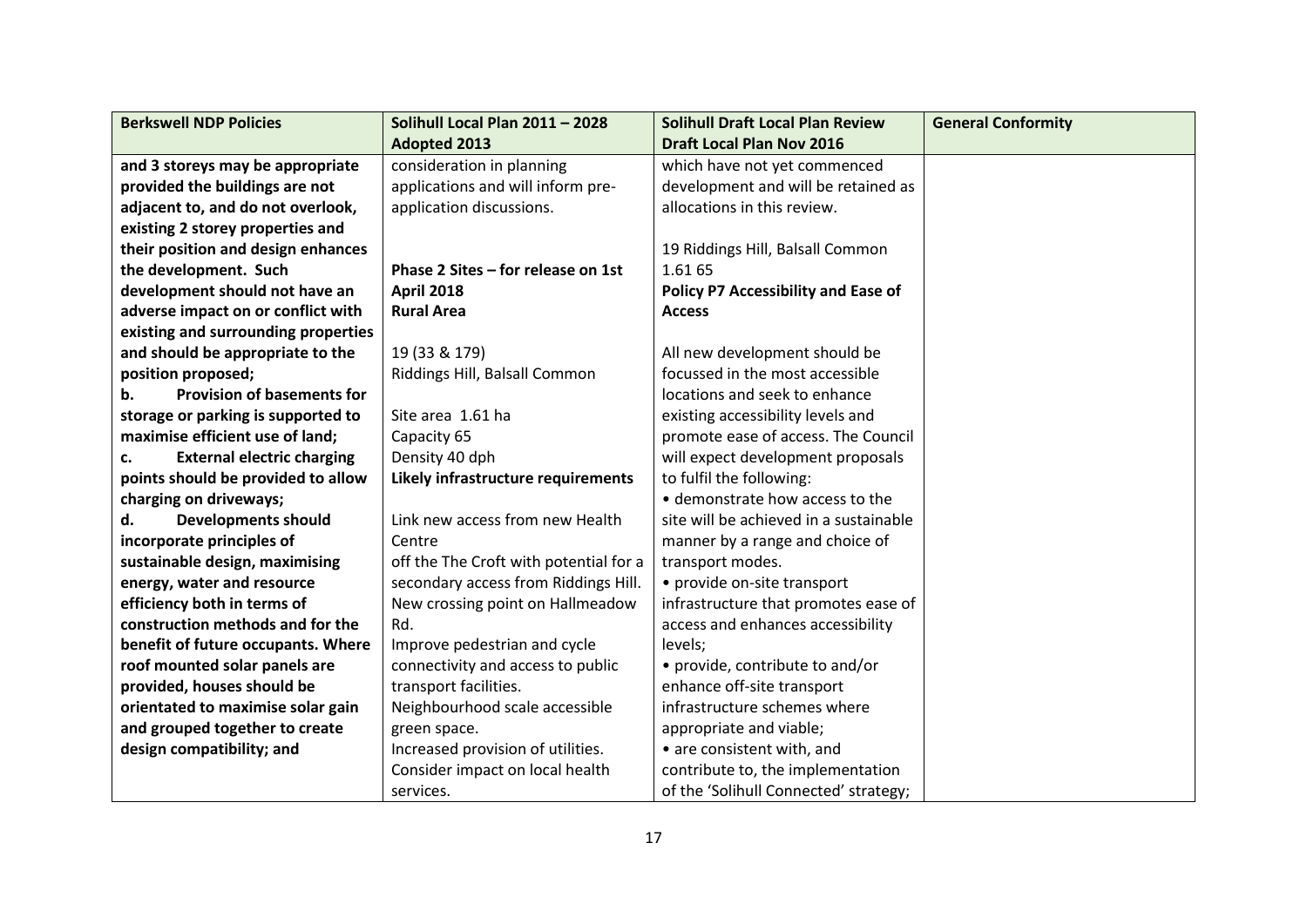| <b>Berkswell NDP Policies</b>        | Solihull Local Plan 2011 - 2028       | <b>Solihull Draft Local Plan Review</b> | <b>General Conformity</b> |
|--------------------------------------|---------------------------------------|-----------------------------------------|---------------------------|
|                                      | <b>Adopted 2013</b>                   | <b>Draft Local Plan Nov 2016</b>        |                           |
| Garden areas should<br>e.            | Consider impact on social             |                                         |                           |
| include space for secure storage     | infrastructure                        | Access to all development will be       |                           |
| and recycling bins.                  | provision, e.g. emergency services    | required to demonstrate that:           |                           |
|                                      | and                                   | • it is safe, attractive and suitable   |                           |
|                                      | community facilities.                 | for all people by all modes.            |                           |
| 5.<br><b>Housing Mix</b>             |                                       | • opportunities for sustainable         |                           |
|                                      |                                       | transport modes have been taken         |                           |
| A suitable mix of housing<br>a.      | POLICY P7 Accessibility and Ease of   | up.                                     |                           |
| should be provided, informed by      | <b>Access</b>                         |                                         |                           |
| the latest Strategic Housing Market  | a) All new development should be      | <b>Policy P8 Managing Travel Demand</b> |                           |
| Assessment and / or other local      | focused in the most accessible        | and Reducing Congestion                 |                           |
| data, for example, Parish Surveys    | locations and seek to                 | The Council will support                |                           |
| and developers' assessments.         | enhance existing accessibility levels | development proposals which:            |                           |
| Housing mix, having regard to        | and promote ease of access.           | • are located in accordance with the    |                           |
| location, site size and scheme       |                                       | spatial strategy in seeking to reduce   |                           |
| viability, should contain a range of |                                       | the need to travel and that essential   |                           |
| types and size of housing needed     | b) Access to development from the     | travel can be met by forms of           |                           |
| for different groups in the          | core walking, cycling, public         | sustainable transport in addition to    |                           |
| community. The mix should            | transport and road networks           | the private car;                        |                           |
| include but not be limited to:       | will be expected to be:               | • promote linked trips by               |                           |
| those who require                    | i. Safe, attractive, overlooked and   | encouraging mixed use                   |                           |
| affordable housing,                  | direct on foot, by bicycle and from   | development where appropriate;          |                           |
| families with children,              | public transport;                     | • do not result in the reduction of     |                           |
| older people,                        | ii. Safe for those vehicles which     | safety for users of the highway or      |                           |
| people with disabilities,            | need to access the development;       | other transport network;                |                           |
| people who rent their                | iii. And assessed in accordance with  | • takes an evidence-based approach      |                           |
| homes, and                           | Policy P15 'Securing Design Quality'  | to demonstrate appropriate car          |                           |
| people wishing to                    | in the Local Plan.                    | parking provision, taking account of    |                           |
| commission or build their own        |                                       | location, trip rates and, where         |                           |
| homes.                               | <b>POLICY P8 Managing Demand for</b>  | relevant, travel plan targets and       |                           |
|                                      | <b>Travel and Reducing Congestion</b> | forecast levels of car ownership;       |                           |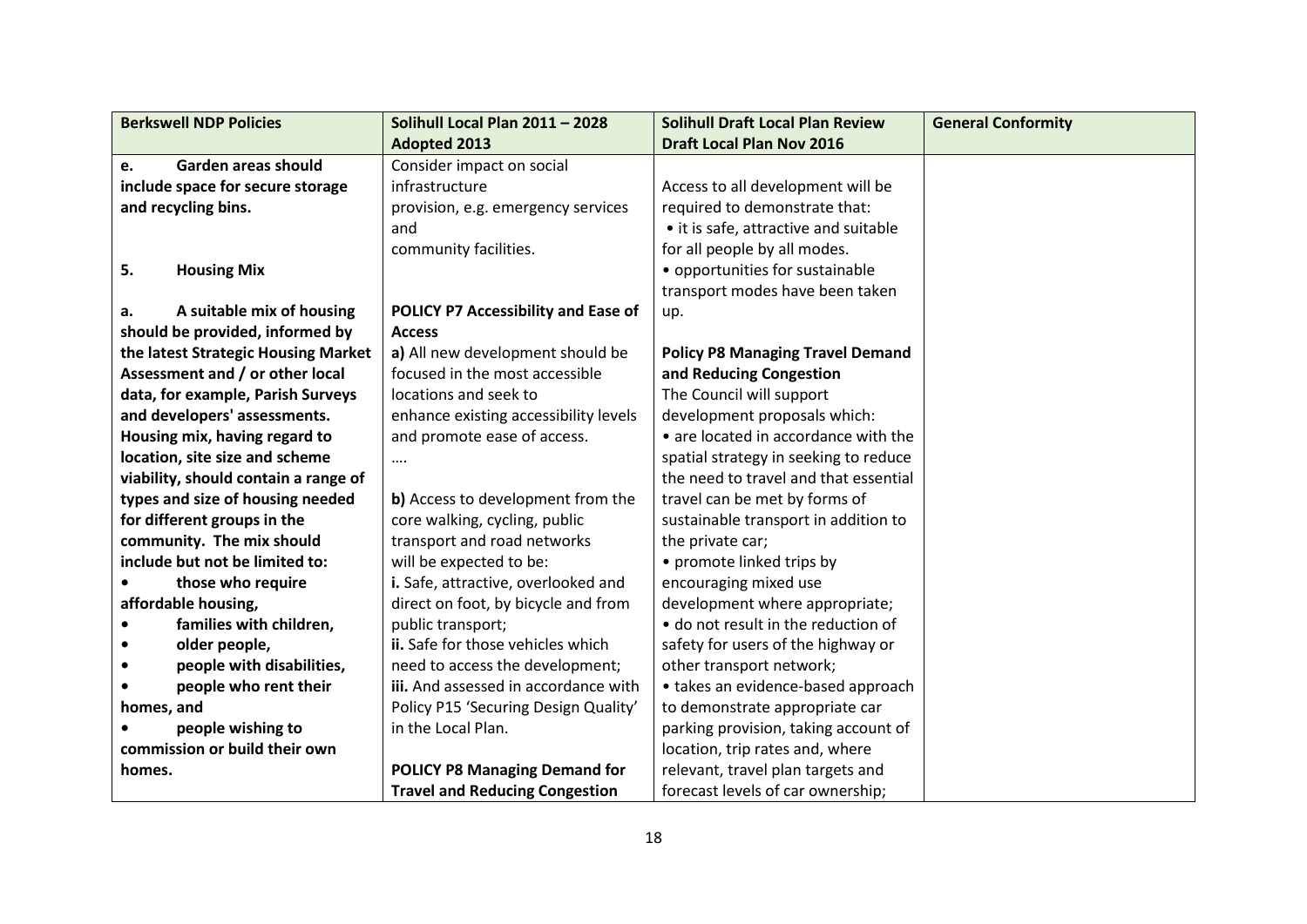| <b>Berkswell NDP Policies</b>         | Solihull Local Plan 2011 - 2028        | <b>Solihull Draft Local Plan Review</b>  | <b>General Conformity</b> |
|---------------------------------------|----------------------------------------|------------------------------------------|---------------------------|
|                                       | <b>Adopted 2013</b>                    | <b>Draft Local Plan Nov 2016</b>         |                           |
| Overall schemes should have an        |                                        | $\cdots$                                 |                           |
| emphasis on 2- or 3-bedroom           | a) All development proposals should    |                                          |                           |
| properties including some single      | have regard to transport efficiency    |                                          |                           |
| storey dwellings, smaller units       | and highway safety:                    |                                          |                           |
| suitable for starter homes and        | i. Development will not be             | <b>Policy P9 Mitigating and Adapting</b> |                           |
| residents wishing to downsize or      | permitted which results in a           | to Climate Change                        |                           |
| resize and some larger houses (4      | significant increase in delay to       |                                          |                           |
| bedrooms or more) for families or     | vehicles, pedestrians or cyclists or a | Proposals for development will be        |                           |
| those requiring multi-generational    | reduction in safety for any users of   | required to demonstrate that,            |                           |
| homes.                                | the highway or                         | dependent on their scale, use and        |                           |
| <b>Residential units which</b><br>b.  | other transport network;               | location, measures are included that     |                           |
| provide live / work accommodation     | ii. Travel demands associated with     | mitigate and adapt to the impacts of     |                           |
| will be supported, provided that      | development should be managed to       | climate change. Full details of the      |                           |
| residential amenity of surrounding    | minimise                               | proposed measures should be              |                           |
| occupiers is protected and any        | detrimental impact to the efficiency   | incorporated into the proposal.          |                           |
| adverse impacts on the                | of the highway network;                |                                          |                           |
| surrounding road network are          | iii. Ensure new development            | At a site level, the Council will        |                           |
| minimised.                            | reduces the need to travel e.g. by     | promote an 'energy hierarchy' in         |                           |
| <b>Schemes that include</b><br>c.     | promoting linked trips and             | seeking to reduce carbon dioxide         |                           |
| opportunities for self-build projects | encouraging mixed use                  | emissions as follows:                    |                           |
| will be supported.                    | development where appropriate;         | • Reduce energy demand through           |                           |
|                                       | iv. Provision for parking and          | energy efficiency measures.              |                           |
| <b>Natural Environment</b><br>6.      | servicing will be required in          | • Supply energy efficiently and give     |                           |
|                                       | accordance with a Supplementary        | priority to decentralised and/or         |                           |
| Development should aim to protect     | Planning Document on managing          | district energy supply.                  |                           |
| and enhance local biodiversity in     | travel demands associated with         | • Provide energy from renewable or       |                           |
| line with Policy B3.                  | development;                           | low carbon sources.                      |                           |
| Where possible new<br>а.              | v. The Council will support            | • Promote connections for electric       |                           |
| buildings should incorporate          | proposals for strategic public         | vehicles. In order that development      |                           |
| wildlife friendly features such as    | transport schemes such as rapid        | proposals are adaptive to climate        |                           |
| bird boxes and swift bricks.          | transit, local rail schemes as         | change, measures will include:           |                           |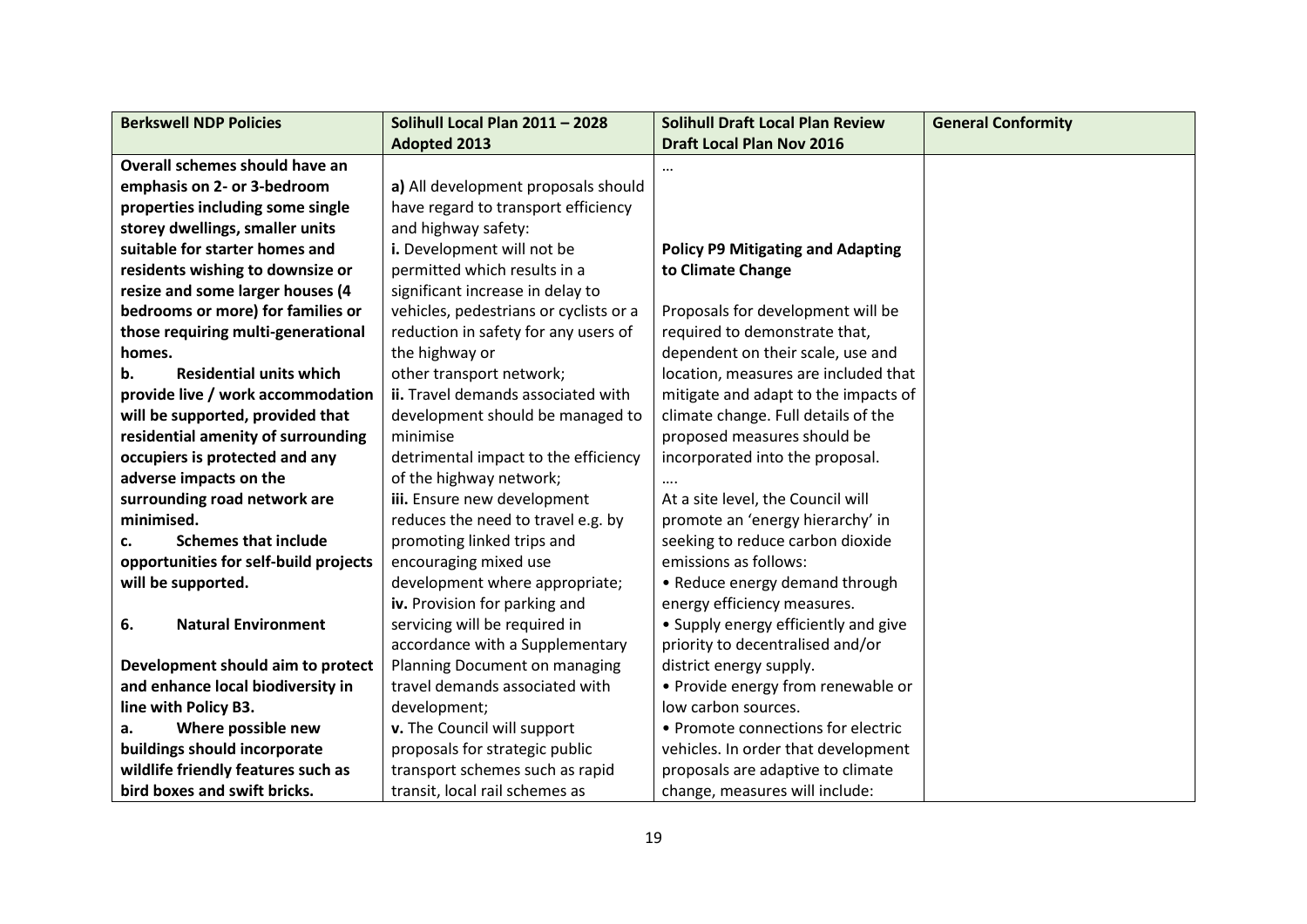| <b>Berkswell NDP Policies</b>      | Solihull Local Plan 2011 - 2028       | <b>Solihull Draft Local Plan Review</b> | <b>General Conformity</b> |
|------------------------------------|---------------------------------------|-----------------------------------------|---------------------------|
|                                    | <b>Adopted 2013</b>                   | <b>Draft Local Plan Nov 2016</b>        |                           |
| Layouts should support<br>b.       | identified in LTP3 and local Park and | • Flood prevention and mitigation       |                           |
| open spaces for wildlife areas and | Ride at appropriate                   | measures, including (SUDS) and          |                           |
| corridors.                         | railway stations subject to other     | water efficiency measures as set out    |                           |
|                                    | policies in the Local Plan;           | in Policy P11.                          |                           |
| Where developers consider that     | vi. Off-site parking provision        | • Layout and design that minimises      |                           |
| any of the above criteria are not  | proposed in association with          | the need for energy for heating and     |                           |
| practical or deliverable, suitable | economically important sites will be  | cooling.                                |                           |
| evidence should be provided to     | supported, subject to other policies  | • Integrated green infrastructure,      |                           |
| demonstrate that a different       | in the Local Plan, where sustainable  | such as SUDs, green spaces and          |                           |
| approach is required.              | transport                             | corridors, retaining and planting       |                           |
|                                    | links between those sites and the     | trees, green roofs & walls,             |                           |
|                                    | parking provision are of a good       | landscaping and rain gardens.           |                           |
|                                    | quality, direct and                   |                                         |                           |
|                                    | attractive to use.                    | <b>Policy P10 Natural Environment</b>   |                           |
|                                    | b) The use of sustainable modes of    |                                         |                           |
|                                    | transport, i.e. walking, cycling and  | The Council recognises the              |                           |
|                                    | public transport, shall               | importance of a healthy natural         |                           |
|                                    | be promoted and encouraged in all     | environment in its own right, and       |                           |
|                                    | developments by:                      | for the economic and social benefits    |                           |
|                                    | i. Ensuring the design and            | it provides to the Borough. The full    |                           |
|                                    | management of the development         | value and benefits of the natural       |                           |
|                                    | enables and encourages the            | environment will be taken into          |                           |
|                                    | use of sustainable modes of           | account in considering all              |                           |
|                                    | transport;                            | development proposals, including        |                           |
|                                    | ii. Ensuring transport planning       | the contribution to the green           |                           |
|                                    | measures are implemented to help      | economy and the health of               |                           |
|                                    | and encourage people                  | residents, and the potential for        |                           |
|                                    | accessing the development to use      | reducing the impacts of climate         |                           |
|                                    | sustainable transport modes;          | change. Joint working with              |                           |
|                                    |                                       | neighbouring authorities and            |                           |
|                                    |                                       | partners will be supported,             |                           |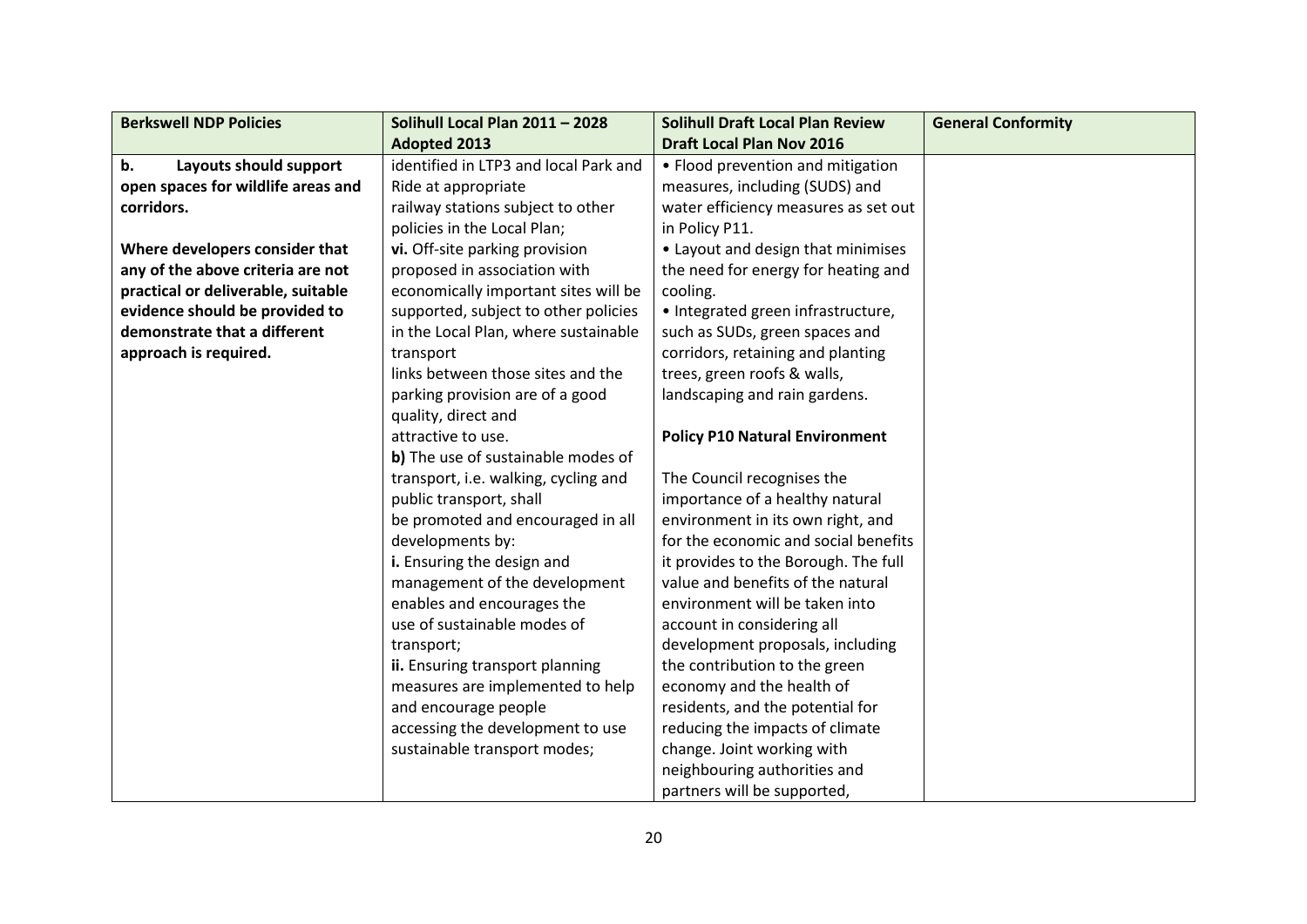| <b>Berkswell NDP Policies</b> | Solihull Local Plan 2011 - 2028       | <b>Solihull Draft Local Plan Review</b>  | <b>General Conformity</b> |
|-------------------------------|---------------------------------------|------------------------------------------|---------------------------|
|                               | <b>Adopted 2013</b>                   | <b>Draft Local Plan Nov 2016</b>         |                           |
|                               | iii. Ensuring the routes to the site  | recognising the need for a               |                           |
|                               | from nearby services and local        | landscape scale approach to the          |                           |
|                               | public transport stops are            | natural environment and                  |                           |
|                               | good quality, direct and attractive   | conservation of biodiversity. Arden      |                           |
|                               | to use for all users.                 | Landscape The Council will seek to       |                           |
|                               |                                       | protect, enhance and restore the         |                           |
|                               | <b>POLICY P9 Climate Change</b>       | diverse landscape features of the        |                           |
|                               |                                       | Borough and to create characteristic     |                           |
|                               | The Council will take full account of | habitats such as new woodlands,          |                           |
|                               | national and local targets for        | copses, hedgerows and standard           |                           |
|                               | reducing greenhouse gas               | trees, species-rich grassland and        |                           |
|                               | emissions and increasing the          | wood pasture. To halt and where          |                           |
|                               | generation of energy from             | possible reverse the degrading of        |                           |
|                               | renewable and low carbon sources,     | the Arden landscape and promote          |                           |
|                               | when considering the location and     | local distinctiveness. Development       |                           |
|                               | design of new development.            | should take full account of national     |                           |
|                               |                                       | and local guidance on protecting         |                           |
|                               | Developers will be expected to        | and restoring the landscape and the      |                           |
|                               | demonstrate the highest viable        | areas in need of enhancement,            |                           |
|                               | energy efficiency standards through   | including guidance relating to the       |                           |
|                               | the location and layout of            | countryside. Developers will be          |                           |
|                               | developments and the use of           | expected to incorporate measures         |                           |
|                               | materials and construction            | to protect, enhance and restore the      |                           |
|                               | techniques that minimise emissions.   | landscape, unless it is demonstrated     |                           |
|                               |                                       | that it is not feasible,                 |                           |
|                               | Developers should ensure resilience   | disproportionate or unnecessary.         |                           |
|                               | to the impacts of a changing climate  | <b>Biodiversity and Geodiversity The</b> |                           |
|                               | for the anticipated lifespan of the   | Council will seek to conserve,           |                           |
|                               | development through consideration     | enhance and restore biodiversity         |                           |
|                               | of a range of adaptation measures,    | and geodiversity across the              |                           |
|                               | including the location,               | Borough. Protection of designated        |                           |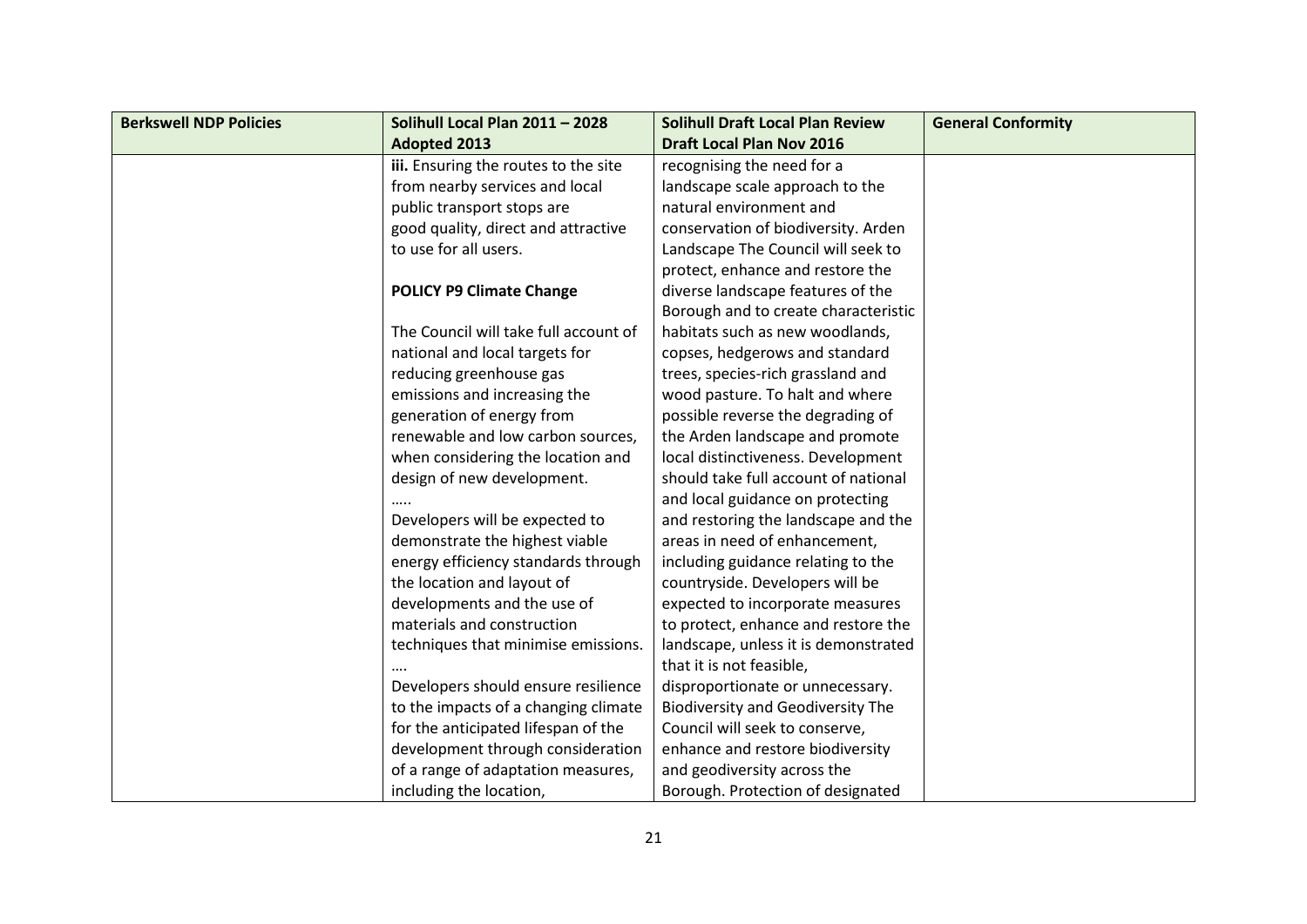| <b>Berkswell NDP Policies</b> | Solihull Local Plan 2011 - 2028       | <b>Solihull Draft Local Plan Review</b> | <b>General Conformity</b> |
|-------------------------------|---------------------------------------|-----------------------------------------|---------------------------|
|                               | <b>Adopted 2013</b>                   | <b>Draft Local Plan Nov 2016</b>        |                           |
|                               | design, materials, build and          | sites, ancient woodland, and priority   |                           |
|                               | operation of developments, and the    | habitats shall include the              |                           |
|                               | provision of green                    | establishment of buffers to any new     |                           |
|                               | infrastructure.                       | development so that they connect        |                           |
|                               |                                       | with existing and created green         |                           |
|                               | <b>POLICY P10 Natural Environment</b> | infrastructure assets. Development      |                           |
|                               |                                       | should be informed by the latest        |                           |
|                               | The Council recognises the            | information on habitats and species,    |                           |
|                               | importance of a healthy natural       | and take full account of national       |                           |
|                               | environment in its own right, and     | and local guidance on conserving        |                           |
|                               | for the economic and social benefits  | biodiversity, opportunities for         |                           |
|                               | it provides to the Borough. The full  | biodiversity enhancement and for        |                           |
|                               | value and benefits of the natural     | improving and restoring the             |                           |
|                               | environment will be taken into        | Borough's green infrastructure          |                           |
|                               | account in considering all            | (especially fragmentation of            |                           |
|                               | development proposals, including      | habitats). When appropriate,            |                           |
|                               | the contribution to the green         | development should seek to              |                           |
|                               | economy and the health of             | enhance accessibility to the natural    |                           |
|                               | residents, and the potential          | environment, especially for disabled    |                           |
|                               | for reducing the impacts of climate   | people. Habitat and species             |                           |
|                               | change. Joint working with            | protection and enhancement The          |                           |
|                               | neighbouring authorities will be      | Council will protect areas of           |                           |
|                               | supported, recognising the need for   | national and local importance for       |                           |
|                               | a landscape scale approach to the     | biodiversity and geodiversity, where    |                           |
|                               | natural environment and               | it is reasonable, proportionate and     |                           |
|                               | conservation of biodiversity.         | feasible to do so.                      |                           |
|                               |                                       |                                         |                           |
|                               | The Council will seek to protect,     | <b>Outside Designated Sites:</b>        |                           |
|                               | enhance and restore the diverse       | Developers will be expected to take     |                           |
|                               | landscape features of the             | full account of the nature              |                           |
|                               |                                       | conservation or geological value,       |                           |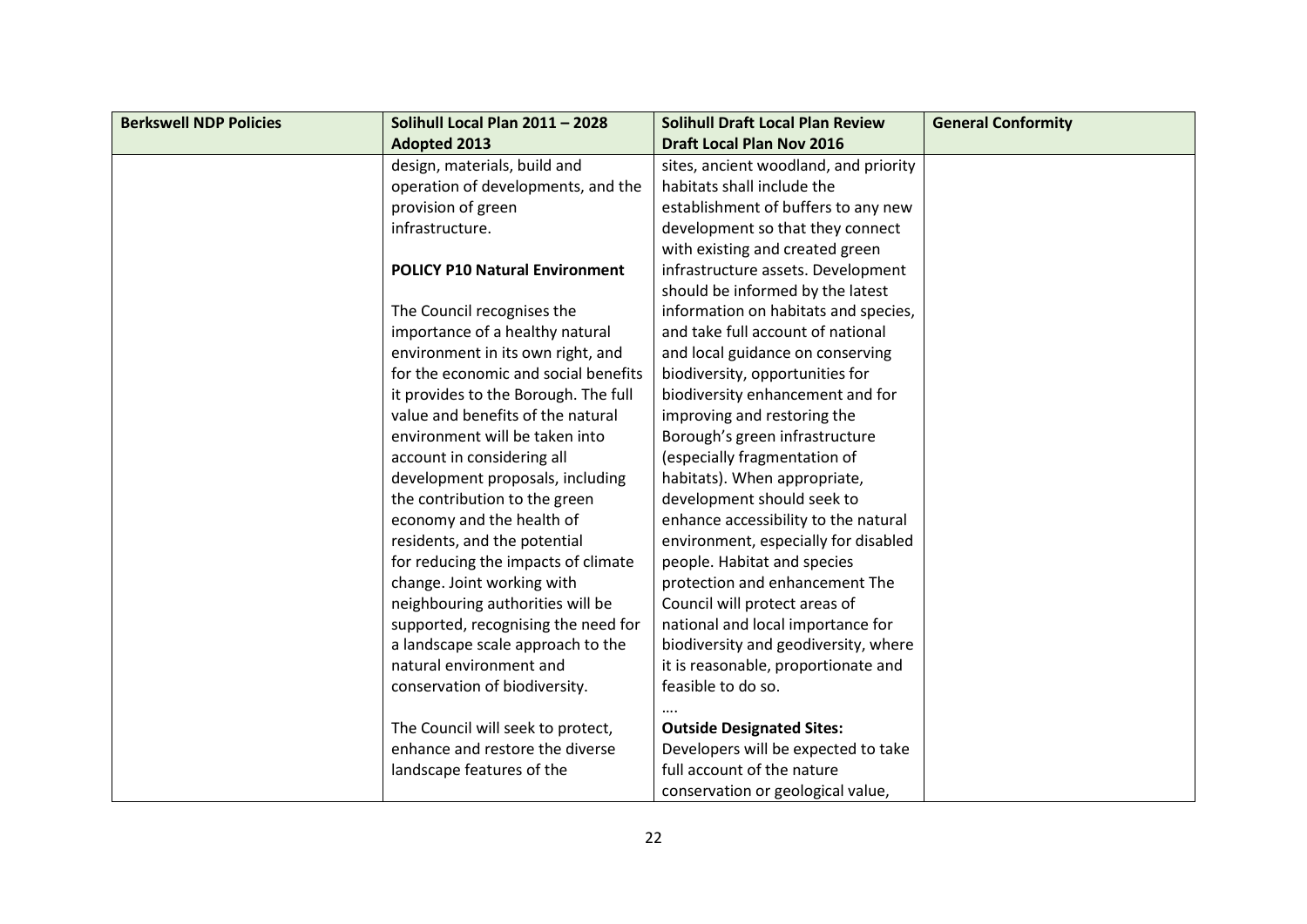| <b>Berkswell NDP Policies</b> | Solihull Local Plan 2011 - 2028      | <b>Solihull Draft Local Plan Review</b>   | <b>General Conformity</b> |
|-------------------------------|--------------------------------------|-------------------------------------------|---------------------------|
|                               | <b>Adopted 2013</b>                  | <b>Draft Local Plan Nov 2016</b>          |                           |
|                               | Borough and to create new            | and the existence of any habitats or      |                           |
|                               | woodlands and other characteristic   | species included in the Local             |                           |
|                               | habitats, so as to halt and          | <b>Biodiversity Action Plan, national</b> |                           |
|                               | where possible reverse the           | S.41 list, or sites in the Local          |                           |
|                               | degrading of the Arden landscape     | Geological Action Plan as well as the     |                           |
|                               | and promote local                    | Wildlife and Countryside Act and EU       |                           |
|                               | distinctiveness. Development         | Directives. Developers will be            |                           |
|                               | should take full account of national | required to undertake a full              |                           |
|                               | and local guidance on                | ecological survey and to deliver a        |                           |
|                               | protecting and restoring the         | net gain or enhancement to                |                           |
|                               | landscape and the areas in need of   | biodiversity, unless it is                |                           |
|                               | enhancement, including               | demonstrated that it is not               |                           |
|                               | guidance relating to the             | appropriate or feasible. In               |                           |
|                               | countryside. Developers will be      | considering the need for green            |                           |
|                               | expected to incorporate measures     | space improvements associated             |                           |
|                               | to protect, enhance and restore the  | with new development, developers          |                           |
|                               | landscape, unless it is demonstrated | should have regard for the                |                           |
|                               | that it is not feasible,             | standards and priorities in the           |                           |
|                               | disproportionate or unnecessary.     | Green Spaces Strategy in relation to      |                           |
|                               |                                      | accessible natural green space.           |                           |
|                               | The Council will seek to conserve,   |                                           |                           |
|                               | enhance and restore biodiversity     | <b>Policy P11 Water Management</b>        |                           |
|                               | and geodiversity, to create          |                                           |                           |
|                               | new native woodlands and other       | <b>Sustainable Drainage Systems</b>       |                           |
|                               | habitats and to protect, restore and |                                           |                           |
|                               | enhance ancient                      | All major development must include        |                           |
|                               | woodland and green infrastructure    | the use of sustainable drainage           |                           |
|                               | assets across the Borough.           | systems, in order to contribute           |                           |
|                               | Protection of ancient woodland,      | towards wider sustainability              |                           |
|                               | designated sites and priority        | considerations, including amenity,        |                           |
|                               | habitats shall include the           | recreation, conservation of               |                           |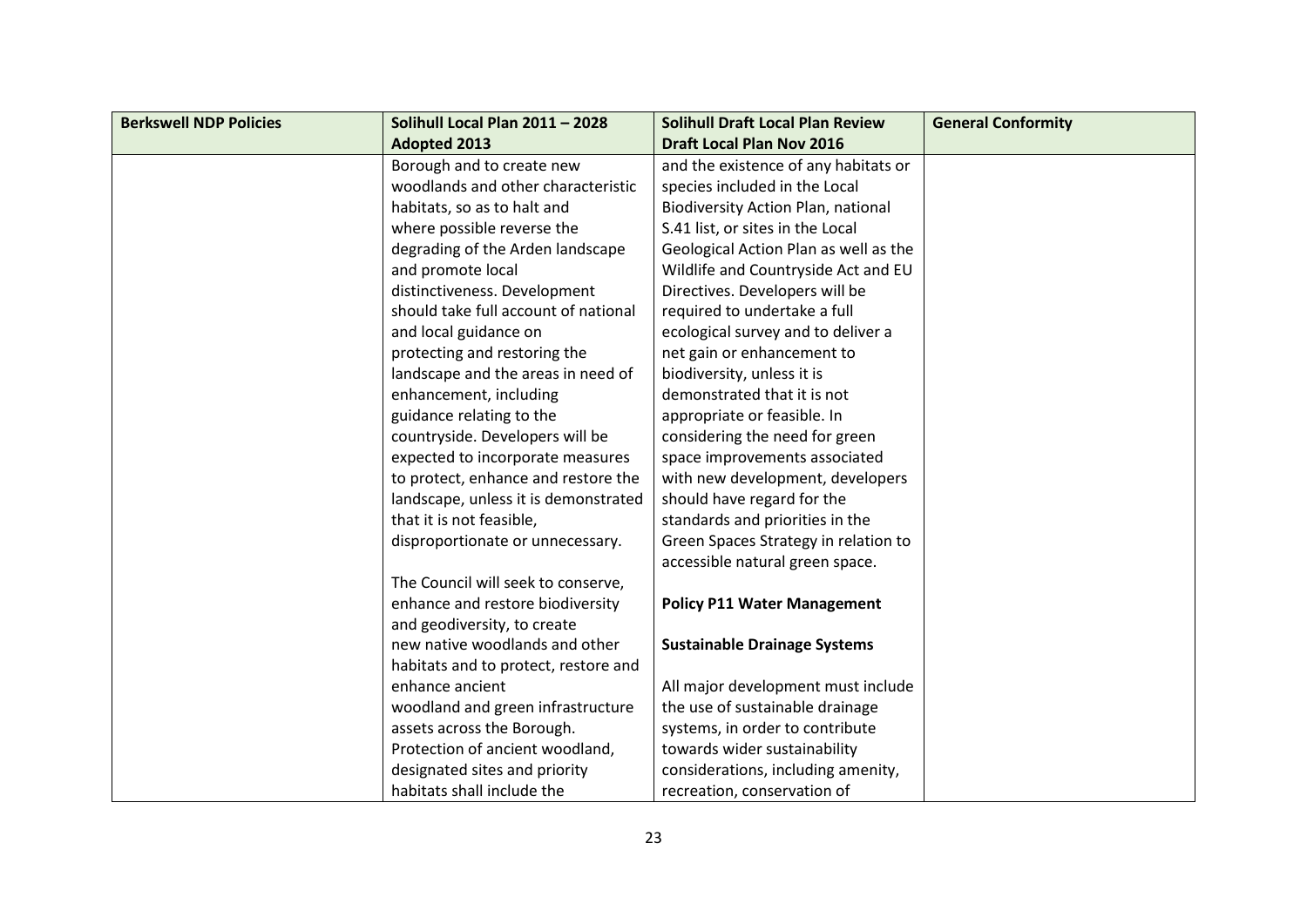| <b>Berkswell NDP Policies</b> | Solihull Local Plan 2011 - 2028      | <b>Solihull Draft Local Plan Review</b> | <b>General Conformity</b> |
|-------------------------------|--------------------------------------|-----------------------------------------|---------------------------|
|                               | <b>Adopted 2013</b>                  | <b>Draft Local Plan Nov 2016</b>        |                           |
|                               | establishment of buffers to any new  | biodiversity and landscape              |                           |
|                               | development. Development should      | character, as well as flood             |                           |
|                               | be informed by the latest            | alleviation and water quality           |                           |
|                               | information on habitats and species, | control. Minor development is           |                           |
|                               | and take full account of national    | expected to include the use of          |                           |
|                               | and local guidance on conserving     | sustainable drainage systems unless     |                           |
|                               | biodiversity, opportunities for      | demonstrated to be inappropriate        |                           |
|                               | biodiversity enhancement and for     | to do so. Developers are                |                           |
|                               | improving and restoring the          | encouraged to secure reduction of       |                           |
|                               | Borough's green infrastructure.      | flood risk by the provision or          |                           |
|                               | When appropriate, development        | enhancement of green                    |                           |
|                               | should seek to enhance accessibility | infrastructure. Sustainable drainage    |                           |
|                               | to the natural environment,          | systems must be considered for all      |                           |
|                               | especially for disabled people.      | developments at an early stage,         |                           |
|                               |                                      | with developers allowing for the        |                           |
|                               | The Council will protect areas of    | allocation of sufficient land to        |                           |
|                               | national and local importance for    | accommodate an appropriate train        |                           |
|                               | biodiversity and geodiversity, where | of adequate sustainable drainage        |                           |
|                               | it is reasonable, proportionate and  | systems features that are               |                           |
|                               | feasible to do so.                   | technically appropriate for the         |                           |
|                               |                                      | environment in which they are to be     |                           |
|                               | <b>POLICY P11 Water Management</b>   | placed. All features must be located    |                           |
|                               |                                      | outside of the 1 in 100 year plus       |                           |
|                               |                                      | climate change flood extent.            |                           |
|                               |                                      |                                         |                           |
|                               | The Council recognises the need for  | <b>Policy P14 Amenity</b>               |                           |
|                               | water efficiency in all new          |                                         |                           |
|                               | development. Developers shall        | The Council will seek a good            |                           |
|                               | demonstrate the highest possible     | standard of amenity for all existing    |                           |
|                               | standards of water efficiency        | and future occupiers of houses,         |                           |
|                               | through the use of water efficient   | businesses and other uses in            |                           |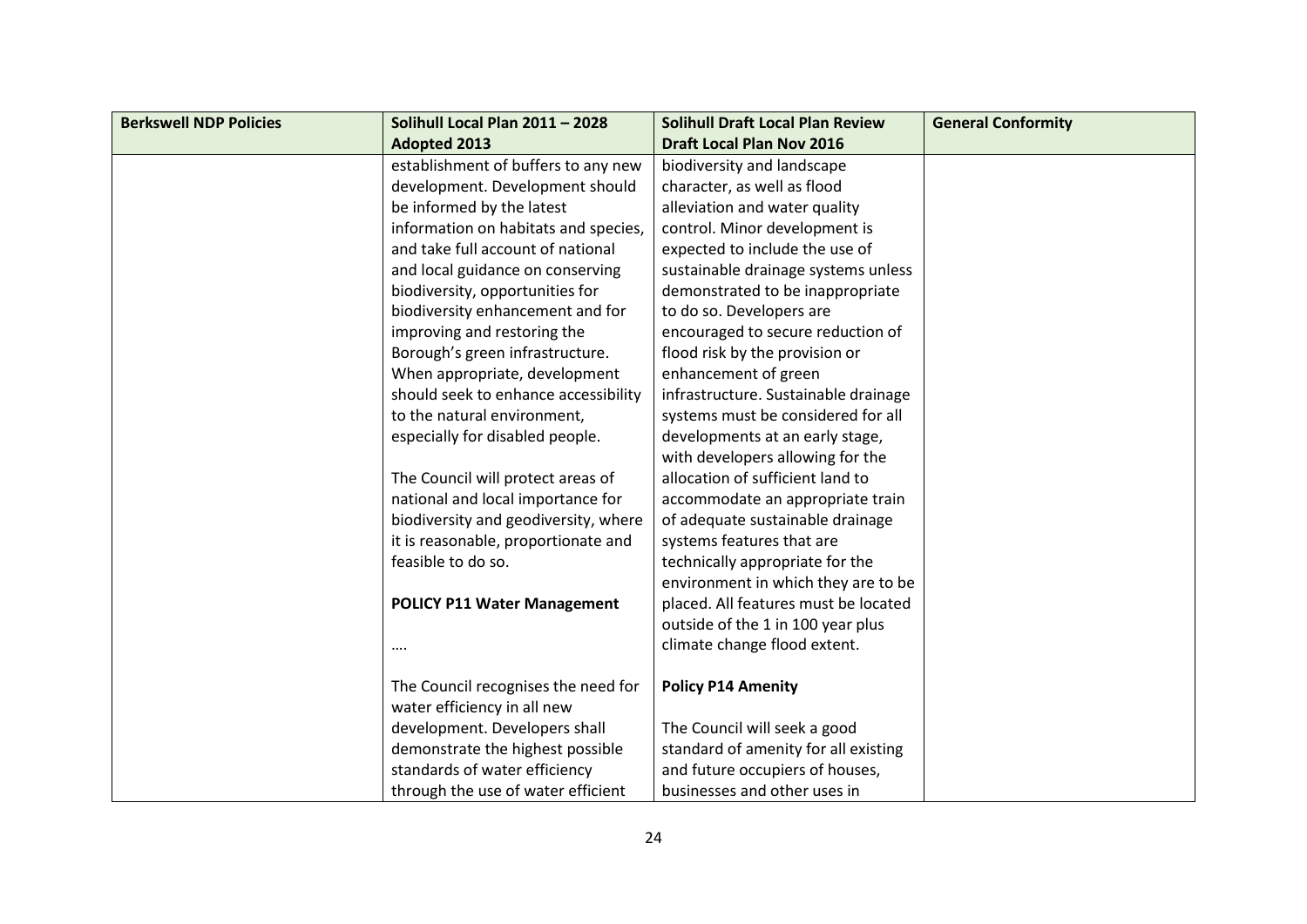| <b>Berkswell NDP Policies</b> | Solihull Local Plan 2011 - 2028           | <b>Solihull Draft Local Plan Review</b>   | <b>General Conformity</b> |
|-------------------------------|-------------------------------------------|-------------------------------------------|---------------------------|
|                               | <b>Adopted 2013</b>                       | <b>Draft Local Plan Nov 2016</b>          |                           |
|                               | fittings and appliances, and where        | considering proposals for new             |                           |
|                               | appropriate, recycling of potable,        | development, extensions and               |                           |
|                               | grey water and rainwater in order to      | changes of use and will:                  |                           |
|                               | minimise consumption.                     | • Permit development only if              |                           |
|                               | All new development shall                 | secures high quality design (see          |                           |
|                               | incorporate sustainable drainage          | Policy P15);                              |                           |
|                               | systems, unless it is shown to be         | • Safeguard important trees,              |                           |
|                               | impractical to do so. Developers          | hedgerows and woodlands, and will         |                           |
|                               | shall ensure that adequate space is       | require new and replacement tree          |                           |
|                               | made for water within the design          | and hedgerow planting; and, where         |                           |
|                               | layout of all new developments to         | appropriate, new woodlands;               |                           |
|                               | support the full use of sustainable       |                                           |                           |
|                               | drainage systems,                         | <b>Policy P15 Securing Design Quality</b> |                           |
|                               | and shall demonstrate that                | All development proposals will be         |                           |
|                               | improvements to the water                 | expected to contribute to, or create,     |                           |
|                               | environment will be maximised             | high quality places and spaces which      |                           |
|                               | through consideration of a range of       | have regard to local distinctiveness      |                           |
|                               | techniques. Wherever possible,            | to achieve high quality, inclusive        |                           |
|                               | sustainable drainage systems will be      | and sustainable design. Proposals         |                           |
|                               | expected to contribute towards            | will be expected to meet the              |                           |
|                               | wider sustainability considerations,      | following key principles:                 |                           |
|                               | including amenity, recreation,            | • Conserves and enhances local            |                           |
|                               | conservation of biodiversity and          | character, distinctiveness and            |                           |
|                               | landscape character, as well as flood     | streetscape quality and ensures that      |                           |
|                               | alleviation and                           | the scale, massing, density, layout,      |                           |
|                               | water quality control.                    | territory (including space between        |                           |
|                               |                                           | buildings), materials and landscape       |                           |
|                               | <b>POLICY P15 Securing Design Quality</b> | of the development respect the            |                           |
|                               | All development proposals will be         | surrounding natural, built and            |                           |
|                               | expected to achieve good quality,         | historic environment;                     |                           |
|                               | inclusive and sustainable                 |                                           |                           |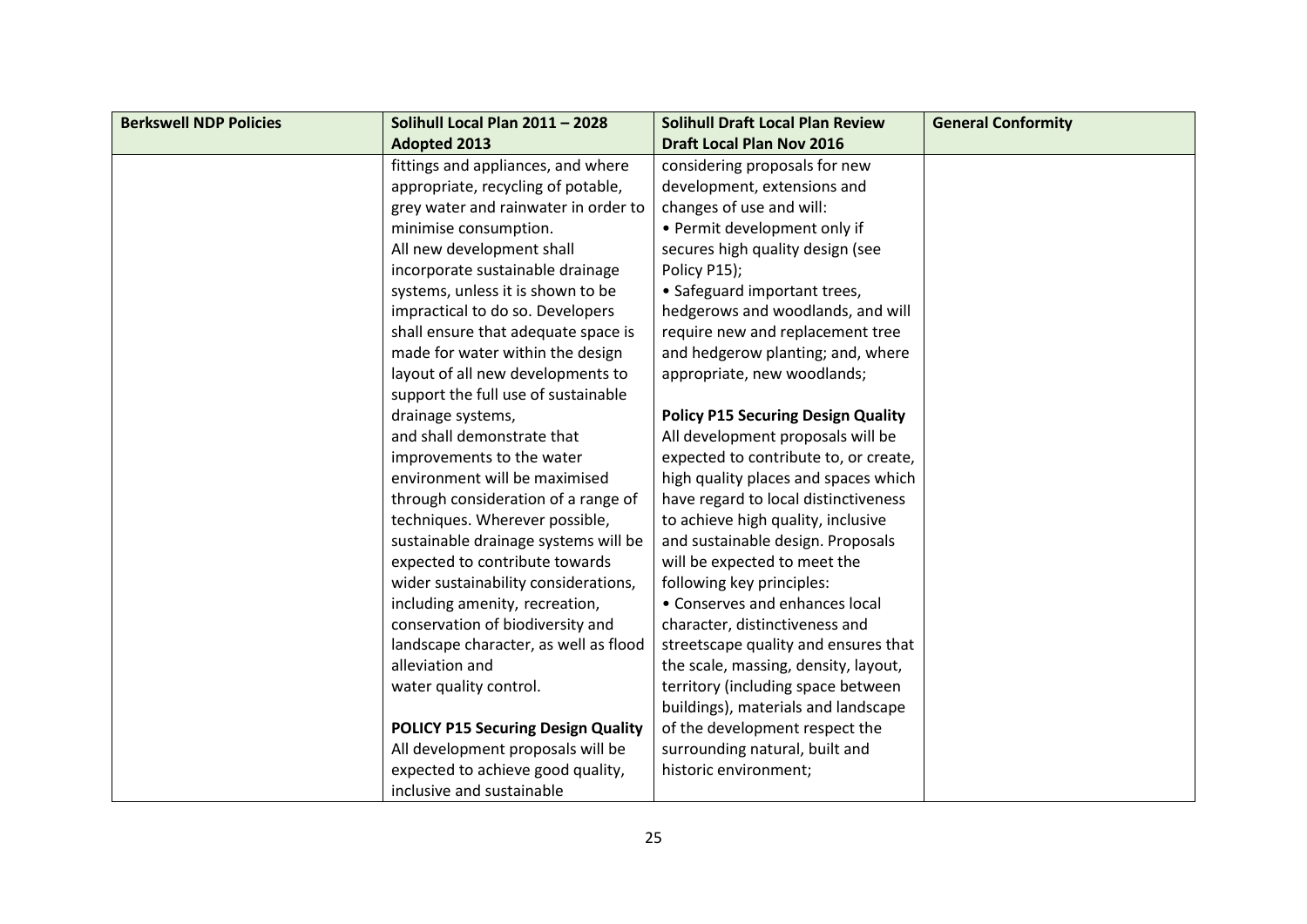| <b>Berkswell NDP Policies</b> | Solihull Local Plan 2011 - 2028      | <b>Solihull Draft Local Plan Review</b> | <b>General Conformity</b> |
|-------------------------------|--------------------------------------|-----------------------------------------|---------------------------|
|                               | <b>Adopted 2013</b>                  | <b>Draft Local Plan Nov 2016</b>        |                           |
|                               | design, which meets the following    | • Secures the sustainable long-term     |                           |
|                               | key principles:                      | use of new development through          |                           |
|                               | i. Conserves and enhances local      | flexible, robust and future-proofed     |                           |
|                               | character, distinctiveness and       | design and layout;                      |                           |
|                               | streetscape quality and              | • Makes appropriate provision for       |                           |
|                               | ensures that the scale, massing,     | water management within                 |                           |
|                               | density, layout, materials and       | development, and provides               |                           |
|                               | landscape of the                     | innovative design solutions for all     |                           |
|                               | development respect the              | development;                            |                           |
|                               | surrounding natural, built and       | • Be proactive in responding to         |                           |
|                               | historic environment;                | climate change and adopts               |                           |
|                               | ii. Ensures that new development     | sustainable and low carbon              |                           |
|                               | achieves the highest possible        | construction principles in terms of     |                           |
|                               | standard of environmental            | their design, layout and density,       |                           |
|                               | performance through sustainable      | meeting the requirements of             |                           |
|                               | design and construction and the      | Approved Document M of the              |                           |
|                               | location and layout of               | Building Regulations, or subsequent     |                           |
|                               | the development in accordance        | equivalent;                             |                           |
|                               | with the guidance provided in Policy | • Conserves, restores or enhances       |                           |
|                               | P <sub>9</sub>                       | biodiversity;                           |                           |
|                               | - Climate Change;                    | • Respects and enhances landscape       |                           |
|                               | iii. Secures the sustainable long-   | quality, including trees, hedgerows     |                           |
|                               | term use of new development          | and other landscape features of         |                           |
|                               | through flexible, robust and         | value, and contributes to strategic     |                           |
|                               | future-proofed design e.g. high-     | green infrastructure;                   |                           |
|                               | speed digital connectivity;          | • Creates attractive, safe, active,     |                           |
|                               | iv. Makes appropriate space for      | legible and uncluttered streets and     |                           |
|                               | water within the development,        | public spaces which are accessible,     |                           |
|                               | using sustainable drainage           | inter-connected and easily              |                           |
|                               |                                      | maintained, and encourages              |                           |
|                               |                                      | walking and cycling and reduces         |                           |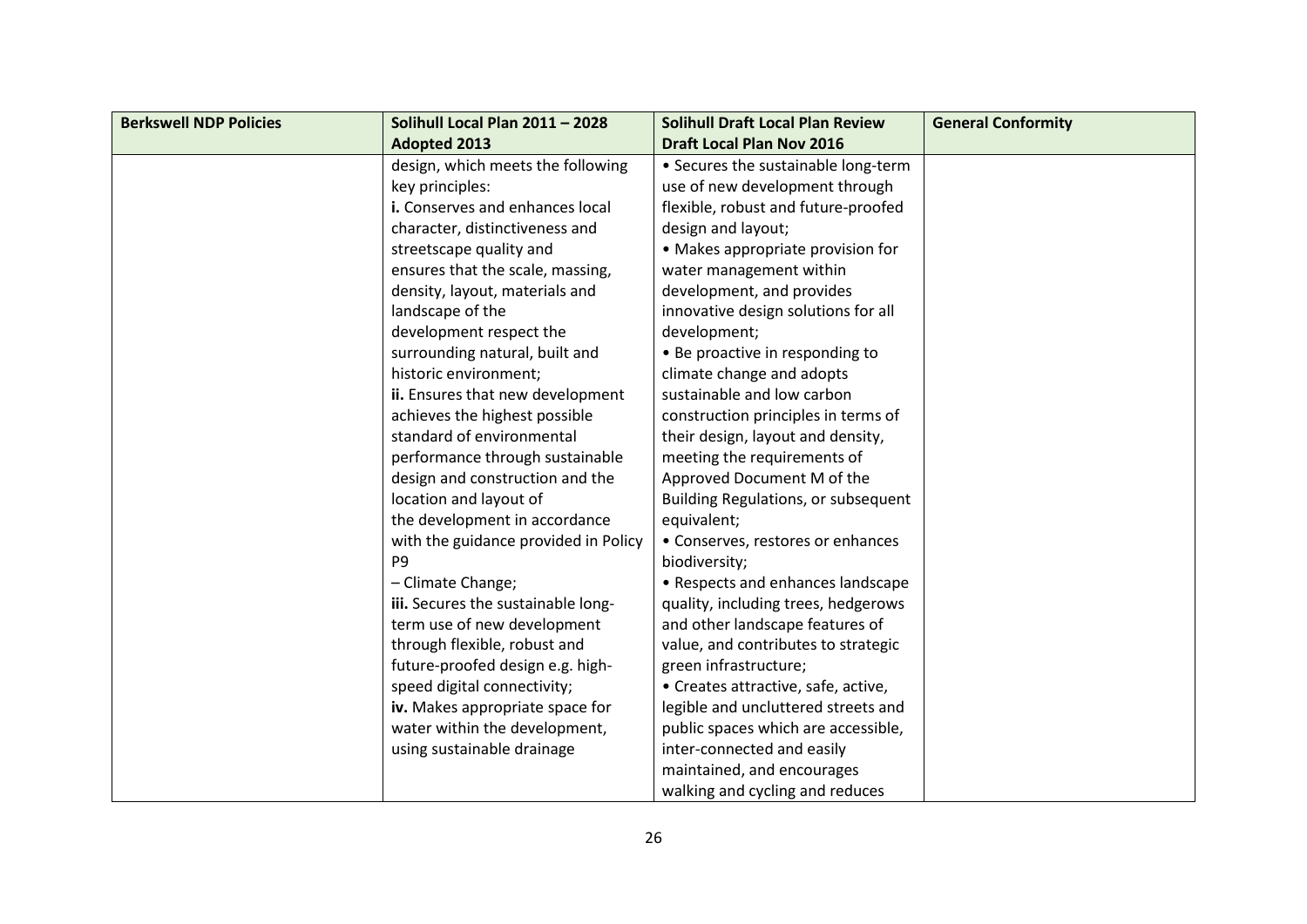| <b>Berkswell NDP Policies</b> | Solihull Local Plan 2011 - 2028        | <b>Solihull Draft Local Plan Review</b> | <b>General Conformity</b> |
|-------------------------------|----------------------------------------|-----------------------------------------|---------------------------|
|                               | <b>Adopted 2013</b>                    | <b>Draft Local Plan Nov 2016</b>        |                           |
|                               | (SuDS) principles, to minimise and     | crime and the fear of crime through     |                           |
|                               | adapt to the risk of flooding. Further | the adoption of Secured by Design       |                           |
|                               | guidance is                            | principles in all developments.         |                           |
|                               | provided in Policy P11 - Water         |                                         |                           |
|                               | Management;                            |                                         |                           |
|                               | v. Conserves and enhances              |                                         |                           |
|                               | biodiversity, landscape quality and    |                                         |                           |
|                               | considers the impact on                |                                         |                           |
|                               | and opportunities for green            |                                         |                           |
|                               | infrastructure at the earliest         |                                         |                           |
|                               | opportunity in the design              |                                         |                           |
|                               | process. Further guidance is           |                                         |                           |
|                               | provided in Policy P10 - Natural       |                                         |                           |
|                               | Environment;                           |                                         |                           |
|                               | vi. Integrates the natural             |                                         |                           |
|                               | environment within the                 |                                         |                           |
|                               | development through the provision      |                                         |                           |
|                               | of                                     |                                         |                           |
|                               | gardens, quality open space and/or     |                                         |                           |
|                               | improved access to, enhancement        |                                         |                           |
|                               | or extension of                        |                                         |                           |
|                               | the green infrastructure network.      |                                         |                           |
|                               | Further guidance is provided in        |                                         |                           |
|                               | Policy P20 - Provision                 |                                         |                           |
|                               | for Open Space, Children's Play,       |                                         |                           |
|                               | Sport, Recreation and Leisure;         |                                         |                           |
|                               | vii. Creates attractive, safe, active, |                                         |                           |
|                               | legible and uncluttered streets and    |                                         |                           |
|                               | public spaces which                    |                                         |                           |
|                               | are accessible, easily maintained      |                                         |                           |
|                               | and encourage walking and cycling      |                                         |                           |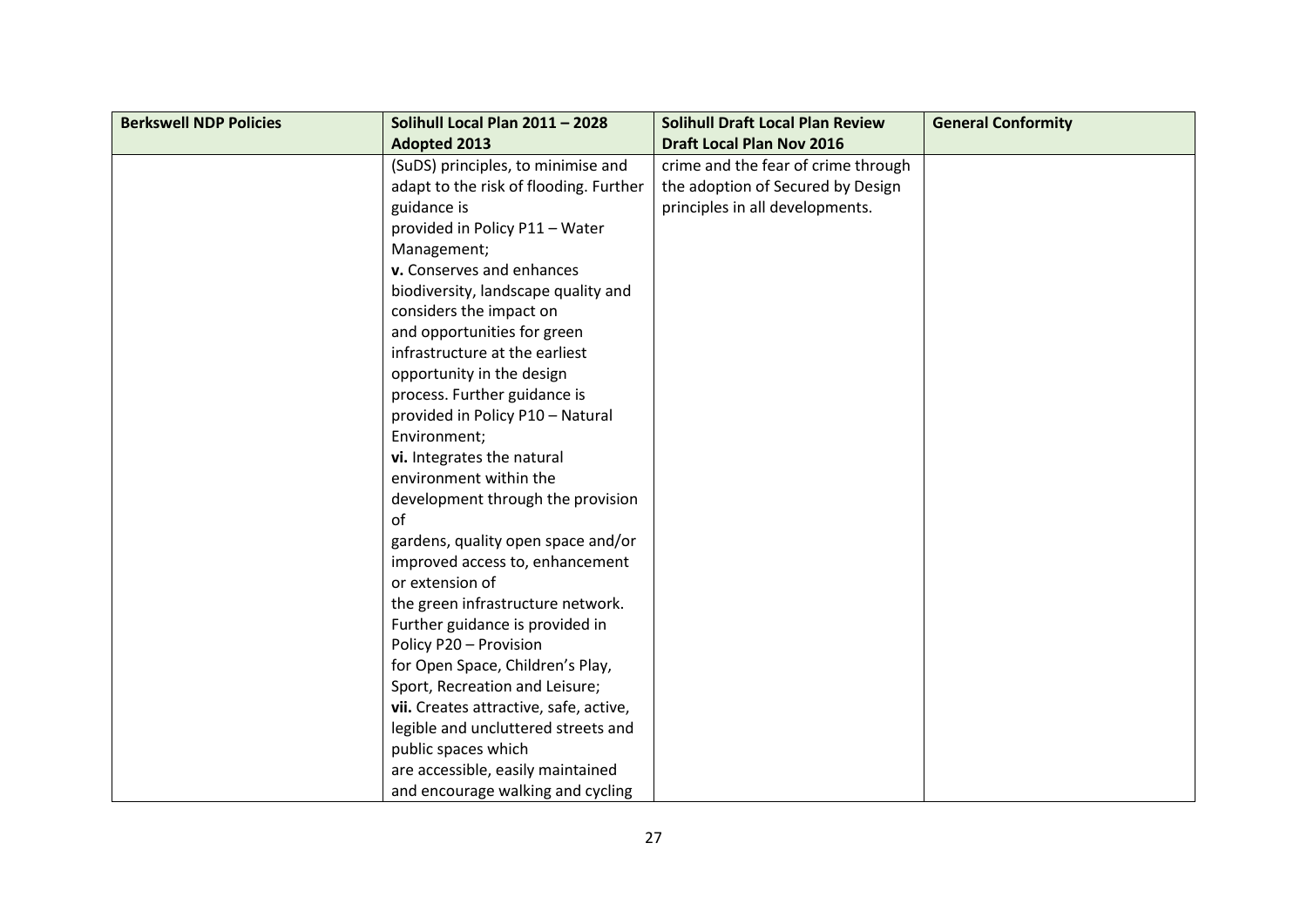| <b>Berkswell NDP Policies</b>              | Solihull Local Plan 2011 - 2028        | <b>Solihull Draft Local Plan Review</b> | <b>General Conformity</b>             |
|--------------------------------------------|----------------------------------------|-----------------------------------------|---------------------------------------|
|                                            | <b>Adopted 2013</b>                    | <b>Draft Local Plan Nov 2016</b>        |                                       |
|                                            | and reduce crime and the fear of       |                                         |                                       |
|                                            | crime.                                 |                                         |                                       |
|                                            | Development proposals will also be     |                                         |                                       |
|                                            | expected to contribute to or create    |                                         |                                       |
|                                            | a sense of place. Such measures        |                                         |                                       |
|                                            | may include; reflecting heritage       |                                         |                                       |
|                                            | assets and their setting in the design |                                         |                                       |
|                                            | process,                               |                                         |                                       |
|                                            | integrating landscape into the         |                                         |                                       |
|                                            | development, promoting diversity       |                                         |                                       |
|                                            | through a mix of uses within the       |                                         |                                       |
|                                            | site, or the incorporation of public   |                                         |                                       |
|                                            | art.                                   |                                         |                                       |
|                                            |                                        |                                         |                                       |
| <b>Policy B2: Rural Exception Local</b>    | <b>POLICY P4 - Meeting Housing</b>     | <b>Policy P4 Meeting Housing Needs</b>  | NDP Policy B2 provides a locally      |
| <b>Needs Housing in Berkswell Village</b>  | <b>Needs</b>                           |                                         | distinct policy to guide any          |
|                                            |                                        | <b>Rural Exceptions</b>                 | proposals for rural exception         |
| <b>Small-scale affordable housing</b>      | b) Rural Exceptions                    |                                         | housing that may come forward to      |
| development (of 1 to 2 homes) in           | The provision of affordable housing    | The provision of affordable housing     | meet local needs in Berkswell village |
| <b>Berkswell Village will be supported</b> | developments on green belt land to     | developments on green belt land to      | over the plan period.                 |
| where proposals would meet a               | meet the local needs of households     | meet the local needs of households      |                                       |
| proven local need in Berkswell             | in that Parish or neighbourhood will   | in that Parish or neighbourhood will    | This policy is supported by Adopted   |
| village, as identified in the Strategic    | be supported in circumstances          | be supported in circumstances           | Local Plan Policy P4 which sets out   |
| <b>Housing Market Assessment or</b>        | where,                                 | where:                                  | where rural exceptions may be         |
| other up to date and robust local          | i. The development proposal is         | - The development proposal is           | appropriate, Policy P15 which         |
| housing needs evidence.                    | consistent with the Village, Parish or | consistent with the Village, Parish or  | requires high quality design and      |
|                                            | Neighbourhood Plan; or                 | Neighbourhood Plan; or                  | Policy P17 which provides the         |
| A detailed needs assessment will           | ii. There is evidence that people      | - There is evidence that people with    | criteria for development to be        |
| be required to be submitted with           | with a local connection to the Parish  | a local connection to the Parish area   | acceptable in the Countryside and     |
| the planning application, and this         | area have a housing need that          | have a housing need that cannot be      | Green Belt.                           |
| should set out why residents with a        |                                        | met through affordable housing          |                                       |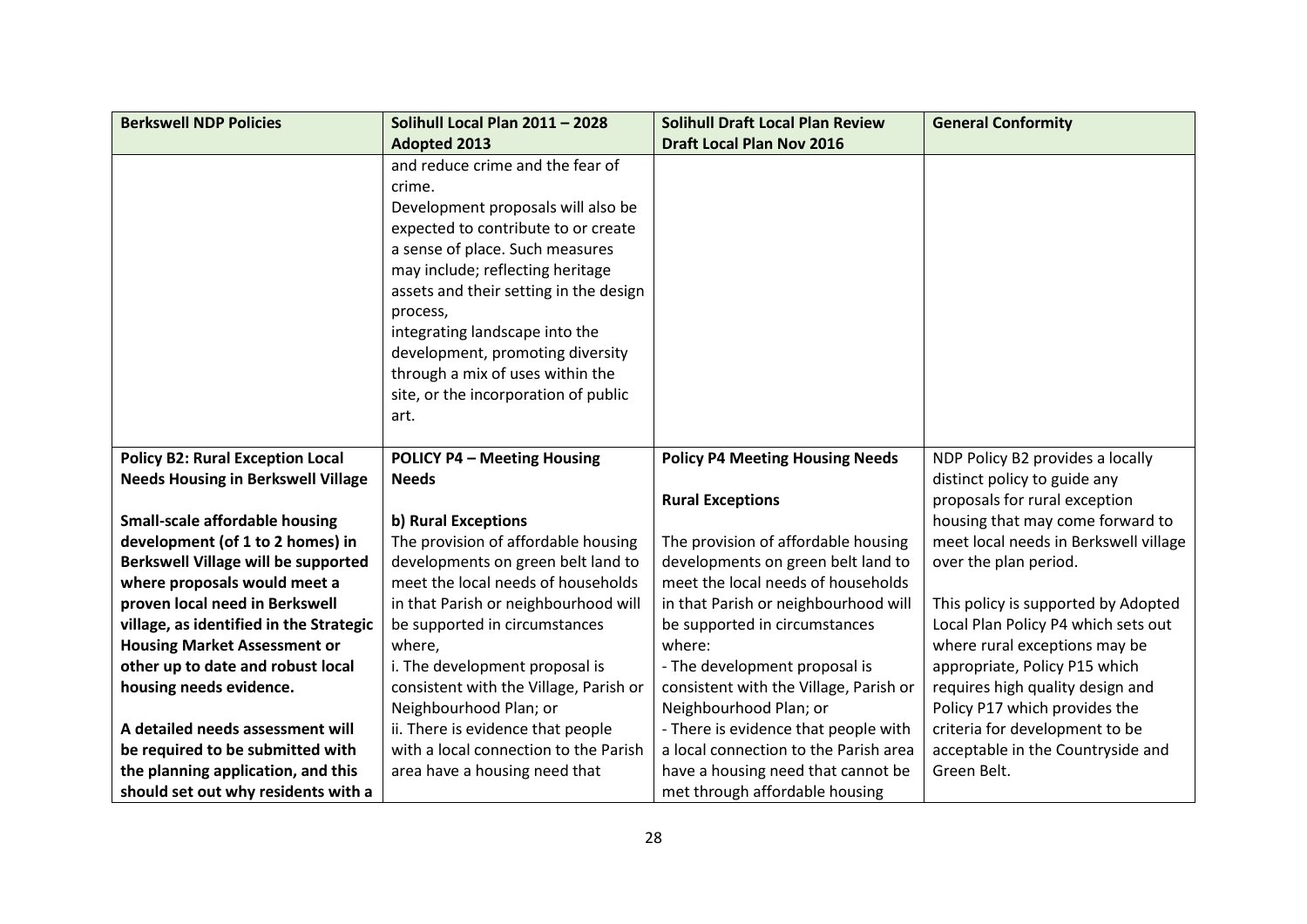| <b>Berkswell NDP Policies</b>          | Solihull Local Plan 2011 - 2028           | <b>Solihull Draft Local Plan Review</b>   | <b>General Conformity</b> |
|----------------------------------------|-------------------------------------------|-------------------------------------------|---------------------------|
|                                        | <b>Adopted 2013</b>                       | <b>Draft Local Plan Nov 2016</b>          |                           |
| proven local connection to the         | cannot be met through affordable          | provision on an allocated housing         |                           |
| village of Berkswell have a housing    | housing provision on an allocated         | site and the proposed development         |                           |
| need that cannot be met through        | housing site and the proposed             | is supported by the Parish Council        |                           |
| affordable housing provision on an     | development is supported by the           | or Neighbourhood Forum.                   |                           |
| allocated site elsewhere in the        | Parish Council or Neighbourhood           |                                           |                           |
| parish.                                | Group.                                    | <b>Policy P15 Securing Design Quality</b> |                           |
|                                        |                                           |                                           |                           |
| Housing proposals should not lead      | <b>POLICY P15 Securing Design Quality</b> | All development proposals will be         |                           |
| to a detrimental impact on the         |                                           | expected to contribute to, or create,     |                           |
| character of the village and should    | All development proposals will be         | high quality places and spaces which      |                           |
| demonstrate that appropriate           | expected to achieve good quality,         | have regard to local distinctiveness      |                           |
| access and car parking can be          | inclusive and sustainable                 | to achieve high quality, inclusive        |                           |
| achieved within or adjoining the       | design, which meets the following         | and sustainable design. Proposals         |                           |
| site, and that any adverse impacts     | key principles:                           | will be expected to meet the              |                           |
| on the residential amenity of          | i. Conserves and enhances local           | following key principles:                 |                           |
| neighbouring occupiers is              | character, distinctiveness and            | • Conserves and enhances local            |                           |
| minimised.                             | streetscape quality and                   | character, distinctiveness and            |                           |
|                                        | ensures that the scale, massing,          | streetscape quality and ensures that      |                           |
| Where possible, development for        | density, layout, materials and            | the scale, massing, density, layout,      |                           |
| local needs housing should take        | landscape of the                          | territory (including space between        |                           |
| place on previously developed          | development respect the                   | buildings), materials and landscape       |                           |
| (brownfield) land and / or be          | surrounding natural, built and            | of the development respect the            |                           |
| located on small infill sites, so that | historic environment.                     | surrounding natural, built and            |                           |
| it does not expand the village         | $\cdots$                                  | historic environment;                     |                           |
| beyond the existing built up area.     |                                           | $\cdots$                                  |                           |
|                                        | <b>POLICY P17 Countryside and Green</b>   |                                           |                           |
|                                        | <b>Belt</b>                               | <b>Policy P17 Countryside and Green</b>   |                           |
|                                        |                                           | <b>Belt</b>                               |                           |
|                                        | The Council will not permit               |                                           |                           |
|                                        | inappropriate development in the          | Inappropriate development will not        |                           |
|                                        | Green Belt, except in very special        | be permitted in the Solihull Green        |                           |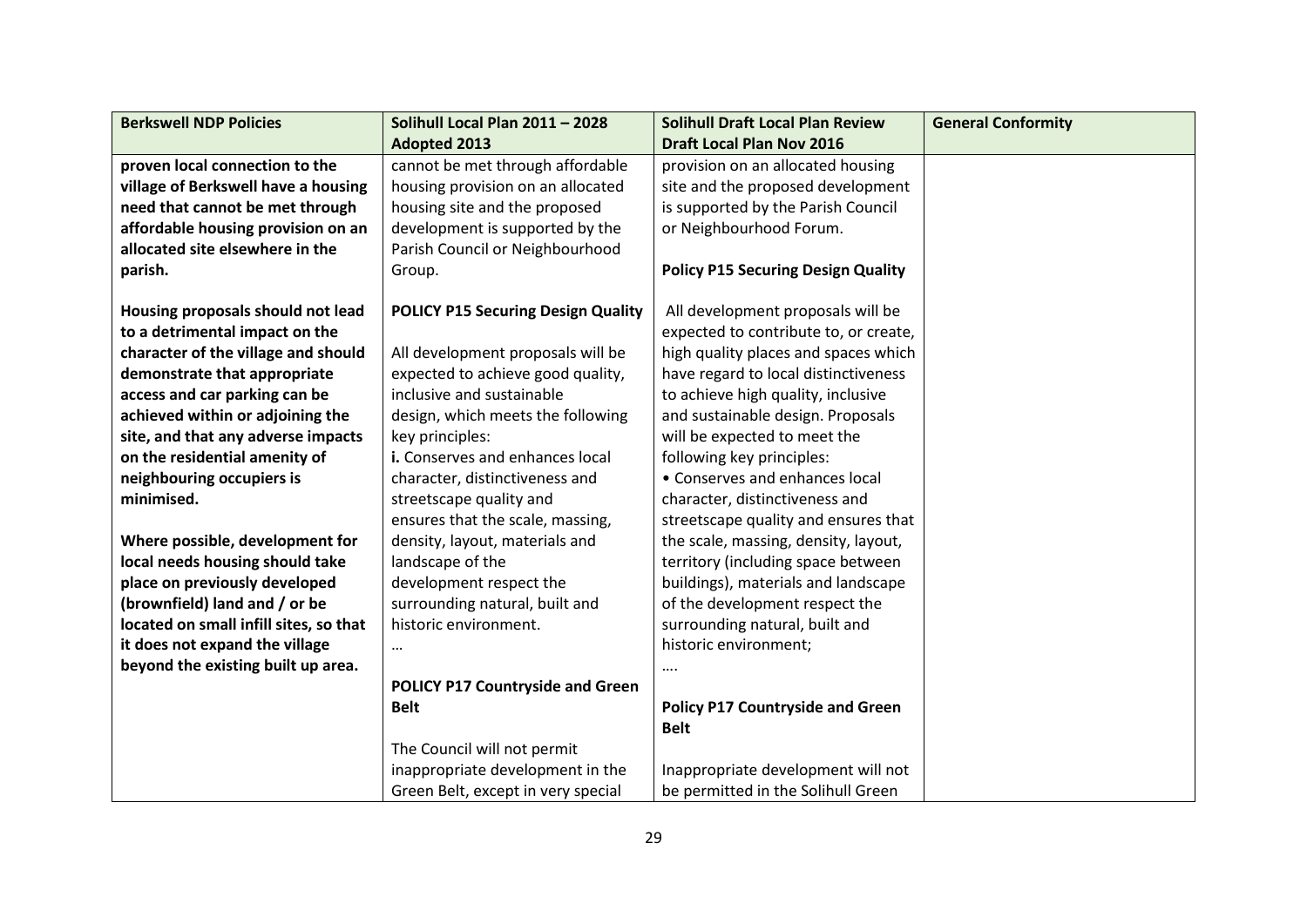| <b>Berkswell NDP Policies</b>      | Solihull Local Plan 2011 - 2028         | <b>Solihull Draft Local Plan Review</b> | <b>General Conformity</b>             |
|------------------------------------|-----------------------------------------|-----------------------------------------|---------------------------------------|
|                                    | <b>Adopted 2013</b>                     | <b>Draft Local Plan Nov 2016</b>        |                                       |
|                                    | circumstances. In addition to the       | Belt, unless very special               |                                       |
|                                    | national policy, the following          | circumstances have been                 |                                       |
|                                    | provisions shall apply to               | demonstrated in accordance with         |                                       |
|                                    | development in the Borough's            | the NPPF. Paragraphs 89 and 90 of       |                                       |
|                                    | Green Belt:                             | the NPPF set out forms of               |                                       |
|                                    | • Development involving the             | development that are not regarded       |                                       |
|                                    | replacement, extension or               | as inappropriate.                       |                                       |
|                                    | alteration of buildings in the Green    | $\cdots$                                |                                       |
|                                    | Belt will not be permitted if it will   |                                         |                                       |
|                                    | harm the need to retain smaller         | Development within or conspicuous       |                                       |
|                                    | more affordable housing or the          | from the Green Belt must not harm       |                                       |
|                                    | purposes of including land within       | the visual amenity of the Green Belt    |                                       |
|                                    | the Green Belt.                         | by reason of siting, materials or       |                                       |
|                                    | • Limited infilling will not be         | design.                                 |                                       |
|                                    | considered to be inappropriate          |                                         |                                       |
|                                    | development within the Green Belt       |                                         |                                       |
|                                    | settlements, providing this would       |                                         |                                       |
|                                    | not have an adverse effect on the       |                                         |                                       |
|                                    | character of the settlements.           |                                         |                                       |
|                                    | Limited infilling shall be interpreted  |                                         |                                       |
|                                    | as the filling of a small gap within an |                                         |                                       |
|                                    | otherwise built-up frontage with not    |                                         |                                       |
|                                    | more than two dwellings.                |                                         |                                       |
|                                    |                                         |                                         |                                       |
| <b>Policy B3: Protecting Local</b> | <b>POLICY P10 Natural Environment</b>   | <b>Policy P10 Natural Environment</b>   | NDP Policy B3 aims to ensure new      |
| Landscape and Built Character      |                                         |                                         | development protects and enhances     |
|                                    | The Council will seek to protect,       | The Council recognises the              | the natural and built heritage assets |
| <b>Landscape Character</b>         | enhance and restore the diverse         | importance of a healthy natural         | which are intrinsic to the special    |
|                                    | landscape features of the               | environment in its own right, and       | character of Berkswell and the        |
| The location, design and<br>1.     |                                         | for the economic and social benefits    | wider Arden landscape.                |
| layout of new housing              |                                         | it provides to the Borough. The full    |                                       |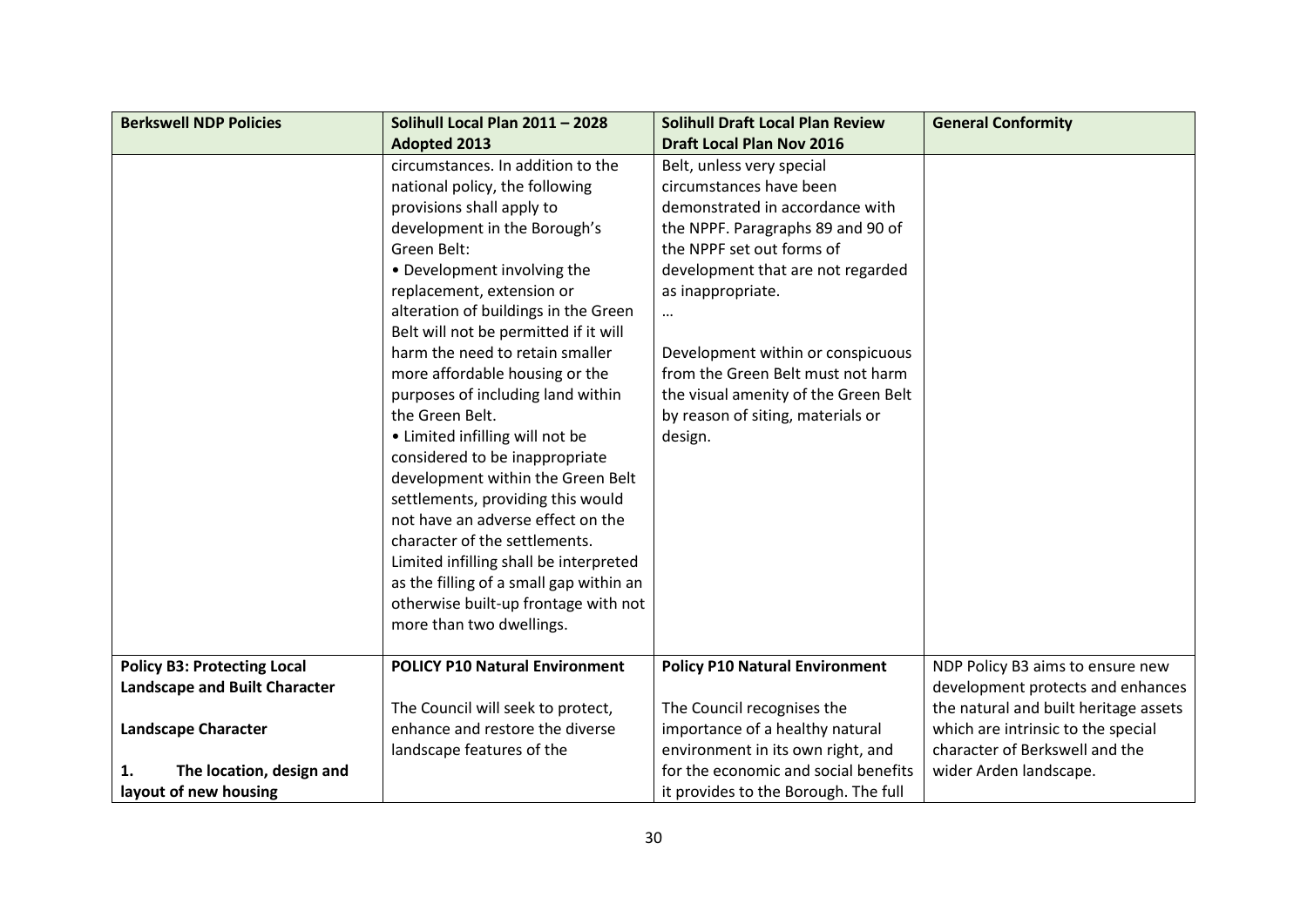| <b>Berkswell NDP Policies</b>        | Solihull Local Plan 2011 - 2028      | <b>Solihull Draft Local Plan Review</b> | <b>General Conformity</b>           |
|--------------------------------------|--------------------------------------|-----------------------------------------|-------------------------------------|
|                                      | <b>Adopted 2013</b>                  | <b>Draft Local Plan Nov 2016</b>        |                                     |
| development should respect local     | Borough and to create new            | value and benefits of the natural       | At a strategic level, Adopted Local |
| character as set out in the Solihull | woodlands and other characteristic   | environment will be taken into          | Plan Policy P10 seeks to protect,   |
| <b>Borough Landscape Character</b>   | habitats, so as to halt and          | account in considering all              | enhance and restore natural         |
| Assessment.                          | where possible reverse the           | development proposals, including        | heritage assets, Policy P15         |
|                                      | degrading of the Arden landscape     | the contribution to the green           | promotes high quality design and    |
| 2.<br>Development should retain      | and promote local                    | economy and the health of               | Policy P16 protects built heritage  |
| any features of identified local     | distinctiveness. Development         | residents, and the potential for        | assets.                             |
| heritage interest such as ridge and  | should take full account of national | reducing the impacts of climate         |                                     |
| furrow, and local landscape          | and local guidance on                | change. Joint working with              |                                     |
| features and wildlife habitats of    | protecting and restoring the         | neighbouring authorities and            |                                     |
| identified value such as ancient     | landscape and the areas in need of   | partners will be supported,             |                                     |
| woodlands, mature trees and          | enhancement, including               | recognising the need for a              |                                     |
| hedgerows, semi natural grassland,   | guidance relating to the             | landscape scale approach to the         |                                     |
| field ponds and river wetlands.      | countryside. Developers will be      | natural environment and                 |                                     |
| Where proposals would impact         | expected to incorporate measures     | conservation of biodiversity.           |                                     |
| adversely on such features detailed  | to protect, enhance and restore the  |                                         |                                     |
| survey information should be used    | landscape, unless it is demonstrated | <b>Arden Landscape</b>                  |                                     |
| to inform the assessment and         | that it is not feasible,             |                                         |                                     |
| identify appropriate mitigation      | disproportionate or unnecessary.     | The Council will seek to protect,       |                                     |
| measures.                            |                                      | enhance and restore the diverse         |                                     |
|                                      | The Council will seek to conserve,   | landscape features of the Borough       |                                     |
| 3.<br>All developments should        | enhance and restore biodiversity     | and to create characteristic habitats   |                                     |
| mitigate the impact from the loss    | and geodiversity, to create          | such as new woodlands, copses,          |                                     |
| of countryside, wildlife and the     | new native woodlands and other       | hedgerows and standard trees,           |                                     |
| natural environment. For larger      | habitats and to protect, restore and | species-rich grassland and wood         |                                     |
| sites (10 houses or with an area of  | enhance ancient                      | pasture. To halt and where possible     |                                     |
| 1 hectare or more) the developer     | woodland and green infrastructure    | reverse the degrading of the Arden      |                                     |
| will be required to produce an       | assets across the Borough.           | landscape and promote local             |                                     |
| evidence-based mitigation plan       | Protection of ancient woodland,      | distinctiveness. Development            |                                     |
| covering the wildlife, mature        | designated sites and priority        | should take full account of national    |                                     |
| hedges, mature trees, streams,       | habitats shall include the           | and local guidance on protecting        |                                     |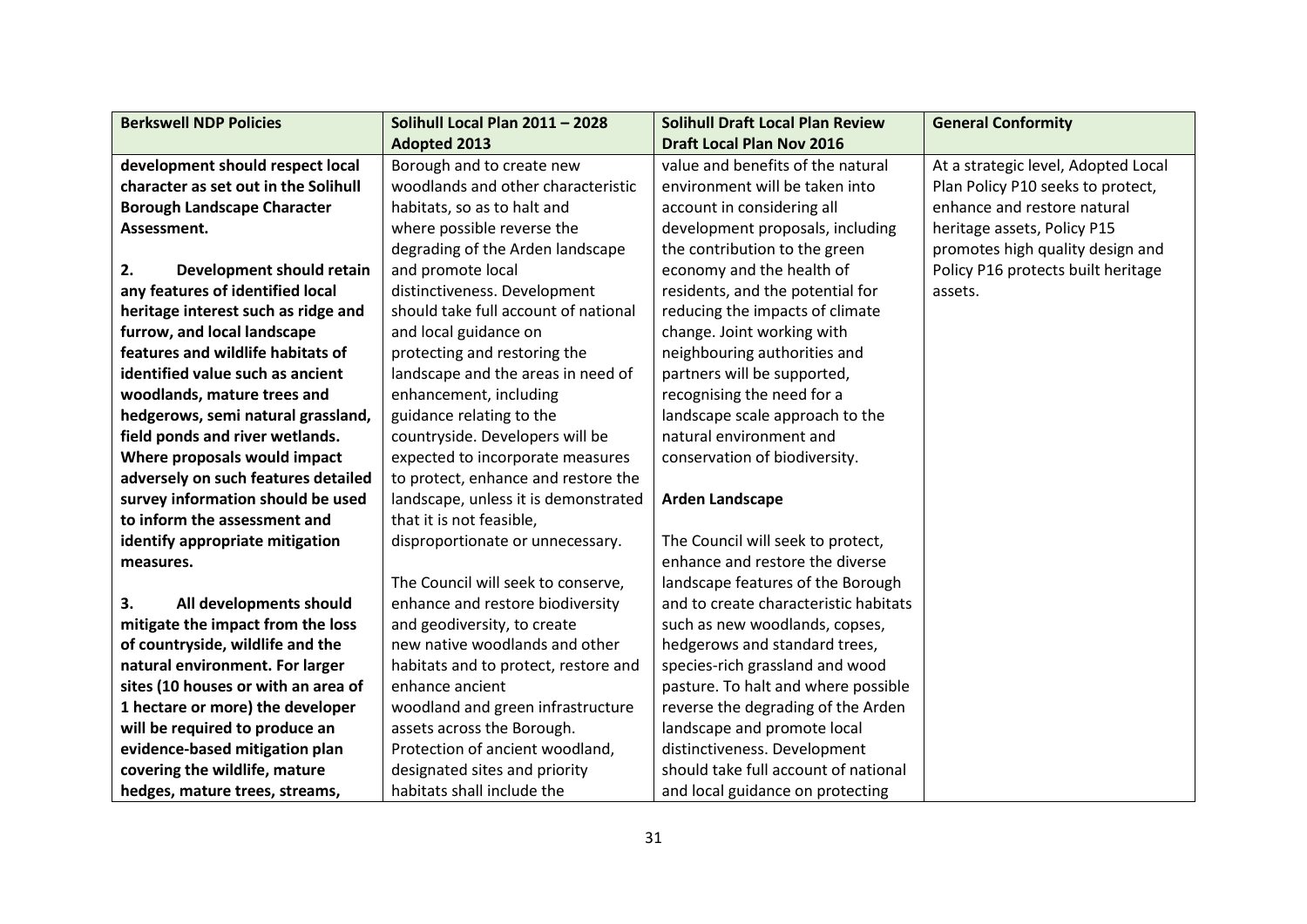| <b>Berkswell NDP Policies</b>        | Solihull Local Plan 2011 - 2028           | <b>Solihull Draft Local Plan Review</b> | <b>General Conformity</b> |
|--------------------------------------|-------------------------------------------|-----------------------------------------|---------------------------|
|                                      | <b>Adopted 2013</b>                       | <b>Draft Local Plan Nov 2016</b>        |                           |
| ponds. This should include the       | establishment of buffers to any new       | and restoring the landscape and the     |                           |
| retention of existing important      | development. Development should           | areas in need of enhancement,           |                           |
| features and the inclusion of new    | be informed by the latest                 | including guidance relating to the      |                           |
| features such as trees, bird boxes,  | information on habitats and species,      | countryside. Developers will be         |                           |
| wild life areas, ponds and           | and take full account of national         | expected to incorporate measures        |                           |
| woodlands. Street trees should be    | and local guidance on conserving          | to protect, enhance and restore the     |                           |
| provided wherever possible.          | biodiversity, opportunities for           | landscape, unless it is demonstrated    |                           |
|                                      | biodiversity enhancement and for          | that it is not feasible,                |                           |
| <b>Built Character</b>               | improving and restoring the               | disproportionate or unnecessary.        |                           |
|                                      | Borough's green infrastructure.           |                                         |                           |
| 1.<br>Designs should respond         | When appropriate, development             | <b>Biodiversity and Geodiversity</b>    |                           |
| positively to the distinctive local  | should seek to enhance accessibility      |                                         |                           |
| and historic character of individual | to the natural environment,               | The Council will seek to conserve,      |                           |
| settlements and character areas of   | especially for disabled people.           | enhance and restore biodiversity        |                           |
| the parish.                          |                                           | and geodiversity across the             |                           |
|                                      | The Council will protect areas of         | Borough. Protection of designated       |                           |
| 2.<br>The use of traditional         | national and local importance for         | sites, ancient woodland, and priority   |                           |
| materials used locally is            | biodiversity and geodiversity, where      | habitats shall include the              |                           |
| encouraged such as traditional red   | it is reasonable, proportionate and       | establishment of buffers to any new     |                           |
| brick and render for elevations and  | feasible to do so.                        | development so that they connect        |                           |
| tiled roofs as are innovative        |                                           | with existing and created green         |                           |
| systems to generate solar            | <b>POLICY P15 Securing Design Quality</b> | infrastructure assets. Development      |                           |
| electricity designed to supplement   | All development proposals will be         | should be informed by the latest        |                           |
| solar panels.                        | expected to achieve good quality,         | information on habitats and species,    |                           |
|                                      | inclusive and sustainable                 | and take full account of national       |                           |
| 3.<br>Scale, massing, density and    | design, which meets the following         | and local guidance on conserving        |                           |
| layout should relate to the          | key principles:                           | biodiversity, opportunities for         |                           |
| surrounding built form.              | i. Conserves and enhances local           | biodiversity enhancement and for        |                           |
|                                      | character, distinctiveness and            | improving and restoring the             |                           |
| Innovative design and<br>4.          | streetscape quality and                   | Borough's green infrastructure          |                           |
| materials to achieve enhanced        |                                           | (especially fragmentation of            |                           |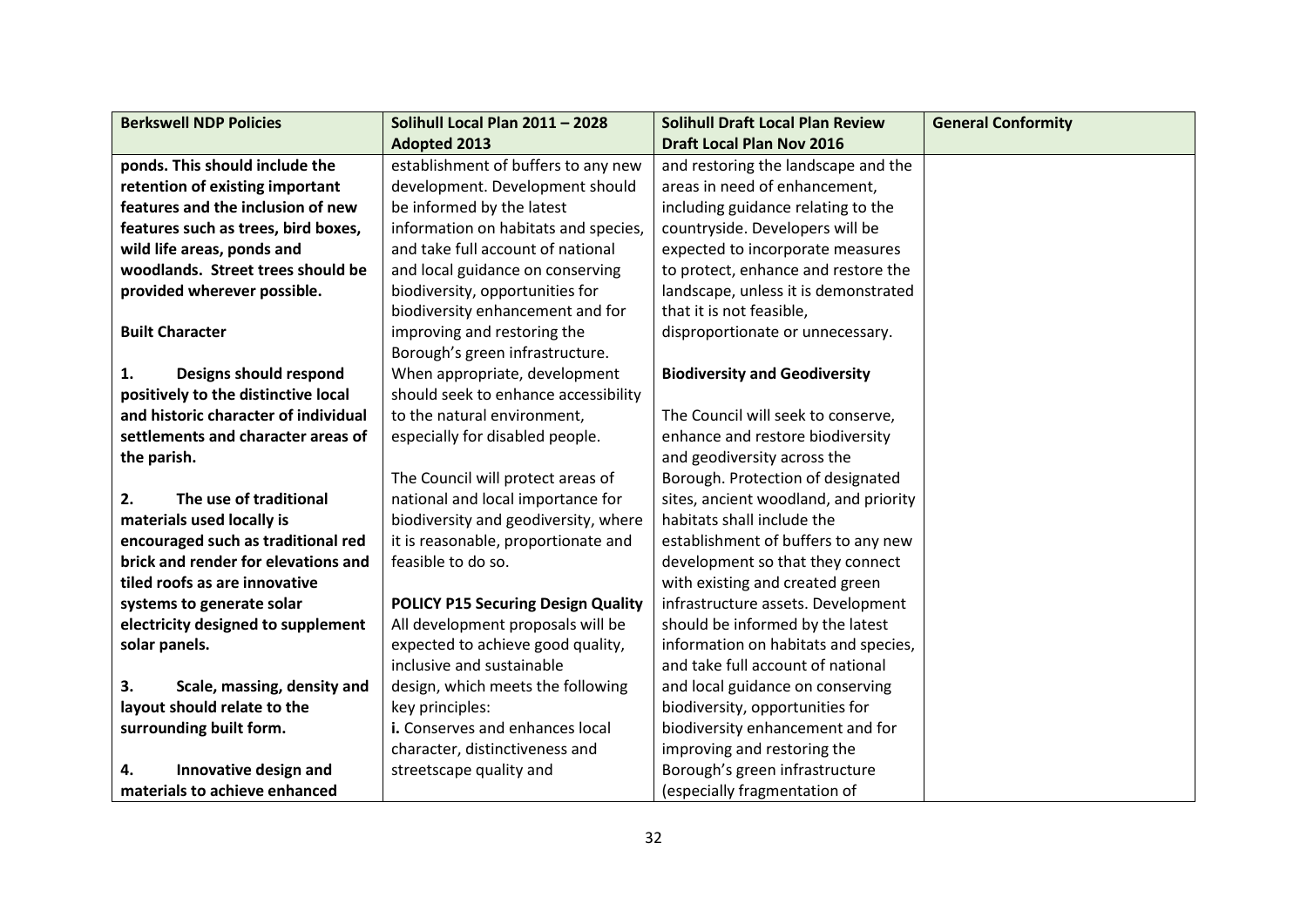| <b>Berkswell NDP Policies</b>         | Solihull Local Plan 2011 - 2028        | <b>Solihull Draft Local Plan Review</b>   | <b>General Conformity</b> |
|---------------------------------------|----------------------------------------|-------------------------------------------|---------------------------|
|                                       | <b>Adopted 2013</b>                    | <b>Draft Local Plan Nov 2016</b>          |                           |
| environmental performance are         | ensures that the scale, massing,       | habitats). When appropriate,              |                           |
| encouraged.                           | density, layout, materials and         | development should seek to                |                           |
|                                       | landscape of the                       | enhance accessibility to the natural      |                           |
| <b>Heritage Assets</b>                | development respect the                | environment, especially for disabled      |                           |
|                                       | surrounding natural, built and         | people.                                   |                           |
| 1.<br><b>Development proposals</b>    | historic environment;                  |                                           |                           |
| that impact upon the character and    | ii. Ensures that new development       | Habitat and species protection and        |                           |
| significance of the parish's heritage | achieves the highest possible          | enhancement                               |                           |
| assets and their setting will be      | standard of environmental              |                                           |                           |
| expected to demonstrate how this      | performance through sustainable        | The Council will protect areas of         |                           |
| impact has been assessed to avoid     | design and construction and the        | national and local importance for         |                           |
| or minimise conflict between the      | location and layout of                 | biodiversity and geodiversity, where      |                           |
| heritage asset's conservation and     | the development in accordance          | it is reasonable, proportionate and       |                           |
| any aspect of the proposal.           | with the guidance provided in Policy   | feasible to do so.                        |                           |
|                                       | P <sub>9</sub>                         |                                           |                           |
| Great weight will be given<br>2.      | - Climate Change;                      | $\cdots$                                  |                           |
| to the conservation of the parish's   | iii. Secures the sustainable long-     |                                           |                           |
| heritage assets. Any harm to the      | term use of new development            | <b>Outside Designated Sites:</b>          |                           |
| significance of a designated or non-  | through flexible, robust and           |                                           |                           |
| designated heritage asset must be     | future-proofed design e.g. high-       | Developers will be expected to take       |                           |
| justified. Proposals will be          | speed digital connectivity;            | full account of the nature                |                           |
| weighed against the public benefits   | iv. Makes appropriate space for        | conservation or geological value,         |                           |
| of the proposal; whether it has       | water within the development,          | and the existence of any habitats or      |                           |
| been demonstrated that all            | using sustainable drainage             | species included in the Local             |                           |
| reasonable efforts have been made     | (SuDS) principles, to minimise and     | <b>Biodiversity Action Plan, national</b> |                           |
| to sustain the existing use, find     | adapt to the risk of flooding. Further | S.41 list, or sites in the Local          |                           |
| new uses, or mitigate the extent of   | guidance is                            | Geological Action Plan as well as the     |                           |
| the harm to the significance of the   | provided in Policy P11 - Water         | Wildlife and Countryside Act and EU       |                           |
| asset; and whether the works          | Management;                            | Directives. Developers will be            |                           |
| proposed are the minimum              |                                        | required to undertake a full              |                           |
|                                       |                                        | ecological survey and to deliver a        |                           |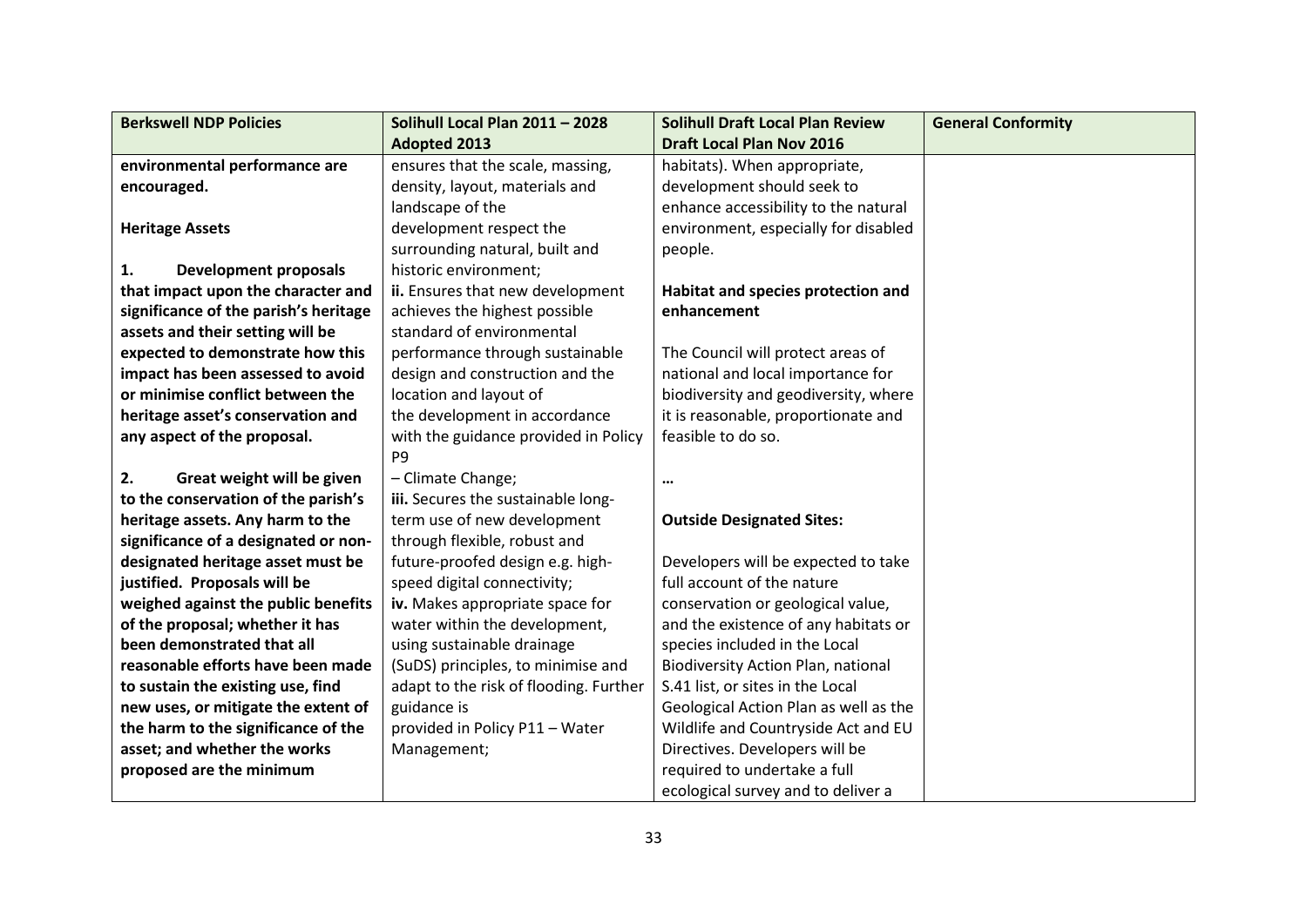| <b>Berkswell NDP Policies</b>           | Solihull Local Plan 2011 - 2028        | <b>Solihull Draft Local Plan Review</b> | <b>General Conformity</b> |
|-----------------------------------------|----------------------------------------|-----------------------------------------|---------------------------|
|                                         | <b>Adopted 2013</b>                    | <b>Draft Local Plan Nov 2016</b>        |                           |
| required to secure the long term        | v. Conserves and enhances              | net gain or enhancement to              |                           |
| use of the asset.                       | biodiversity, landscape quality and    | biodiversity, unless it is              |                           |
|                                         | considers the impact on                | demonstrated that it is not             |                           |
| 3.<br>All applications that affect      | and opportunities for green            | appropriate or feasible. In             |                           |
| the historic environment will be        | infrastructure at the earliest         | considering the need for green          |                           |
| expected to have considered and         | opportunity in the design              | space improvements associated           |                           |
| used, as a minimum, the evidence        | process. Further guidance is           | with new development, developers        |                           |
| in the Berkswell Historic               | provided in Policy P10 - Natural       | should have regard for the              |                           |
| <b>Environment Record to inform the</b> | Environment;                           | standards and priorities in the         |                           |
| principle and design response of        | vi. Integrates the natural             | Green Spaces Strategy in relation to    |                           |
| the proposal.                           | environment within the                 | accessible natural green space.         |                           |
|                                         | development through the provision      |                                         |                           |
| 4.<br><b>Scheduled monuments and</b>    | of                                     | <b>Mitigation hierarchy</b>             |                           |
| other non-designated                    | gardens, quality open space and/or     |                                         |                           |
| archaeological sites of equivalent      | improved access to, enhancement        | Where development is likely to have     |                           |
| importance should be preserved in       | or extension of                        | significant harmful effects on the      |                           |
| situ. In those cases where this is      | the green infrastructure network.      | natural environment, as a result of     |                           |
| not justifiable or feasible, provision  | Further guidance is provided in        | the development itself, or the          |                           |
| should be made for excavation and       | Policy P20 - Provision                 | cumulative impact of developments,      |                           |
| recording with an appropriate           | for Open Space, Children's Play,       | developers must demonstrate that        |                           |
| assessment and evaluation. The          | Sport, Recreation and Leisure;         | all possible alternatives that would    |                           |
| appropriate publication/curation of     | vii. Creates attractive, safe, active, | result in less harm have been           |                           |
| findings will be expected.              | legible and uncluttered streets and    | considered. Where development is        |                           |
|                                         | public spaces which                    | permitted, appropriate mitigation of    |                           |
| 5.<br>Material(s) stolen from           | are accessible, easily maintained      | the impacts and compensation            |                           |
| historic assets should be replaced      | and encourage walking and cycling      | where relevant will be required to      |                           |
| like-for-like and supported by          | and reduce crime and the fear of       | deliver a net gain in biodiversity,     |                           |
| appropriate security measures. If       | crime.                                 | habitat creation, landscape             |                           |
| alternative materials are proposed      | Development proposals will also be     | character and local distinctiveness.    |                           |
| following theft of or from a            | expected to contribute to or create    | Enhancements should be                  |                           |
| heritage asset, proposals should be     | a sense of place. Such measures        | undertaken either on the site, or in    |                           |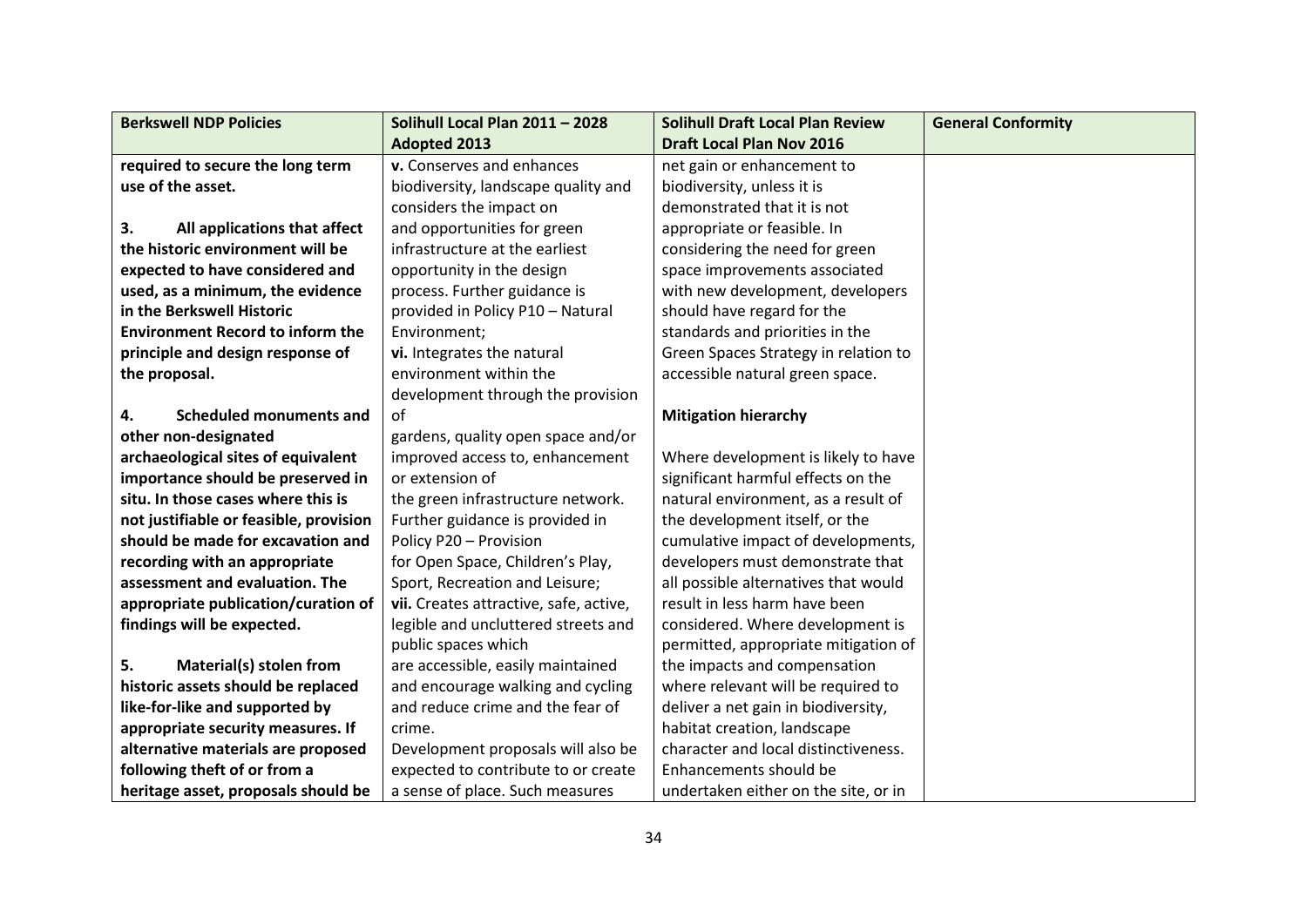| <b>Berkswell NDP Policies</b>        | Solihull Local Plan 2011 - 2028        | <b>Solihull Draft Local Plan Review</b> | <b>General Conformity</b> |
|--------------------------------------|----------------------------------------|-----------------------------------------|---------------------------|
|                                      | <b>Adopted 2013</b>                    | <b>Draft Local Plan Nov 2016</b>        |                           |
| accompanied by a detailed and        | may include; reflecting heritage       | its vicinity, but where it is           |                           |
| thorough explanation of the          | assets and their setting in the design | demonstrated that this is not           |                           |
| rationale for the change and the     | process,                               | possible, offsetting, as a last resort, |                           |
| anticipated impact on the            | integrating landscape into the         | in alternative strategic locations      |                           |
| significance of the heritage asset   | development, promoting diversity       | within the biodiversity or green        |                           |
| together with an explanation of      | through a mix of uses within the       | infrastructure network, to deliver      |                           |
| why like-for-like materials with     | site, or the incorporation of public   | biodiversity or other objectives may    |                           |
| appropriate security measures will   | art.                                   | be considered.                          |                           |
| not be the appropriate course of     |                                        |                                         |                           |
| action.                              | <b>POLICY P16 Conservation of</b>      | <b>Policy P14 Amenity</b>               |                           |
|                                      | <b>Heritage Assets and Local</b>       |                                         |                           |
| Large Agricultural Buildings in the  | <b>Distinctiveness</b>                 | The Council will seek a good            |                           |
| <b>Open Countryside</b>              |                                        | standard of amenity for all existing    |                           |
|                                      | The Council recognises the             | and future occupiers of houses,         |                           |
| <b>Proposals for large</b><br>1.     | importance of the historic             | businesses and other uses in            |                           |
| agricultural, commercial, and        | environment to the Borough's local     | considering proposals for new           |                           |
| infrastructure developments in the   | character and distinctiveness, its     | development, extensions and             |                           |
| countryside should be sited,         | cultural, social, environmental and    | changes of use and will:                |                           |
| designed and landscaped with         | economic benefits and the effect       | • Permit development only if            |                           |
| sensitivity, taking into account the | this has on civic pride.               | secures high quality design (see        |                           |
| characteristics of the Arden         | The Council considers the following    | Policy P15);                            |                           |
| landscape of the rural area of the   | characteristics make a significant     | • Safeguard important trees,            |                           |
| parish.                              | contribution to the local character    | hedgerows and woodlands, and will       |                           |
|                                      | and distinctiveness of the Borough     | require new and replacement tree        |                           |
| 2.<br>Prominent, metallic or         | and where applicable, development      | and hedgerow planting; and, where       |                           |
| bright colours should be avoided in  | proposals will be expected to          | appropriate, new woodlands;             |                           |
| buildings or parts of buildings      | demonstrate how these                  | • Ensure development that would         |                           |
| which are highly visible from or     | characteristics have been              | contribute to air pollution, either     |                           |
| located within sensitive landscape   | conserved:                             | directly or indirectly does not have a  |                           |
| areas. Natural and earth colours     |                                        | significant adverse impact on local     |                           |
|                                      |                                        | air quality resulting in unacceptable   |                           |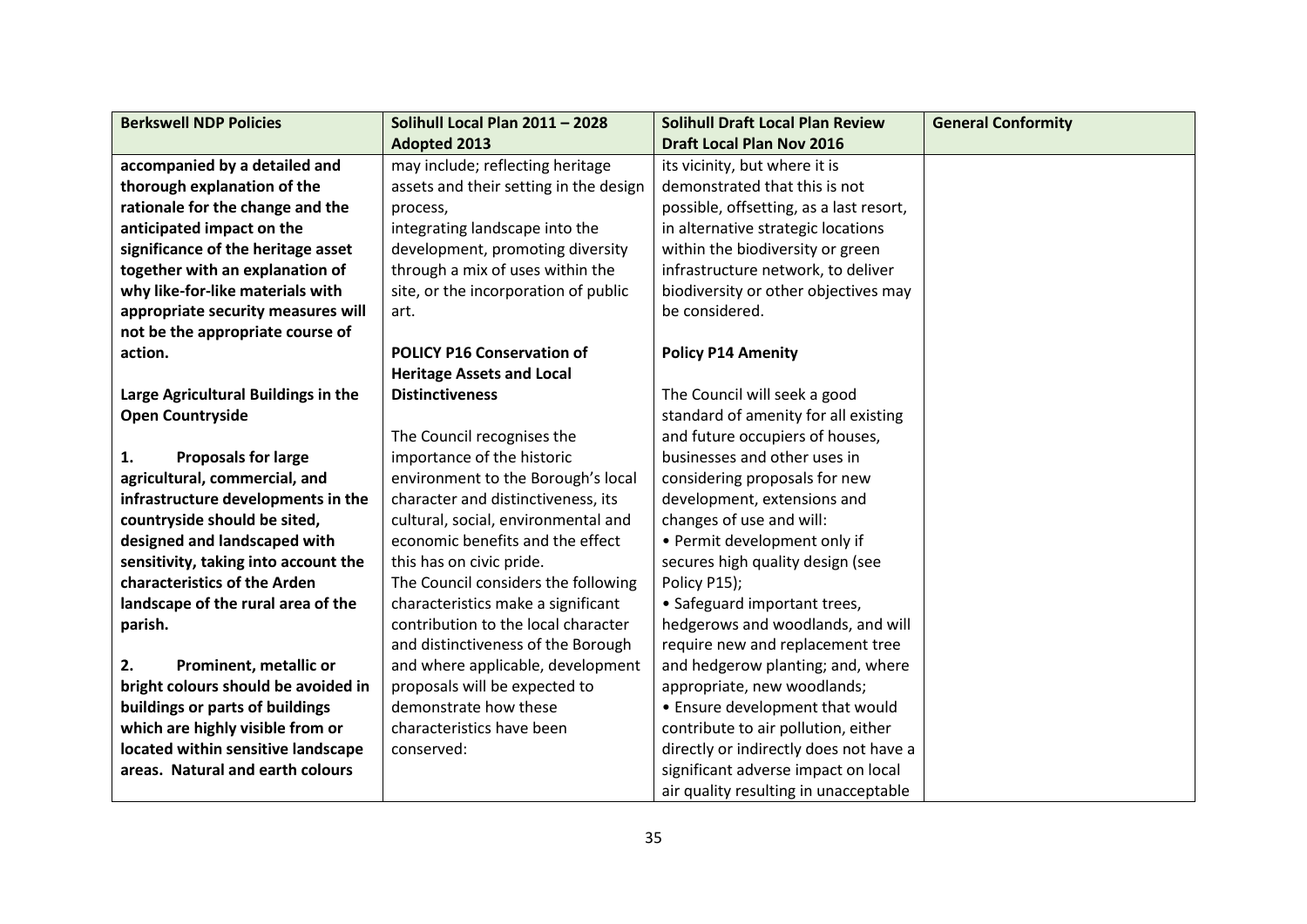| <b>Berkswell NDP Policies</b>         | Solihull Local Plan 2011 - 2028        | <b>Solihull Draft Local Plan Review</b>   | <b>General Conformity</b> |
|---------------------------------------|----------------------------------------|-------------------------------------------|---------------------------|
|                                       | <b>Adopted 2013</b>                    | <b>Draft Local Plan Nov 2016</b>          |                           |
| and materials are preferred           | ii. The historical development and     | effects on human health, local            |                           |
| wherever possible.                    | variety of architectural styles within | amenity and the natural                   |                           |
|                                       | the Mature Suburbs                     | environment, and that it                  |                           |
| 3.<br><b>Boundary treatments</b>      | and the larger established rural       | incorporates appropriate                  |                           |
| should be designed taking into        | settlements of Meriden, Hampton-       | attenuation, mitigation or                |                           |
| account the Landscape Character       | in-Arden, Balsall                      | compensatory measures where               |                           |
| design criteria under this Policy and | Common, Knowle, Dorridge, Bentley      | necessary;                                |                           |
| Policy B6, and obtrusive security /   | Heath, Hockley Heath, Cheswick         |                                           |                           |
| palisade type fencing should be       | Green and                              |                                           |                           |
| avoided.                              | Tidbury Green;                         | <b>Policy P15 Securing Design Quality</b> |                           |
|                                       | iii. The Arden landscape, historic     |                                           |                           |
|                                       | villages, hamlets, farmsteads,         | All development proposals will be         |                           |
|                                       | country and lesser houses              | expected to contribute to, or create,     |                           |
|                                       | and the distinct medieval core of      | high quality places and spaces which      |                           |
|                                       | historic rural settlements including   | have regard to local distinctiveness      |                           |
|                                       | Berkswell, Barston,                    | to achieve high quality, inclusive        |                           |
|                                       | Temple Balsall, Meriden Hill, Walsal   | and sustainable design. Proposals         |                           |
|                                       | End, Hampton-in-Arden, Bickenhill      | will be expected to meet the              |                           |
|                                       | and Knowle;                            | following key principles:                 |                           |
|                                       | iv. Parks, gardens and landscape       | • Conserves and enhances local            |                           |
|                                       | including common, woodland,            | character, distinctiveness and            |                           |
|                                       | heathland and distinctive              | streetscape quality and ensures that      |                           |
|                                       | fieldscapes as defined in the          | the scale, massing, density, layout,      |                           |
|                                       | Warwickshire Historic Landscape        | territory (including space between        |                           |
|                                       | Characterisation.                      | buildings), materials and landscape       |                           |
|                                       |                                        | of the development respect the            |                           |
|                                       | Development will be expected to        | surrounding natural, built and            |                           |
|                                       | preserve or enhance heritage assets    | historic environment;                     |                           |
|                                       | as appropriate to their                | • Secures the sustainable long-term       |                           |
|                                       |                                        | use of new development through            |                           |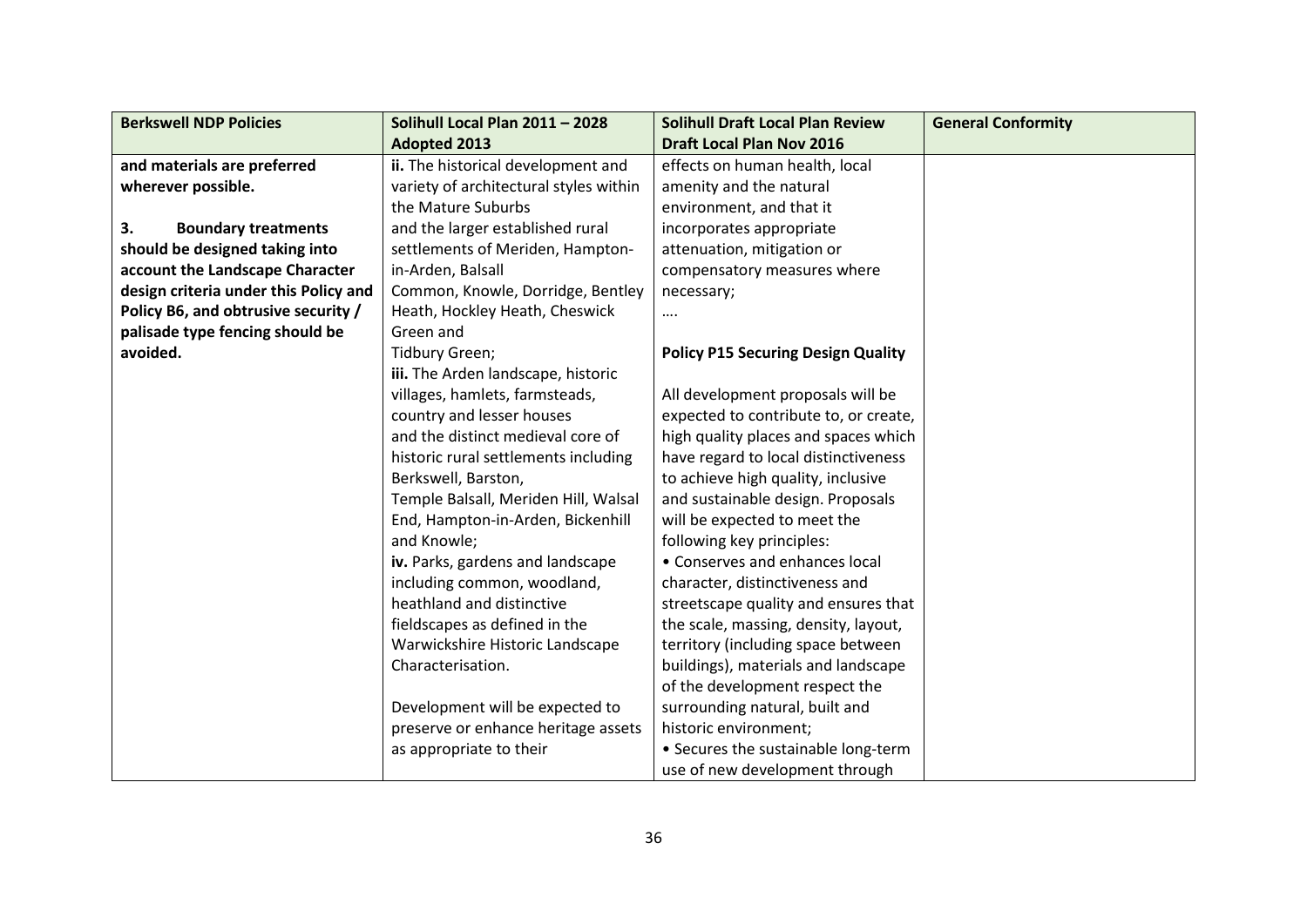| <b>Berkswell NDP Policies</b> | Solihull Local Plan 2011 - 2028       | <b>Solihull Draft Local Plan Review</b> | <b>General Conformity</b> |
|-------------------------------|---------------------------------------|-----------------------------------------|---------------------------|
|                               | <b>Adopted 2013</b>                   | <b>Draft Local Plan Nov 2016</b>        |                           |
|                               | significance, conserve local          | flexible, robust and future-proofed     |                           |
|                               | character and distinctiveness and     | design and layout;                      |                           |
|                               | create or sustain a sense of          | • Makes appropriate provision for       |                           |
|                               | place. In Solihull, heritage assets   | water management within                 |                           |
|                               | include; Listed Buildings, Scheduled  | development, and provides               |                           |
|                               | Ancient Monuments,                    | innovative design solutions for all     |                           |
|                               | Registered Parks and Gardens,         | development;                            |                           |
|                               | Conservation Areas and also non-      | • Be proactive in responding to         |                           |
|                               | designated assets; buildings,         | climate change and adopts               |                           |
|                               | monuments, archaeological sites,      | sustainable and low carbon              |                           |
|                               | places, areas or landscapes           | construction principles in terms of     |                           |
|                               | positively identified in Solihull's   | their design, layout and density,       |                           |
|                               | Historic Environment Record as        | meeting the requirements of             |                           |
|                               | having a degree of significance       | Approved Document M of the              |                           |
|                               | meriting consideration in             | Building Regulations, or subsequent     |                           |
|                               | planning decisions, such as those     | equivalent;                             |                           |
|                               | identified on the Local List.         | • Conserves, restores or enhances       |                           |
|                               | All applications and consents that    | biodiversity; • Respects and            |                           |
|                               | affect the historic environment will  | enhances landscape quality,             |                           |
|                               | be expected to have                   | including trees, hedgerows and          |                           |
|                               | considered and used the evidence in   | other landscape features of value,      |                           |
|                               | the Solihull Historic Environment     | and contributes to strategic green      |                           |
|                               | Record to inform the design of the    | infrastructure;                         |                           |
|                               | proposal. This should be explained    | • Creates attractive, safe, active,     |                           |
|                               | in the accompanying Design and        | legible and uncluttered streets and     |                           |
|                               | Access Statement or, for significant  | public spaces which are accessible,     |                           |
|                               | proposals, in a Heritage Statement.   | inter-connected and easily              |                           |
|                               | Proposals seeking to modify           | maintained, and encourages              |                           |
|                               | heritage assets for the mitigation of | walking and cycling and reduces         |                           |
|                               | and adaptation to the effects of      | crime and the fear of crime through     |                           |
|                               | climate change will be expected to    |                                         |                           |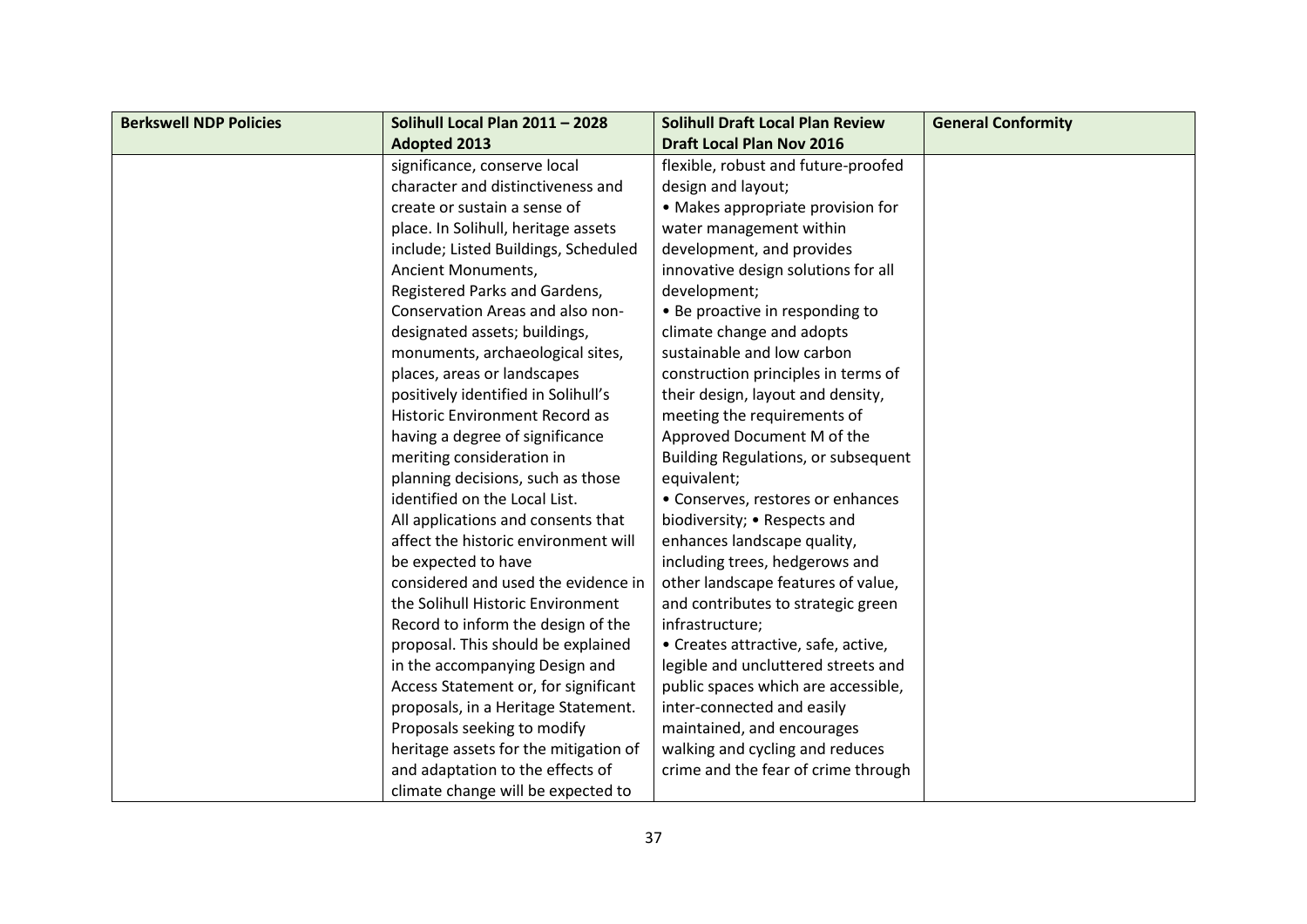| <b>Berkswell NDP Policies</b> | Solihull Local Plan 2011 - 2028      | <b>Solihull Draft Local Plan Review</b>    | <b>General Conformity</b> |
|-------------------------------|--------------------------------------|--------------------------------------------|---------------------------|
|                               | <b>Adopted 2013</b>                  | <b>Draft Local Plan Nov 2016</b>           |                           |
|                               | be sympathetic and conserve the      | the adoption of Secured by Design          |                           |
|                               | special interest and significance of | principles in all developments.            |                           |
|                               | the heritage asset or its setting.   |                                            |                           |
|                               |                                      | <b>Policy P16 Conservation of Heritage</b> |                           |
|                               |                                      | <b>Assets and Local Distinctiveness</b>    |                           |
|                               |                                      |                                            |                           |
|                               |                                      | The Council recognises the                 |                           |
|                               |                                      | importance of the historic                 |                           |
|                               |                                      | environment to the Borough's local         |                           |
|                               |                                      | character and distinctiveness, and         |                           |
|                               |                                      | to civic pride, and the cultural,          |                           |
|                               |                                      | social, environmental and economic         |                           |
|                               |                                      | benefits that its conservation brings.     |                           |
|                               |                                      | Heritage assets are an irreplaceable       |                           |
|                               |                                      | resource that should be conserved          |                           |
|                               |                                      | as appropriate to their significance,      |                           |
|                               |                                      | sustained and enhanced, and put to         |                           |
|                               |                                      | viable use consistent with their           |                           |
|                               |                                      | conservation. The Council considers        |                           |
|                               |                                      | that the following characteristics         |                           |
|                               |                                      | make a significant contribution to         |                           |
|                               |                                      | the local character and                    |                           |
|                               |                                      | distinctiveness of the Borough:            |                           |
|                               |                                      | • The historical development and           |                           |
|                               |                                      | variety of architectural styles within     |                           |
|                               |                                      | the Mature Suburbs and the larger          |                           |
|                               |                                      | established rural settlements of           |                           |
|                               |                                      | Meriden, Hampton-in-Arden, Balsall         |                           |
|                               |                                      | Common                                     |                           |
|                               |                                      | .The Arden landscape, historic             |                           |
|                               |                                      | villages, hamlets, farmsteads,             |                           |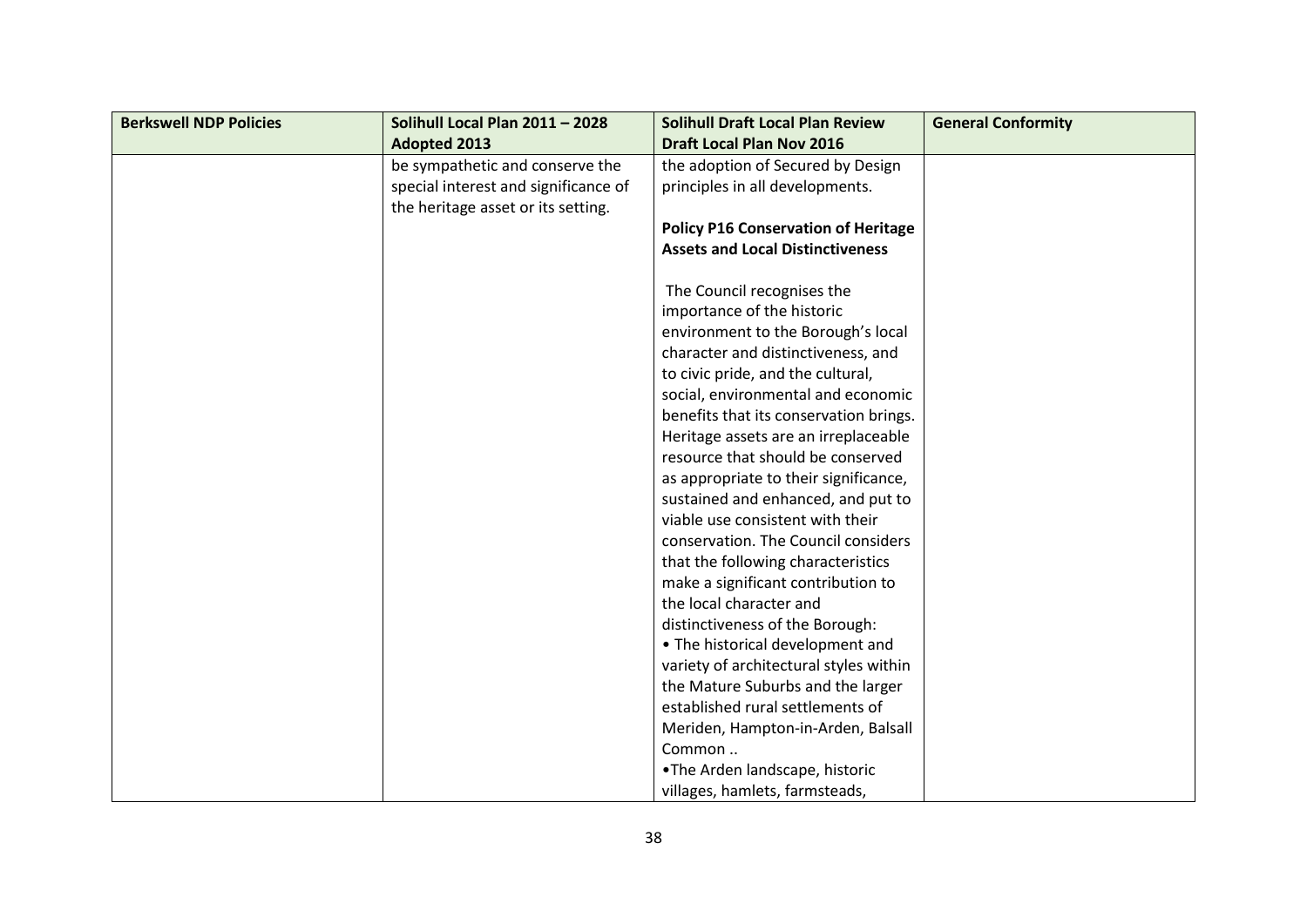| <b>Berkswell NDP Policies</b>           | Solihull Local Plan 2011 - 2028     | <b>Solihull Draft Local Plan Review</b> | <b>General Conformity</b>          |
|-----------------------------------------|-------------------------------------|-----------------------------------------|------------------------------------|
|                                         | <b>Adopted 2013</b>                 | <b>Draft Local Plan Nov 2016</b>        |                                    |
|                                         |                                     | country and lesser houses and the       |                                    |
|                                         |                                     | distinct medieval core of historic      |                                    |
|                                         |                                     | rural settlements including             |                                    |
|                                         |                                     | Berkswell,                              |                                    |
|                                         |                                     | · Parks, gardens and landscape          |                                    |
|                                         |                                     | including common, woodland,             |                                    |
|                                         |                                     | heathland and distinctive               |                                    |
|                                         |                                     | fieldscapes as defined in the           |                                    |
|                                         |                                     | Warwickshire Historic Landscape         |                                    |
|                                         |                                     | Characterisation;                       |                                    |
|                                         |                                     |                                         |                                    |
|                                         |                                     |                                         |                                    |
| <b>Policy B4: Local Green Spaces</b>    | POLICY P20 Provision for Open       | Policy P18 Health and Wellbeing         | NDP Policy B4 identifies 2 Local   |
|                                         | Space, Children's Play, Sport,      |                                         | Green Spaces for protection from   |
| The following are designated as         | <b>Recreation and Leisure</b>       | The Council will, with its partners,    | development which are highly       |
| <b>Local Green Spaces:</b>              |                                     | create an environment, which            | valued by local residents.         |
|                                         | a) Existing public open space,      | supports positive health outcomes       |                                    |
| <b>The Recreation Ground on</b><br>1.   | sports and recreational facilities: | and reduces inequality. New             | The principle of NDPs designating  |
| Meeting House Lane, next to the         |                                     | development proposals will be           | Local Green Spaces is supported in |
| <b>Catholic Church, Balsall Common;</b> | The Council recognises the          | expected to promote, support and        | Adopted Local Plan Policy P20 and  |
| and                                     | importance and multi-functional     | enhance physical and mental health      | this policy also protects existing |
| The Football ground on<br>2.            | benefits of public open space,      | and wellbeing. Healthy lifestyles will  | areas of open space and recreation |
| Lavender Hall Lane, Balsall             | sports and recreational facilities  | be enabled by:                          | facilities.                        |
| Common.                                 | within the Borough and will support | • Facilitating opportunities for        |                                    |
|                                         | the enhancement of                  | formal and informal physical            |                                    |
| These are shown on Map 4a and           | existing facilities and open space. | activity, exercise opportunities,       |                                    |
| Map 4b.                                 | Loss of existing facilities through | recreation and play through access      |                                    |
|                                         | development will not be permitted   | to well maintained open spaces;         |                                    |
|                                         | where they are of value by to the   | • Contributing to and creating a        |                                    |
|                                         | local community for recreation,     | high quality, inclusive and attractive  |                                    |
|                                         | visual amenity,                     | environment which minimise and          |                                    |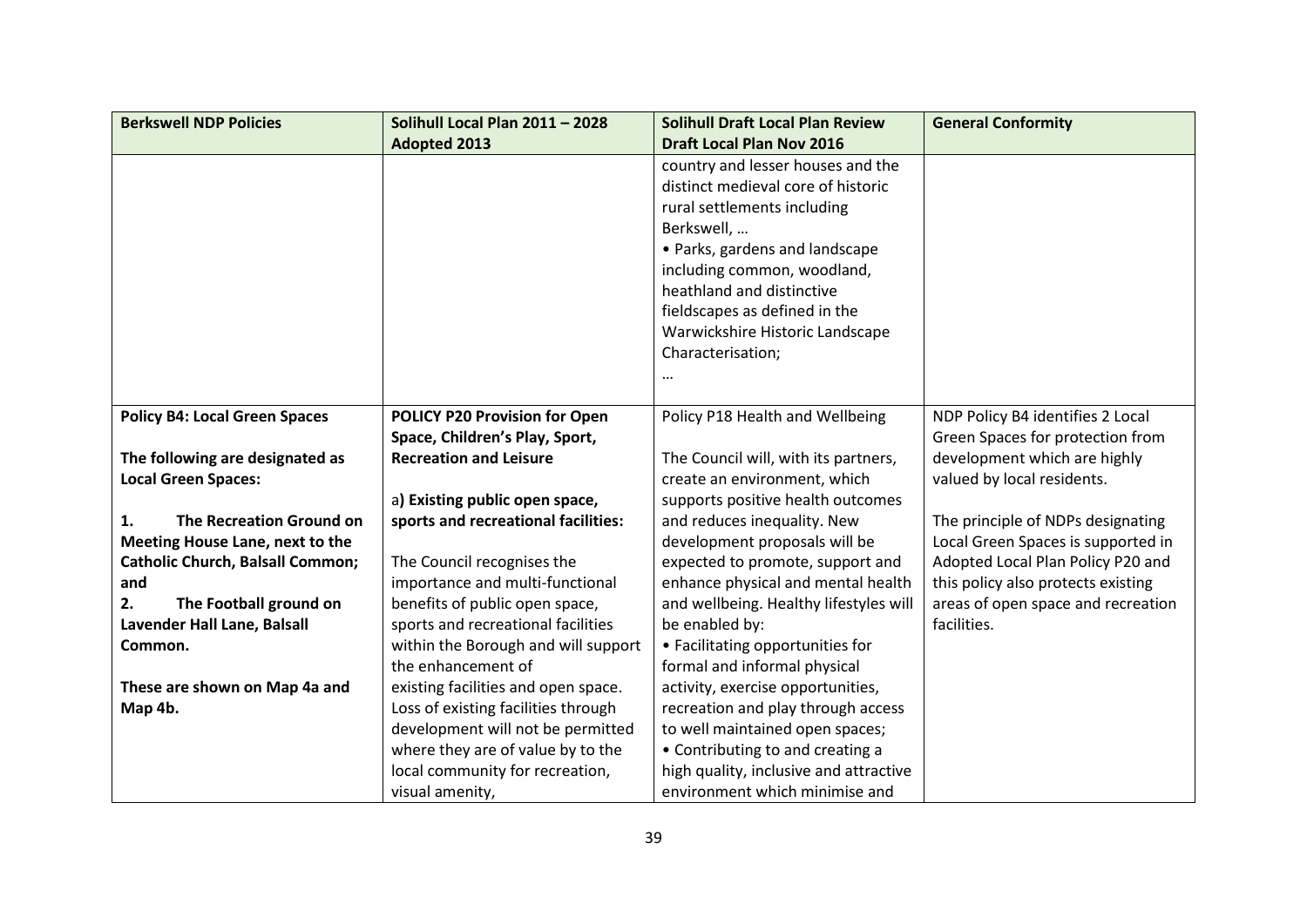| <b>Berkswell NDP Policies</b> | Solihull Local Plan 2011 - 2028     | <b>Solihull Draft Local Plan Review</b> | <b>General Conformity</b> |
|-------------------------------|-------------------------------------|-----------------------------------------|---------------------------|
|                               | <b>Adopted 2013</b>                 | <b>Draft Local Plan Nov 2016</b>        |                           |
|                               | nature conservation or make an      | mitigate against potential harm         |                           |
|                               | important contribution to the       | from risks such as pollution and        |                           |
|                               | quality of the environment or       | obesogenic environments, and            |                           |
|                               | network of green infrastructure,    | promoting health and well-being &       |                           |
|                               | unless:                             | opportunities for social interaction;   |                           |
|                               | i. it can be demonstrated that the  | • Increasing opportunities for          |                           |
|                               | open space or buildings are clearly | walking, cycling and encouraging        |                           |
|                               | surplus to                          | more sustainable travel choices.        |                           |
|                               | requirements; or                    | • Improving the quality and access      |                           |
|                               | ii. the need or benefits of the     | to the strategic and local green        |                           |
|                               | development clearly outweigh the    | infrastructure network in the           |                           |
|                               | loss.                               | Borough, particularly in the North      |                           |
|                               | In such circumstances, the Council  | Solihull Regeneration Area and in       |                           |
|                               | will require appropriate            | areas where accessible green spaces     |                           |
|                               | compensatory measures for the       | and infrastructure is identified as     |                           |
|                               | loss.                               | lacking.                                |                           |
|                               | Enhancement of open space or        | • Supporting the retention and          |                           |
|                               | buildings shall be in accordance    | protection of facilities which          |                           |
|                               | with Policy P15 - Securing          | promote healthy lifestyles such as      |                           |
|                               | Design Quality and Policy P10-      | open space, including public rights     |                           |
|                               | Natural Environment.                | of way to open space, playing           |                           |
|                               |                                     | pitches and allotments;                 |                           |
|                               | The Council supports the principle  |                                         |                           |
|                               | of designating land as Local Green  | • Seeking to retain and enhance,        |                           |
|                               | Space. Where designation would be   | where appropriate, green spaces         |                           |
|                               | appropriate, necessary and where    | and incorporate planting, trees,        |                           |
|                               | the open space meets the criteria   | open spaces and soft surfaces           |                           |
|                               | outlined in national guidance, the  | wherever possible in order to           |                           |
|                               | Council will support designation of | secure a variety of spaces for          |                           |
|                               | Local Green Spaces in               | residents, visitors or employees to     |                           |
|                               | neighbourhood plans.                | use and observe                         |                           |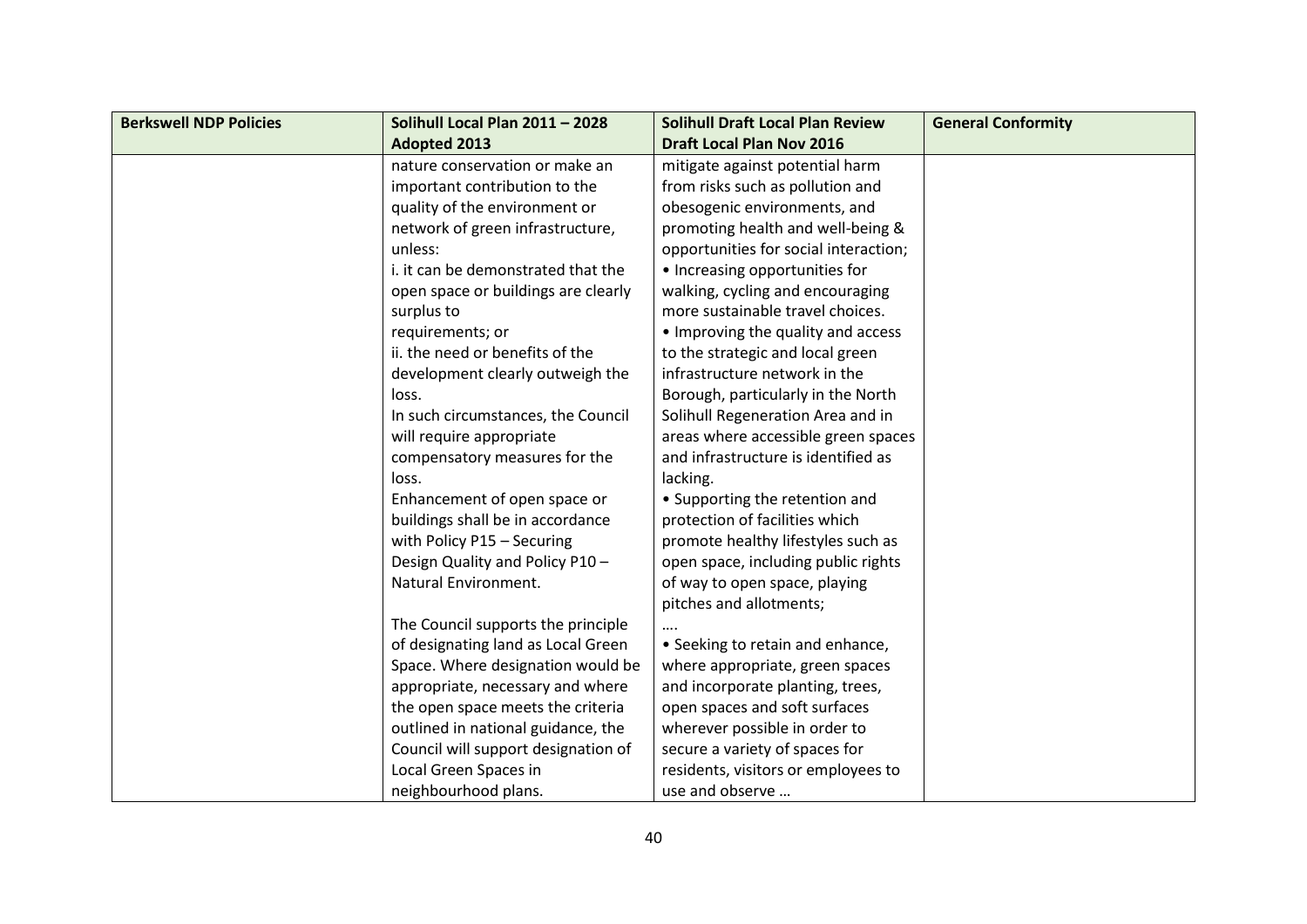| <b>Berkswell NDP Policies</b> | Solihull Local Plan 2011 - 2028 | <b>Solihull Draft Local Plan Review</b>  | <b>General Conformity</b> |
|-------------------------------|---------------------------------|------------------------------------------|---------------------------|
|                               | <b>Adopted 2013</b>             | <b>Draft Local Plan Nov 2016</b>         |                           |
|                               |                                 |                                          |                           |
|                               |                                 | <b>Policy P20 Provision for Open</b>     |                           |
|                               |                                 | Space, Childrens Play, Sport,            |                           |
|                               |                                 | <b>Recreation and Leisure</b>            |                           |
|                               |                                 |                                          |                           |
|                               |                                 | A Existing public open space,            |                           |
|                               |                                 | children's play, sports and              |                           |
|                               |                                 | recreational facilities:                 |                           |
|                               |                                 |                                          |                           |
|                               |                                 | The Council will support proposals       |                           |
|                               |                                 | which will contribute towards the        |                           |
|                               |                                 | enhancement of existing                  |                           |
|                               |                                 | recreational facilities; children's play |                           |
|                               |                                 | and open space. Existing facilities      |                           |
|                               |                                 | that are of value to the local           |                           |
|                               |                                 | community for recreation, visual         |                           |
|                               |                                 | amenity, nature conservation or          |                           |
|                               |                                 | that make an important                   |                           |
|                               |                                 | contribution to the quality of the       |                           |
|                               |                                 | environment or network of green          |                           |
|                               |                                 | infrastructure will be protected,        |                           |
|                               |                                 | unless:                                  |                           |
|                               |                                 | • it can be evidenced clearly that       |                           |
|                               |                                 | the open space or facilities are         |                           |
|                               |                                 | surplus to requirements and are no       |                           |
|                               |                                 | longer required to meet local need       |                           |
|                               |                                 | • the proposed development               |                           |
|                               |                                 | provides equivalent or better            |                           |
|                               |                                 | replacement open space, sport, or        |                           |
|                               |                                 | recreation facilities in size, quality   |                           |
|                               |                                 | and accessibility within an              |                           |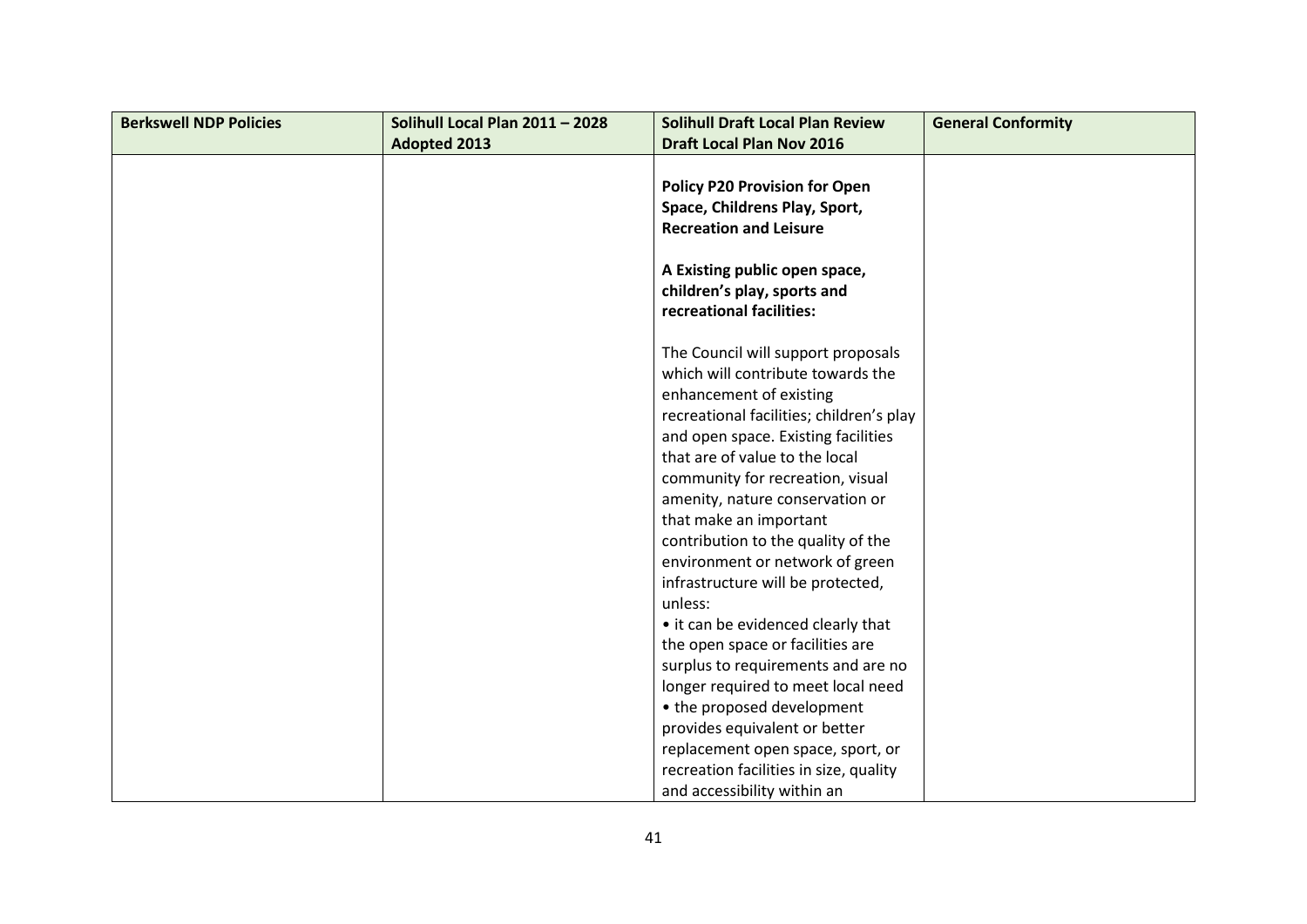| <b>Berkswell NDP Policies</b>            | Solihull Local Plan 2011 - 2028           | <b>Solihull Draft Local Plan Review</b>   | <b>General Conformity</b>          |
|------------------------------------------|-------------------------------------------|-------------------------------------------|------------------------------------|
|                                          | <b>Adopted 2013</b>                       | <b>Draft Local Plan Nov 2016</b>          |                                    |
|                                          |                                           | accessible location for existing and      |                                    |
|                                          |                                           | potential new users; or                   |                                    |
|                                          |                                           | • the development results in a            |                                    |
|                                          |                                           | substantial community benefit that        |                                    |
|                                          |                                           | clearly outweighs the harm resulting      |                                    |
|                                          |                                           | from the loss of the existing open        |                                    |
|                                          |                                           | space/facilities. Where existing          |                                    |
|                                          |                                           | provision is not being protected          |                                    |
|                                          |                                           | then the Council will require             |                                    |
|                                          |                                           | appropriate compensatory                  |                                    |
|                                          |                                           | measures. Enhancement of open             |                                    |
|                                          |                                           | space or buildings shall be in            |                                    |
|                                          |                                           | accordance with Policy P15-               |                                    |
|                                          |                                           | Securing Design Quality and Policy        |                                    |
|                                          |                                           | P10 - Natural Environment.                |                                    |
|                                          |                                           |                                           |                                    |
|                                          |                                           | The Council supports the principle        |                                    |
|                                          |                                           | of designating land as Local Green        |                                    |
|                                          |                                           | Space, including designation within       |                                    |
|                                          |                                           | Neighbourhood Plans. Where                |                                    |
|                                          |                                           | designation would be appropriate,         |                                    |
|                                          |                                           | necessary and where the open              |                                    |
|                                          |                                           | space meets the criteria outlined in      |                                    |
|                                          |                                           | national guidance.                        |                                    |
| <b>Policy B5: Berkswell Conservation</b> | <b>POLICY P15 Securing Design Quality</b> | <b>Policy P15 Securing Design Quality</b> | NDP Policy B5 has been prepared to |
| Area                                     |                                           |                                           | provide locally relevant design    |
|                                          | All development proposals will be         | All development proposals will be         | guidance for limited new           |
| Development proposals for new            | expected to achieve good quality,         | expected to contribute to, or create,     | development in the conservation    |
| buildings, extensions and                | inclusive and sustainable                 | high quality places and spaces which      | area.                              |
| conversions of existing buildings        | design, which meets the following         | have regard to local distinctiveness      |                                    |
| will be supported where designs          | key principles:                           | to achieve high quality, inclusive        |                                    |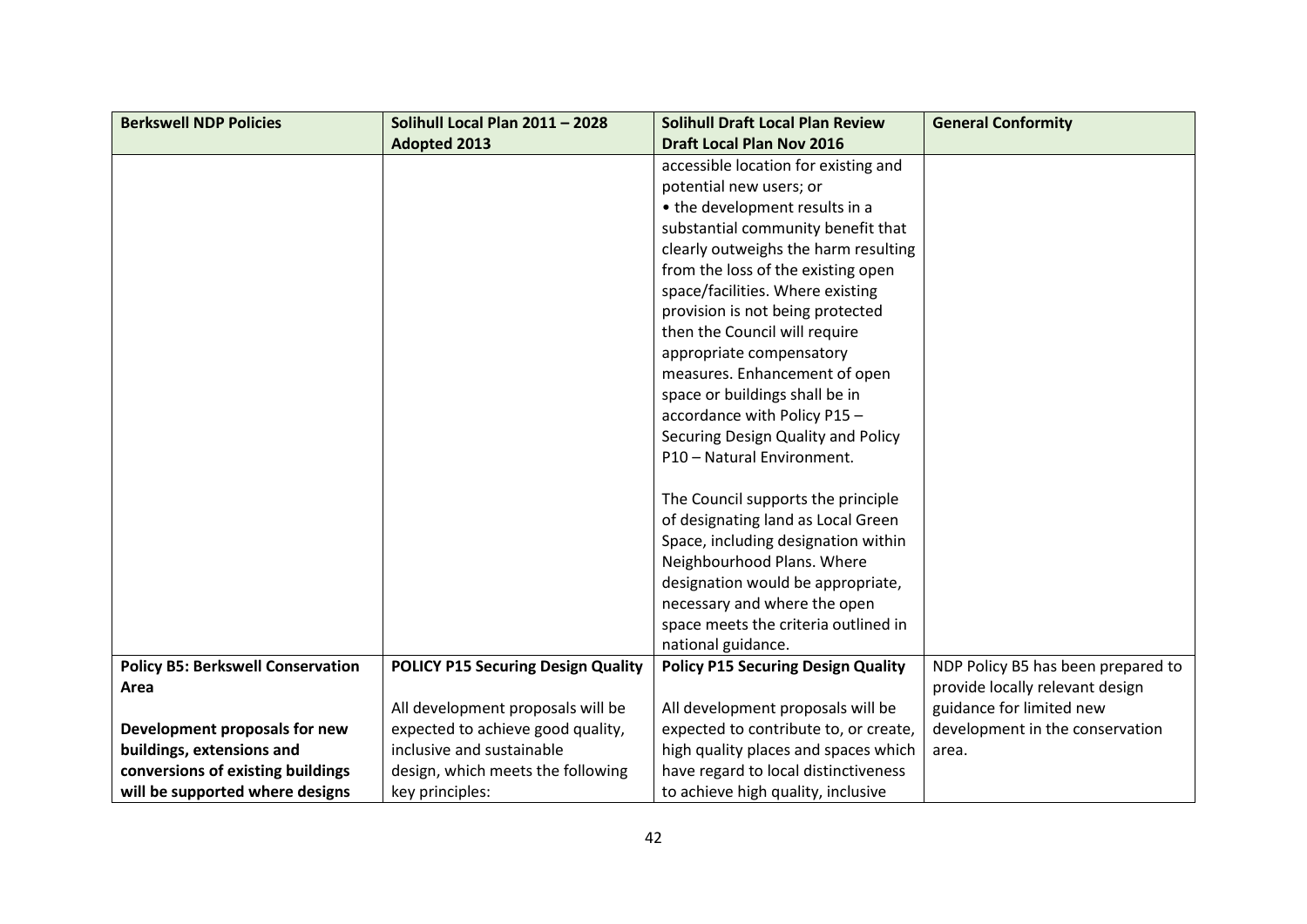| <b>Berkswell NDP Policies</b>         | Solihull Local Plan 2011 - 2028     | <b>Solihull Draft Local Plan Review</b>    | <b>General Conformity</b>              |
|---------------------------------------|-------------------------------------|--------------------------------------------|----------------------------------------|
|                                       | <b>Adopted 2013</b>                 | <b>Draft Local Plan Nov 2016</b>           |                                        |
| enhance and reinforce local           | i. Conserves and enhances local     | and sustainable design. Proposals          | <b>Strategic Local Plan Policy P15</b> |
| character and distinctiveness, and    | character, distinctiveness and      | will be expected to meet the               | promotes high quality design taking    |
| the character and appearance of       | streetscape quality and             | following key principles:                  | into account local character and       |
| <b>Berkswell conservation area.</b>   | ensures that the scale, massing,    | • Conserves and enhances local             | distinctiveness and Policy P16         |
| All proposals should demonstrate      | density, layout, materials and      | character, distinctiveness and             | conserved heritage assets including    |
| how the design is appropriate in      | landscape of the                    | streetscape quality and ensures that       | conservation areas.                    |
| terms of scale, height, materials     | development respect the             | the scale, massing, density, layout,       |                                        |
| and detailing to the character and    | surrounding natural, built and      | territory (including space between         |                                        |
| appearance of the conservation        | historic environment;               | buildings), materials and landscape        |                                        |
| area. Where relevant development      |                                     | of the development respect the             |                                        |
| should also preserve listed           |                                     | surrounding natural, built and             |                                        |
| buildings and their settings.         |                                     | historic environment;                      |                                        |
|                                       | <b>POLICY P16 Conservation of</b>   |                                            |                                        |
| <b>New Buildings</b>                  | <b>Heritage Assets and Local</b>    |                                            |                                        |
| New buildings should be of a scale,   | <b>Distinctiveness</b>              | <b>Policy P16 Conservation of Heritage</b> |                                        |
| massing and overall height which      |                                     | <b>Assets and Local Distinctiveness</b>    |                                        |
| respond to the characteristics of     | The Council recognises the          |                                            |                                        |
| the site and its setting within the   | importance of the historic          | The Council recognises the                 |                                        |
| local character area as identified in | environment to the Borough's local  | importance of the historic                 |                                        |
| the Conservation Area Appraisal       | character and distinctiveness, its  | environment to the Borough's local         |                                        |
| and Management Proposals              | cultural, social, environmental and | character and distinctiveness, and         |                                        |
| document. Where relevant they         | economic benefits and the effect    | to civic pride, and the cultural,          |                                        |
| must also have regard to the          | this has on civic pride.            | social, environmental and economic         |                                        |
| desirability of preserving a listed   |                                     | benefits that its conservation brings.     |                                        |
| building or its setting.              | Development will be expected to     | Heritage assets are an irreplaceable       |                                        |
| New buildings in the conservation     | preserve or enhance heritage assets | resource that should be conserved          |                                        |
| area:                                 | as appropriate to their             | as appropriate to their significance,      |                                        |
| 1.<br>Should be modest in scale,      | significance, conserve local        | sustained and enhanced, and put to         |                                        |
| no more than two storeys in height    | character and distinctiveness and   | viable use consistent with their           |                                        |
| with pitched roofs and either         | create or sustain a sense of        | conservation. The Council considers        |                                        |
|                                       |                                     | that the following characteristics         |                                        |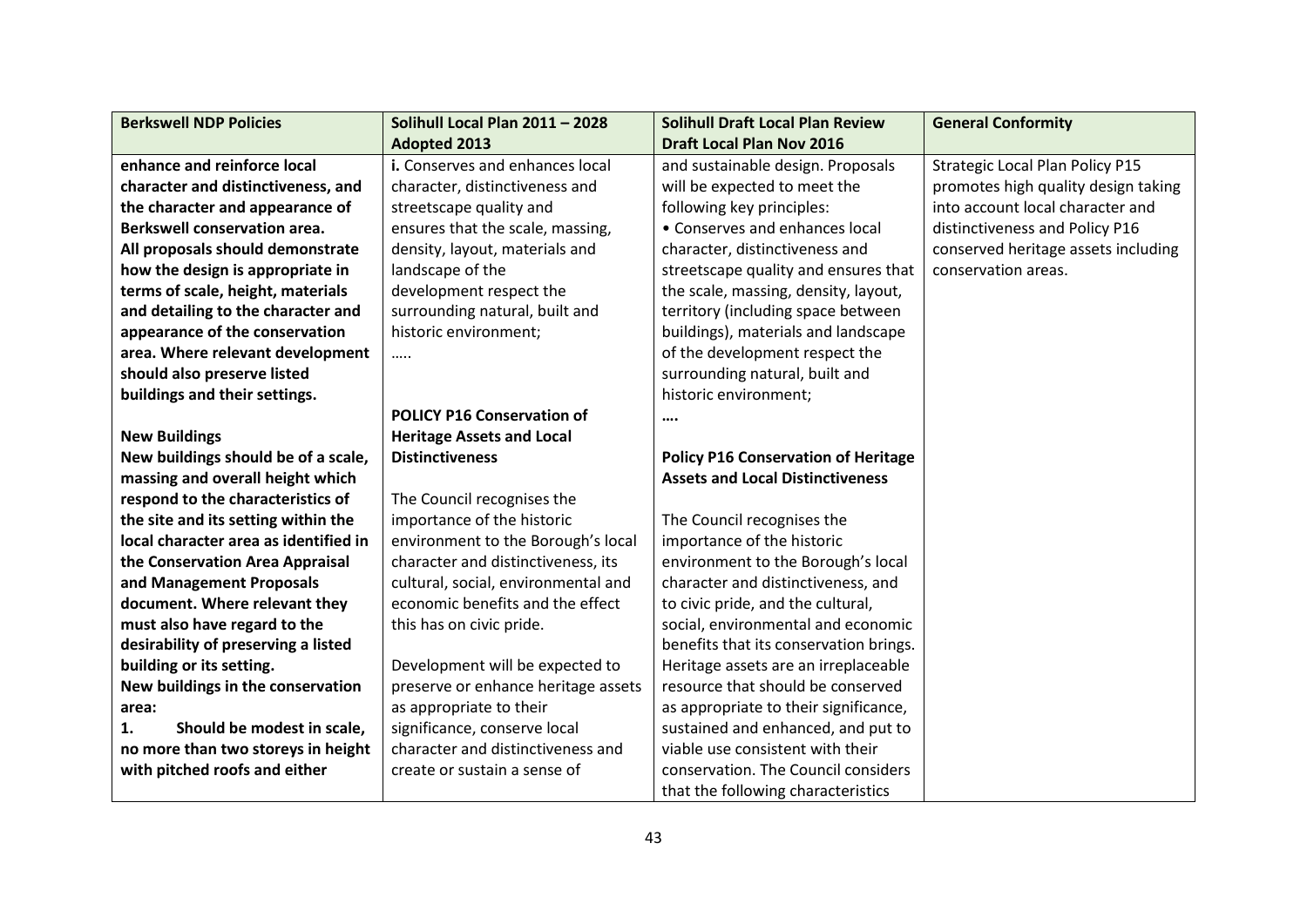| <b>Berkswell NDP Policies</b>            | Solihull Local Plan 2011 - 2028       | <b>Solihull Draft Local Plan Review</b> | <b>General Conformity</b> |
|------------------------------------------|---------------------------------------|-----------------------------------------|---------------------------|
|                                          | <b>Adopted 2013</b>                   | <b>Draft Local Plan Nov 2016</b>        |                           |
| detached or grouped in small             | place. In Solihull, heritage assets   | make a significant contribution to      |                           |
| terraces.                                | include; Listed Buildings, Scheduled  | the local character and                 |                           |
| <b>Should adopt building lines</b><br>2. | Ancient Monuments,                    | distinctiveness of the Borough:         |                           |
| up to the back of footpath in the        | Registered Parks and Gardens,         |                                         |                           |
| Church Lane area and set slightly        | Conservation Areas and also non-      |                                         |                           |
| back behind footways or front            | designated assets; buildings,         | • The Arden landscape, historic         |                           |
| gardens elsewhere so that they are       | monuments, archaeological sites,      | villages, hamlets, farmsteads,          |                           |
| in context with their surroundings.      | places, areas or landscapes           | country and lesser houses and the       |                           |
| <b>Should use rooflines</b><br>3.        | positively identified in Solihull's   | distinct medieval core of historic      |                           |
| consistent with neighbouring             | <b>Historic Environment Record as</b> | rural settlements including             |                           |
| buildings.                               | having a degree of significance       | Berkswell,                              |                           |
| <b>Should use materials</b><br>4.        | meriting consideration in planning    | $\cdots$                                |                           |
| chosen to complement the design          | decisions, such as those identified   |                                         |                           |
| of a development and add to the          | on the Local List.                    | Development proposals that impact       |                           |
| quality or character of the              |                                       | upon this character and significance    |                           |
| surrounding environment; locally         | All applications and consents that    | will be expected to demonstrate         |                           |
| appropriate materials such as            | affect the historic environment will  | how this impact has been assessed       |                           |
| traditional red brick or timber          | be expected to have                   | and minimised, using a recognised       |                           |
| frames with plain clay tiled roofs       | considered and used the evidence in   | process of assessment,                  |                           |
| and possibly thatch should               | the Solihull Historic Environment     | involvement, evaluation and design.     |                           |
| normally be used.                        | Record to inform the design of the    |                                         |                           |
| Can employ contemporary<br>5.            | proposal. This should be explained    | Development will be expected to         |                           |
| designs where that would                 | in the accompanying Design and        | conserve heritage assets in a           |                           |
| contribute positively towards the        | Access Statement or, for significant  | manner appropriate to their             |                           |
| visual interest of the local street      | proposals, in a Heritage Statement.   | significance, conserve local            |                           |
| scene; such proposals must use           | Proposals seeking to modify           | character and distinctiveness,          |                           |
| high quality traditional materials,      | heritage assets for the mitigation of | create or sustain a sense of place      |                           |
| usually traditional ones such as         | and adaptation to the effects of      | and seek and take opportunities to      |                           |
| local brick in innovative ways           | climate change will be expected to    | enhance the contribution made by        |                           |
| where appropriate.                       | be sympathetic and conserve the       | the historic environment to the         |                           |
|                                          |                                       | character of a place. In Solihull,      |                           |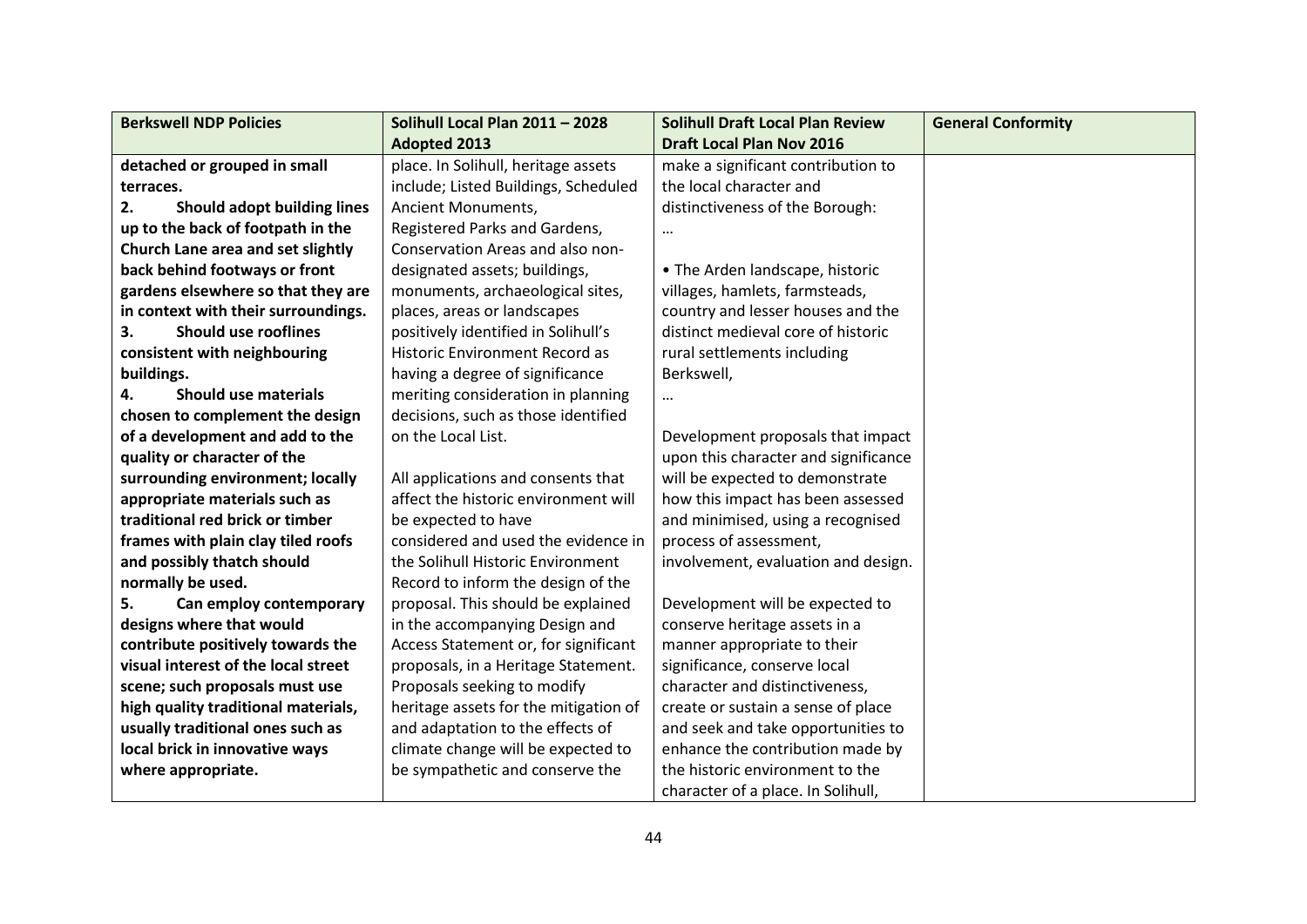| <b>Berkswell NDP Policies</b>            | Solihull Local Plan 2011 - 2028      | <b>Solihull Draft Local Plan Review</b> | <b>General Conformity</b> |
|------------------------------------------|--------------------------------------|-----------------------------------------|---------------------------|
|                                          | <b>Adopted 2013</b>                  | <b>Draft Local Plan Nov 2016</b>        |                           |
| <b>Extensions</b>                        | special interest and significance of | heritage assets include; Listed         |                           |
| <b>Extensions to existing properties</b> | the heritage asset or its setting.   | <b>Buildings, Scheduled Ancient</b>     |                           |
| will be supported where they meet        |                                      | Monuments, Registered Parks and         |                           |
| the following criteria:                  |                                      | Gardens, Conservation Areas and         |                           |
| The scale and form are<br>1.             |                                      | also non-designated assets. The         |                           |
| subordinate in scale to the existing     |                                      | latter include buildings,               |                           |
| building, the roofline does not          |                                      | monuments, archaeological sites,        |                           |
| exceed the existing rooflines and        |                                      | places, areas or landscapes             |                           |
| the character of the street scene is     |                                      | positively identified in Solihull's     |                           |
| protected.                               |                                      | Historic Environment Record, or         |                           |
| <b>Materials are compatible</b><br>2.    |                                      | during development management           |                           |
| with the materials of the original       |                                      | work as having a degree of              |                           |
| building or distinctive in a fully       |                                      | significance meriting consideration     |                           |
| justifiable manner.                      |                                      | in planning decisions, such as those    |                           |
| <b>Traditional boundary</b><br>3.        |                                      | identified on the Local List of         |                           |
| treatments are retained.                 |                                      | Heritage Assets. The historic           |                           |
|                                          |                                      | landscape includes ancient              |                           |
| <b>Conversions</b>                       |                                      | woodlands, hedgerows and field          |                           |
| Proposals for conversions will be        |                                      | boundaries, and archaeological          |                           |
| supported where buildings are            |                                      | features such as earthworks.            |                           |
| capable of conversion without            |                                      |                                         |                           |
| substantial or complete rebuilding,      |                                      | All applications that affect the        |                           |
| and where proposals do not               |                                      | historic environment will be            |                           |
| detract from the character of the        |                                      | expected to have considered and         |                           |
| original building, the character and     |                                      | used, as a minimum the evidence in      |                           |
| appearance of the conservation           |                                      | the Solihull Historic Environment       |                           |
| area, or the special interest or         |                                      | Record to inform the design of the      |                           |
| setting of any relevant listed           |                                      | proposal. Heritage assets should be     |                           |
| building. Careful thought is             |                                      | assessed using further sources and      |                           |
| required about the treatment of          |                                      | appropriate expertise where             |                           |
| external areas in terms of               |                                      | necessary. This should be explained     |                           |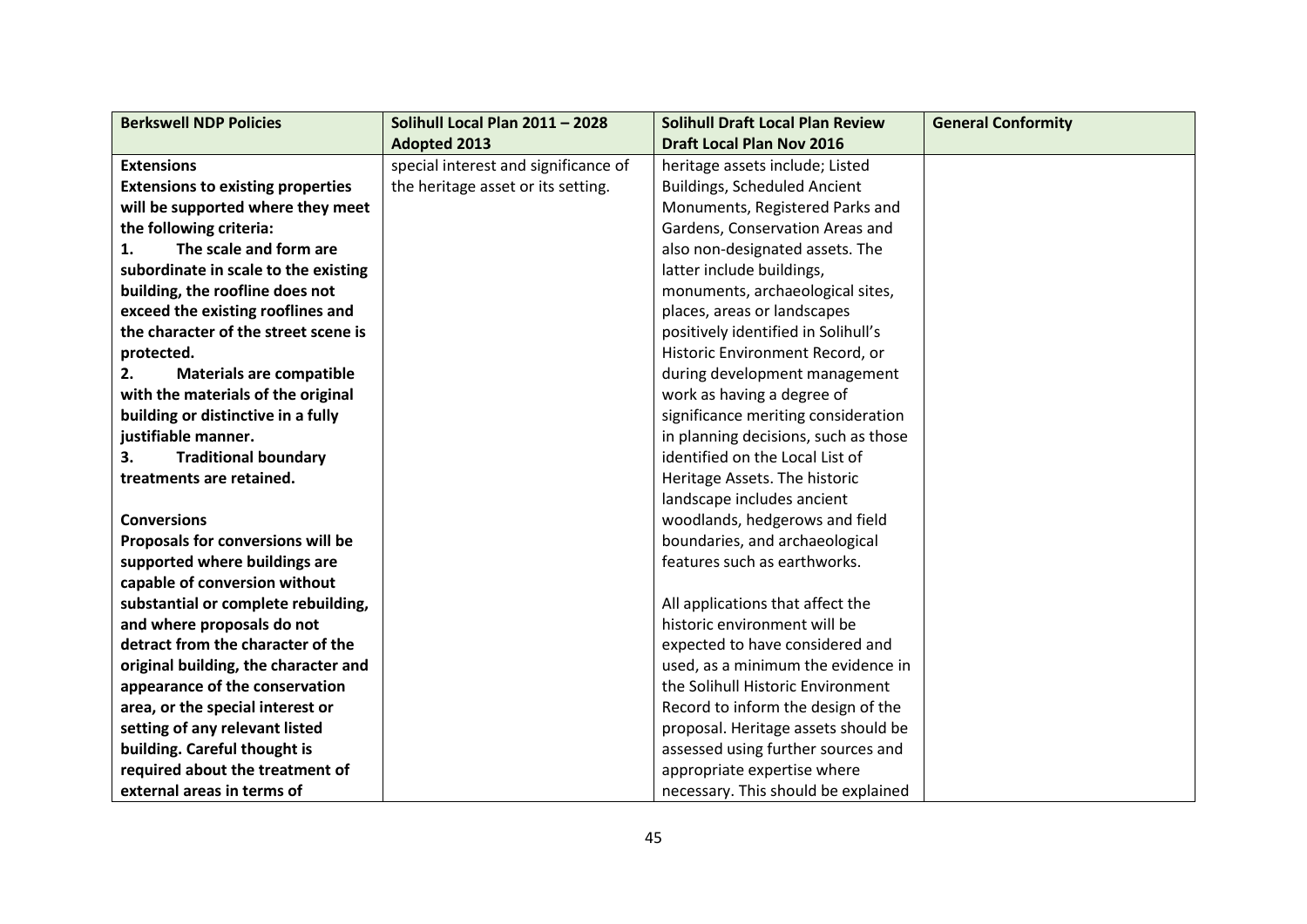| <b>Berkswell NDP Policies</b>           | Solihull Local Plan 2011 - 2028         | <b>Solihull Draft Local Plan Review</b> | <b>General Conformity</b>           |
|-----------------------------------------|-----------------------------------------|-----------------------------------------|-------------------------------------|
|                                         | <b>Adopted 2013</b>                     | <b>Draft Local Plan Nov 2016</b>        |                                     |
| enclosure, lighting, garden             |                                         | in the accompanying Design and          |                                     |
| structures and the like.                |                                         | Access Statement or, for significant    |                                     |
|                                         |                                         | proposals, in a Heritage Statement.     |                                     |
| <b>Views and Open Spaces</b>            |                                         |                                         |                                     |
| <b>Proposals should take</b><br>1.      |                                         |                                         |                                     |
| account of the important views          |                                         |                                         |                                     |
| over open countryside and               |                                         |                                         |                                     |
| parkland as identified in the           |                                         |                                         |                                     |
| <b>Conservation Area Appraisal and</b>  |                                         |                                         |                                     |
| <b>Management Proposals document,</b>   |                                         |                                         |                                     |
| and particularly views towards the      |                                         |                                         |                                     |
| focal points of the Parish Church       |                                         |                                         |                                     |
| and the Malthouse and Bear Inn at       |                                         |                                         |                                     |
| the main crossroads.                    |                                         |                                         |                                     |
| 2.<br>The important open spaces         |                                         |                                         |                                     |
| at the churchyard, the well and         |                                         |                                         |                                     |
| village green should be maintained      |                                         |                                         |                                     |
| for their strong contribution to        |                                         |                                         |                                     |
| local character and distinctiveness.    |                                         |                                         |                                     |
| <b>Policy B6: Conversions of Former</b> | <b>POLICY P17 Countryside and Green</b> | <b>Policy P17 Countryside and Green</b> | NDP Policy B6 sets out locally      |
| <b>Agricultural Buildings</b>           | <b>Belt</b>                             | <b>Belt</b>                             | detailed criteria setting out where |
|                                         |                                         |                                         | conversions of former agricultural  |
| Where planning permission is            | Development involving farm-based        | Inappropriate development will not      | buildings may be acceptable.        |
| required, the re-use or conversion      | diversification will normally be        | be permitted in the Solihull Green      |                                     |
| of former agricultural buildings for    | permitted in order to support farm      | Belt, unless very special               | Adopted Local Plan Policy P17       |
| small scale business uses or            | enterprises and the management of       | circumstances have been                 | permits the re-use of buildings in  |
| residential uses will be supported      | land, providing it is in an             | demonstrated in accordance with         | the Green Belt provided the         |
| where proposals are sensitive to        | appropriate location, of a scale        | the NPPF. Paragraphs 89 and 90 of       | openness is protected and design is |
| the existing character and form of      | appropriate to its location, and does   | the NPPF set out forms of               | in keeping with surroundings.       |
| the rural landscape and buildings       | not harm the Green Belt,                | development that are not regarded       |                                     |
|                                         | conservation or                         | as inappropriate. In interpreting       |                                     |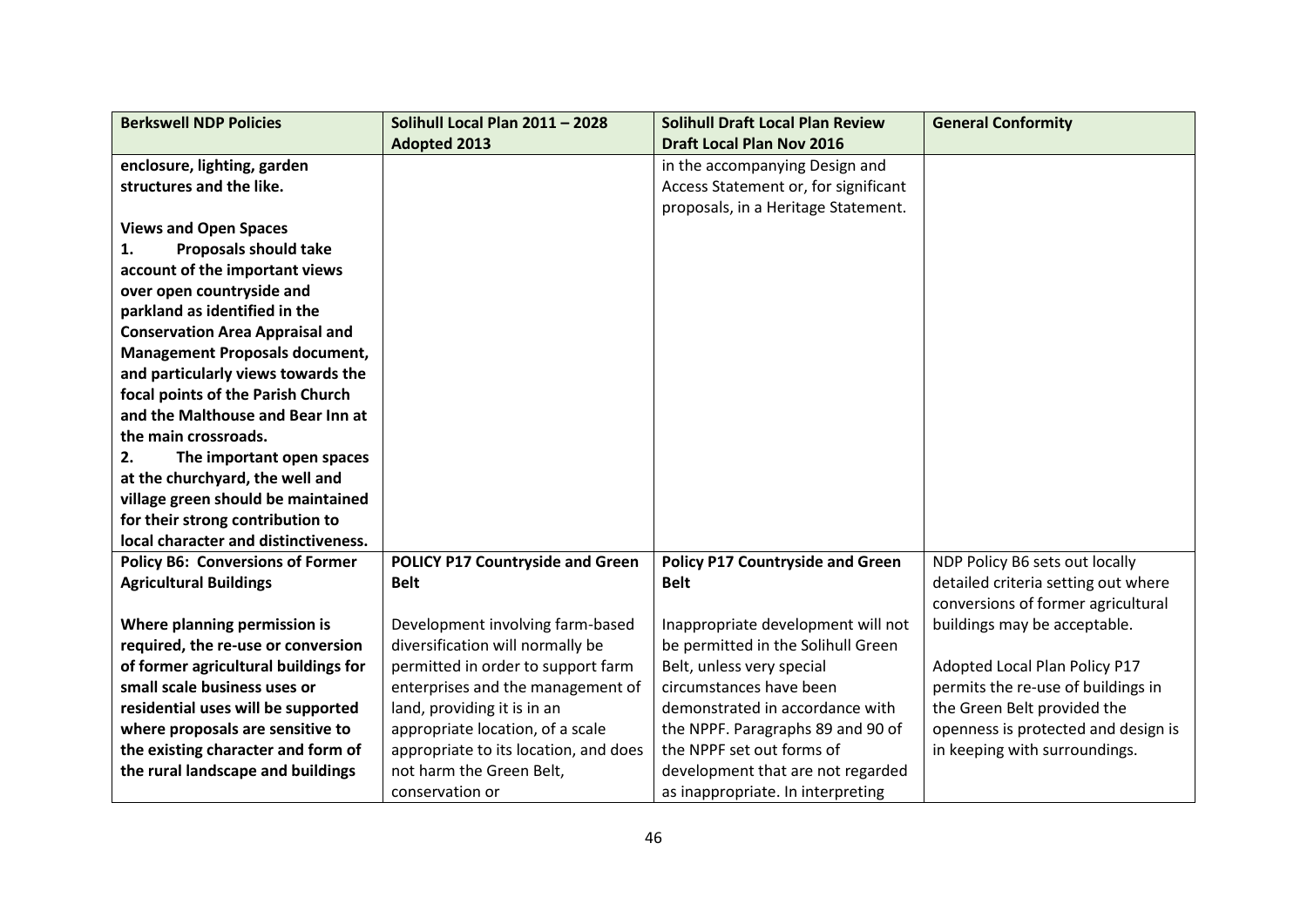| <b>Berkswell NDP Policies</b>           | Solihull Local Plan 2011 - 2028      | <b>Solihull Draft Local Plan Review</b> | <b>General Conformity</b> |
|-----------------------------------------|--------------------------------------|-----------------------------------------|---------------------------|
|                                         | <b>Adopted 2013</b>                  | <b>Draft Local Plan Nov 2016</b>        |                           |
| are of permanent and substantial        | enhancement policies.                | these paragraphs the following          |                           |
| construction.                           |                                      | provisions will apply:                  |                           |
|                                         | The Council will not permit          | • Where the re-use of buildings or      |                           |
| Where appropriate materials such        | inappropriate development in the     | land is proposed, the new use, and      |                           |
| as red brick, wooden cladding, roof     | Green Belt, except in very special   | any associated use of land              |                           |
| tiles and glass should be used, and     | circumstances. In addition to the    | surrounding the building, should not    |                           |
| designs should aim to retain the        | national policy, the following       | conflict with, nor have a materially    |                           |
| scale and form of the original          | provisions shall apply to            | greater impact on, the openness of      |                           |
| building(s) as well as any              | development in the Borough's         | the Green Belt and the purposes of      |                           |
| traditional detailing.                  | Green Belt:                          | including land in it, and the form,     |                           |
|                                         |                                      | bulk and general design of the          |                           |
| <b>Conversions should be limited to</b> | - Where the re-use of buildings or   | buildings shall be in keeping with      |                           |
| the footprint, scale and height of      | land is proposed, the new use, and   | their surroundings.                     |                           |
| the existing building. Any proposed     | any associated use of land           |                                         |                           |
| extensions or new buildings             | surrounding the building, should not | In considering proposals for            |                           |
| associated with the development         | conflict with, nor have a materially | inappropriate development in the        |                           |
| should not result in                    | greater impact on, the openness of   | Green Belt, the following factors       |                           |
| disproportionate additions or           | the Green Belt and the purposes of   | may be taken into account as very       |                           |
| extend the curtilage of the building    | including land in it, and the form,  | special circumstances:                  |                           |
| into open countryside.                  | bulk and general design of the       | • The reasonable expansion of           |                           |
|                                         | buildings shall be in keeping with   | established businesses into the         |                           |
| <b>Existing access arrangements</b>     | their surroundings.                  | Green Belt will be allowed where        |                           |
| should be used. Access should be        |                                      | the proposal would make a               |                           |
| suitable and adequate for               |                                      | significant contribution to the local   |                           |
| proposed increases in traffic           |                                      | economy or employment, providing        |                           |
| associated with new uses bearing        |                                      | that appropriate mitigation can be      |                           |
| in mind the local road network.         |                                      | secured.                                |                           |
| Landscaping should be provided to       |                                      |                                         |                           |
| screen parking areas.                   |                                      |                                         |                           |
|                                         |                                      |                                         |                           |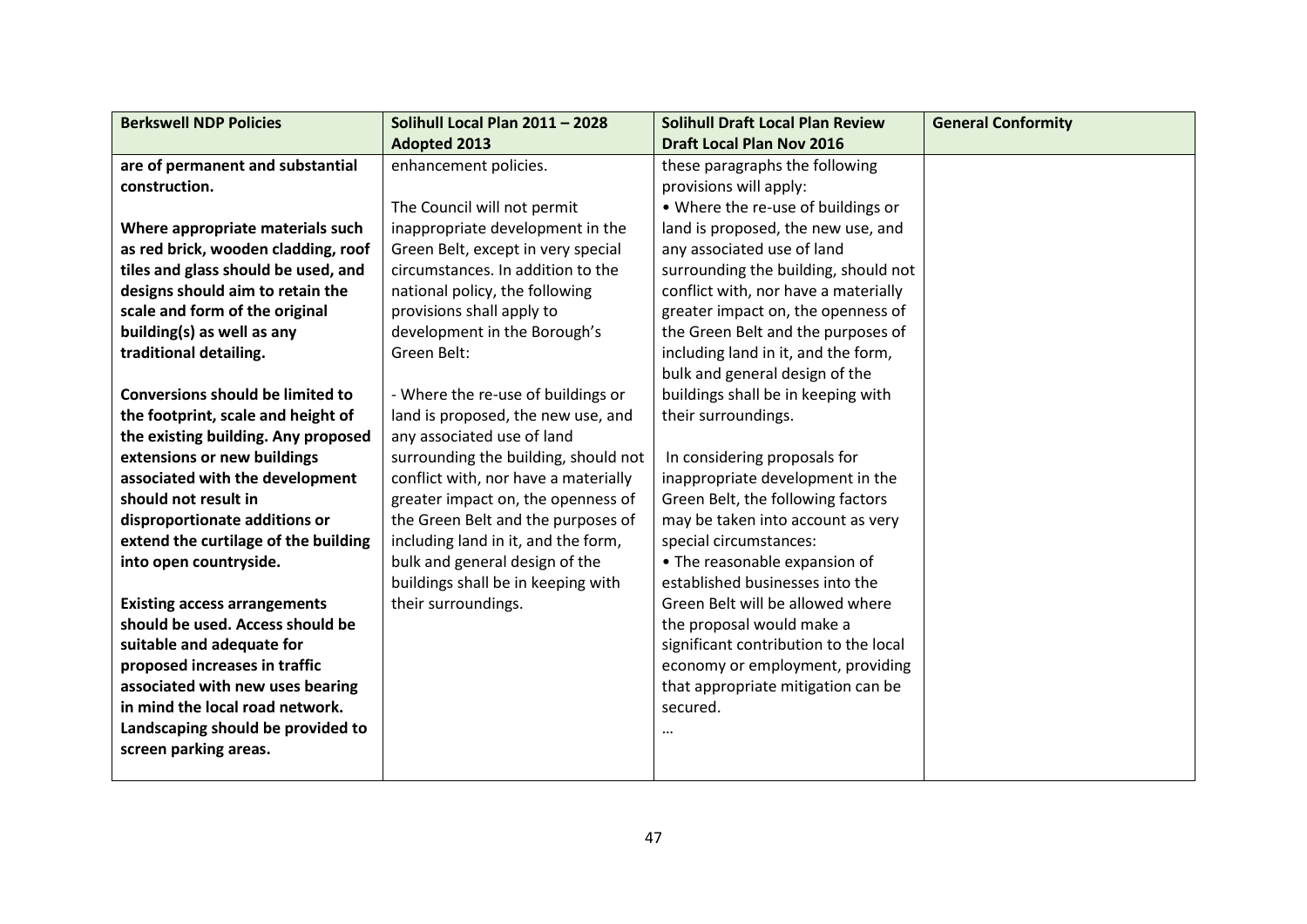| <b>Berkswell NDP Policies</b>                                                | Solihull Local Plan 2011 - 2028                                  | <b>Solihull Draft Local Plan Review</b>                                | <b>General Conformity</b>             |
|------------------------------------------------------------------------------|------------------------------------------------------------------|------------------------------------------------------------------------|---------------------------------------|
|                                                                              | <b>Adopted 2013</b>                                              | <b>Draft Local Plan Nov 2016</b>                                       |                                       |
| <b>Boundary treatments should reflect</b>                                    |                                                                  |                                                                        |                                       |
| existing field boundaries in the                                             |                                                                  |                                                                        |                                       |
| wider rural area such as hedges                                              |                                                                  |                                                                        |                                       |
| and post and rail fencing.                                                   |                                                                  |                                                                        |                                       |
| Suburban style close-boarded                                                 |                                                                  |                                                                        |                                       |
| fencing and high brick walls are                                             |                                                                  |                                                                        |                                       |
| not appropriate and should be                                                |                                                                  |                                                                        |                                       |
| avoided. Consideration could be                                              |                                                                  |                                                                        |                                       |
| given to the use of ha-ha ditches.                                           |                                                                  |                                                                        |                                       |
| Appropriate screening should be                                              |                                                                  |                                                                        |                                       |
| provided to help conceal parking                                             |                                                                  |                                                                        |                                       |
| areas and vehicles, bin storage                                              |                                                                  |                                                                        |                                       |
| areas and other ancillary domestic                                           |                                                                  |                                                                        |                                       |
| structures or buildings.                                                     |                                                                  |                                                                        |                                       |
|                                                                              |                                                                  |                                                                        |                                       |
| <b>Policy B7: Improving Car Parking</b>                                      | <b>POLICY P8 Managing Demand for</b>                             | <b>Policy P8 Managing Travel Demand</b>                                | NDP Policy B7 supports                |
| <b>Facilities at Berkswell Station</b>                                       | <b>Travel and Reducing Congestion</b>                            | and Reducing Congestion                                                | improvements to parking provision     |
|                                                                              | a) All development proposals should                              |                                                                        | at the rail station to help alleviate |
| Development proposals which                                                  | have regard to transport efficiency                              | The Council will support                                               | on street car parking in the area and |
| provide additional public car                                                | and highway safety:                                              | development proposals which:                                           | in response to likely increases in    |
| parking and secure, safe and                                                 |                                                                  |                                                                        | demand if new housing proposals in    |
| convenient cycle parking at                                                  | v. The Council will support                                      |                                                                        | the LPR come forward.                 |
| <b>Berkswell Station will be</b>                                             | proposals for strategic public                                   | • takes an evidence-based approach                                     |                                       |
| supported. Such proposals could                                              | transport schemes such as rapid                                  | to demonstrate appropriate car                                         | Adopted Local Plan Policy P8          |
| include development of a two                                                 | transit, local rail schemes as                                   | parking provision, taking account of                                   | supports local park and ride          |
| storey car park building and / or an<br>extension to the current car park to | identified in LTP3 and local Park and                            | location, trip rates and, where                                        | schemes at rail stations.             |
| the west of the West Coast Main                                              | Ride at appropriate                                              | relevant, travel plan targets and<br>forecast levels of car ownership; |                                       |
|                                                                              | railway stations subject to other<br>policies in the Local Plan; |                                                                        |                                       |
| Line to increase capacity for rail                                           |                                                                  | The Council will support proposals                                     |                                       |
| passengers.                                                                  |                                                                  | for local Park and Ride at                                             |                                       |
|                                                                              |                                                                  |                                                                        |                                       |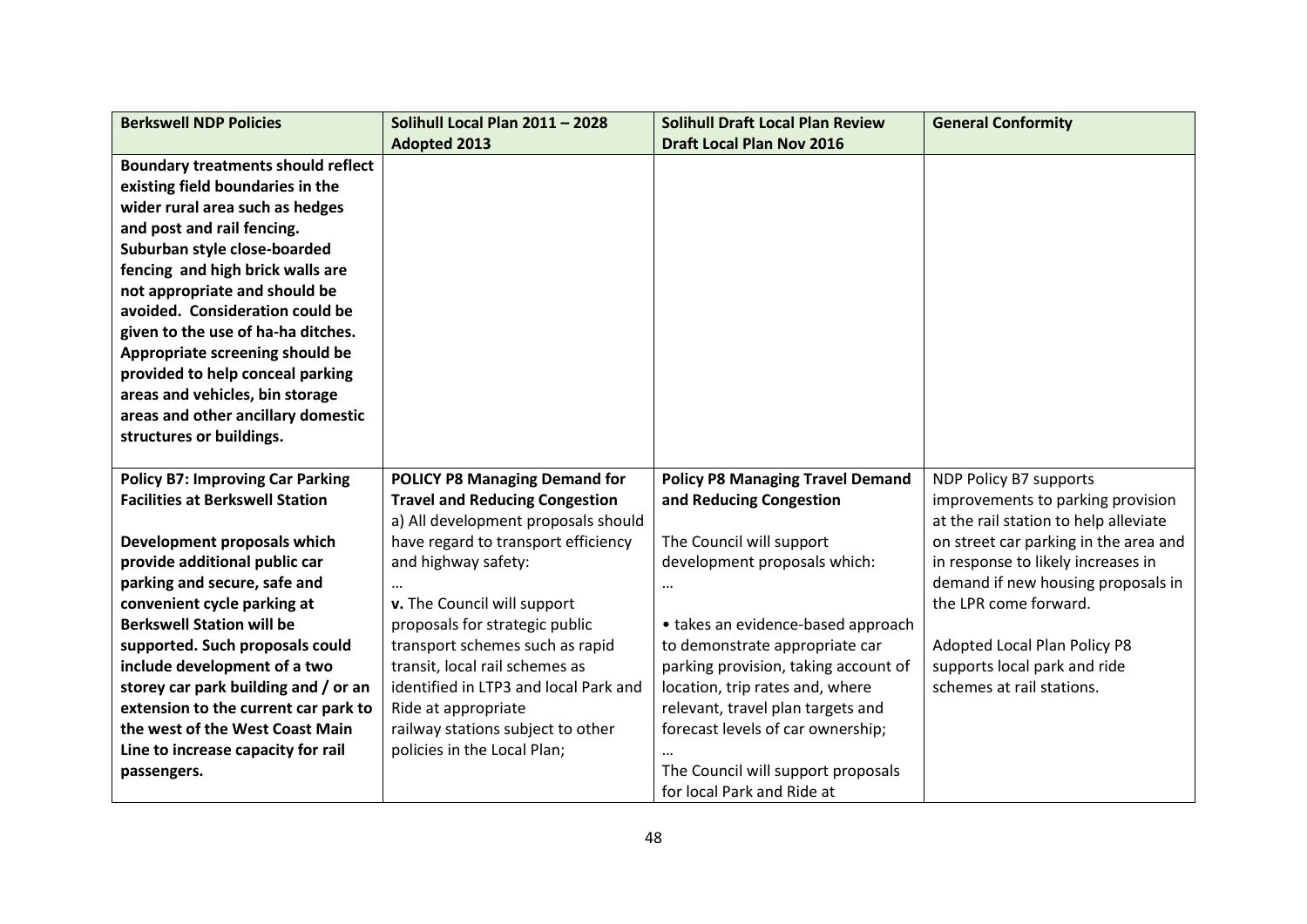| <b>Berkswell NDP Policies</b>              | Solihull Local Plan 2011 - 2028       | <b>Solihull Draft Local Plan Review</b> | <b>General Conformity</b>              |
|--------------------------------------------|---------------------------------------|-----------------------------------------|----------------------------------------|
|                                            | <b>Adopted 2013</b>                   | <b>Draft Local Plan Nov 2016</b>        |                                        |
| Landscaping schemes should                 |                                       | appropriate railway stations subject    |                                        |
| incorporate appropriate                    |                                       | to other policies in the Local Plan.    |                                        |
| landscaping and tree planting to           |                                       |                                         |                                        |
| provide adequate screening, shade          |                                       |                                         |                                        |
| and enhancements to the public             |                                       |                                         |                                        |
| realm.                                     |                                       |                                         |                                        |
|                                            |                                       |                                         |                                        |
| <b>Policy B8: Car Parking and Cycle</b>    | <b>POLICY P8 Managing Demand for</b>  | <b>Policy P8 Managing Travel Demand</b> | NDP Policy B8 notes the relatively     |
| <b>Storage</b>                             | <b>Travel and Reducing Congestion</b> | and Reducing Congestion                 | high rate of car ownership in the      |
|                                            |                                       |                                         | parish, and existing problems with     |
| Developers of new housing                  | a) All development proposals should   | The Council will support                | on street parking and traffic          |
| schemes will be required to                | have regard to transport efficiency   | development proposals which:            | congestion. There is a need for new    |
| undertake an evaluation of the             | and highway safety:                   |                                         | residential development to provide     |
| number of car or van parking               |                                       | • takes an evidence-based approach      | suitable car parking provision and     |
| spaces and cycle storage needed,           | iv. Provision for parking and         | to demonstrate appropriate car          | cycle parking to support more          |
| taking account of the following:           | servicing will be required in         | parking provision, taking account of    | sustainable transport alternatives.    |
|                                            | accordance with a Supplementary       | location, trip rates and, where         |                                        |
| 1.<br>Size of property;                    | Planning Document on managing         | relevant, travel plan targets and       | <b>Adopted Local Plan Policy P8</b>    |
| <b>Proximity to local facilities</b><br>2. | travel demands associated with        | forecast levels of car ownership;       | requires provision for parking in line |
| and public transport provision;            | development;                          |                                         | with an SPD and supports proposals     |
| The average number of cars<br>3.           |                                       |                                         | which encourage walking and            |
| per household currently in the             | b) The use of sustainable modes of    |                                         | cycling.                               |
| parish;                                    | transport, i.e. walking, cycling and  |                                         |                                        |
| The location of<br>4.                      | public transport, shall               |                                         |                                        |
| employment and the likely travel           | be promoted and encouraged in all     |                                         |                                        |
| to work method and the data from           | developments by:                      |                                         |                                        |
| any Transport                              | i. Ensuring the design and            |                                         |                                        |
| Statement/Assessment required by           | management of the development         |                                         |                                        |
| the NPPF;                                  | enables and encourages the            |                                         |                                        |
| The width of roads that<br>5.              | use of sustainable modes of           |                                         |                                        |
| would permit effective on street           | transport;                            |                                         |                                        |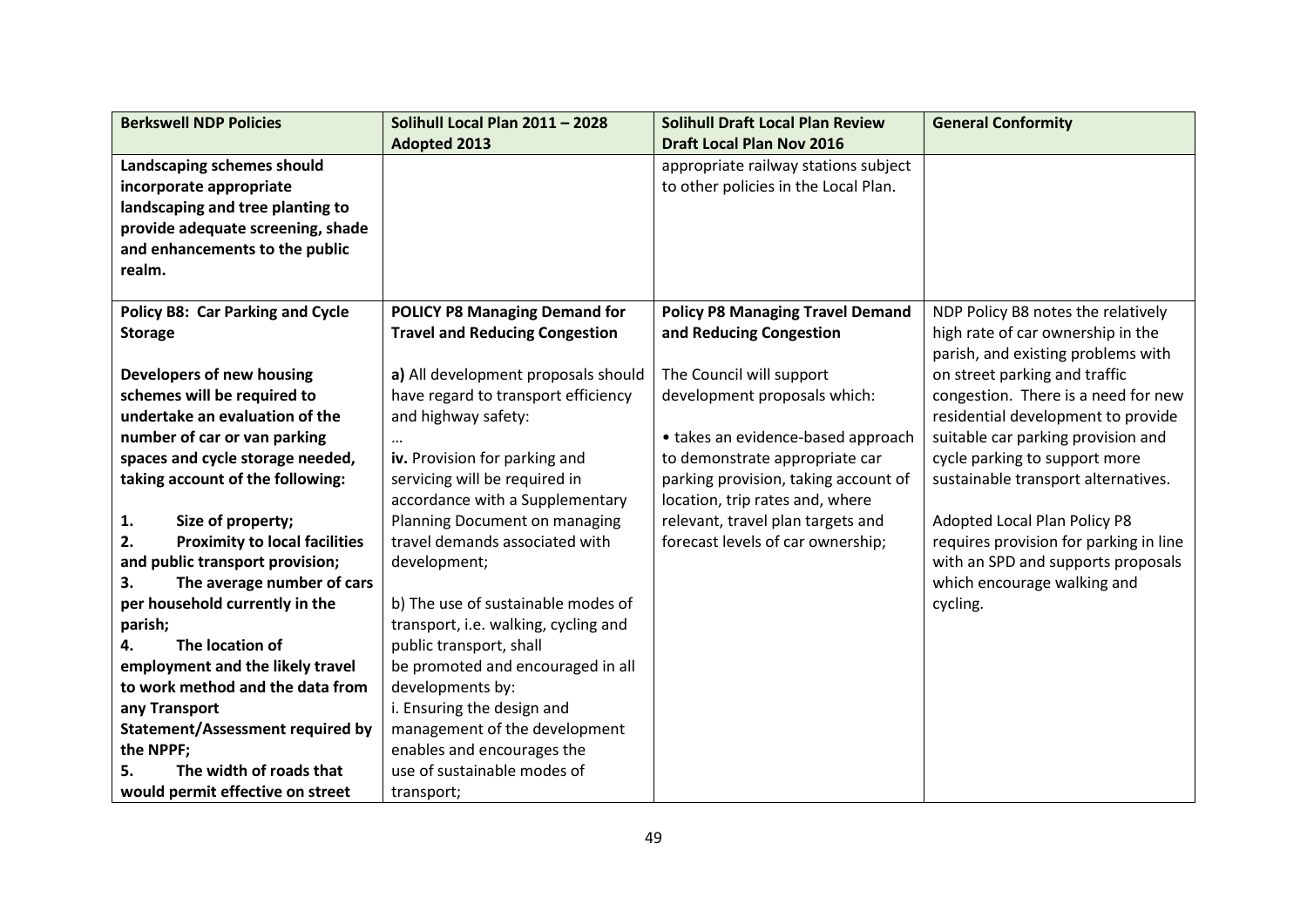| <b>Berkswell NDP Policies</b>         | Solihull Local Plan 2011 - 2028      | <b>Solihull Draft Local Plan Review</b> | <b>General Conformity</b> |
|---------------------------------------|--------------------------------------|-----------------------------------------|---------------------------|
|                                       | <b>Adopted 2013</b>                  | <b>Draft Local Plan Nov 2016</b>        |                           |
| parking without the need for          | ii. Ensuring transport planning      |                                         |                           |
| residents to park on pavements or     | measures are implemented to help     |                                         |                           |
| verges;                               | and encourage people                 |                                         |                           |
| Suitable provision for<br>6.          | accessing the development to use     |                                         |                           |
| visitors' car parking and space for   | sustainable transport modes;         |                                         |                           |
| delivery vehicles;                    | iii. Ensuring the routes to the site |                                         |                           |
| <b>Provision for communal</b><br>7.   | from nearby services and local       |                                         |                           |
| parking which is close to residents'  | public transport stops are           |                                         |                           |
| homes and "overlooked" for            | good quality, direct and attractive  |                                         |                           |
| security purposes and in              | to use for all users.                |                                         |                           |
| accordance with the provisions of     |                                      |                                         |                           |
| the Manual for Streets;               |                                      |                                         |                           |
| As far as is practical,<br>8.         |                                      |                                         |                           |
| achieving secure by design in         |                                      |                                         |                           |
| parking and layout to ensure the      |                                      |                                         |                           |
| unimpeded and safe use of             |                                      |                                         |                           |
| pavements and pavement ramps at       |                                      |                                         |                           |
| junctions for those with disabilities |                                      |                                         |                           |
| both ambulatory and visual, and       |                                      |                                         |                           |
| those with young children in          |                                      |                                         |                           |
| prams, buggies and pushchairs to      |                                      |                                         |                           |
| meet the requirements of the          |                                      |                                         |                           |
| Human Rights Act 1993 and             |                                      |                                         |                           |
| <b>Equality Act 2010;</b>             |                                      |                                         |                           |
| The need to ensure access<br>9.       |                                      |                                         |                           |
| for emergency vehicles even when      |                                      |                                         |                           |
| cars are parked on the                |                                      |                                         |                           |
| roads/streets; and                    |                                      |                                         |                           |
| Supporting the need for<br>10.        |                                      |                                         |                           |
| residents to charge their electric    |                                      |                                         |                           |
| vehicles (recognising that the sale   |                                      |                                         |                           |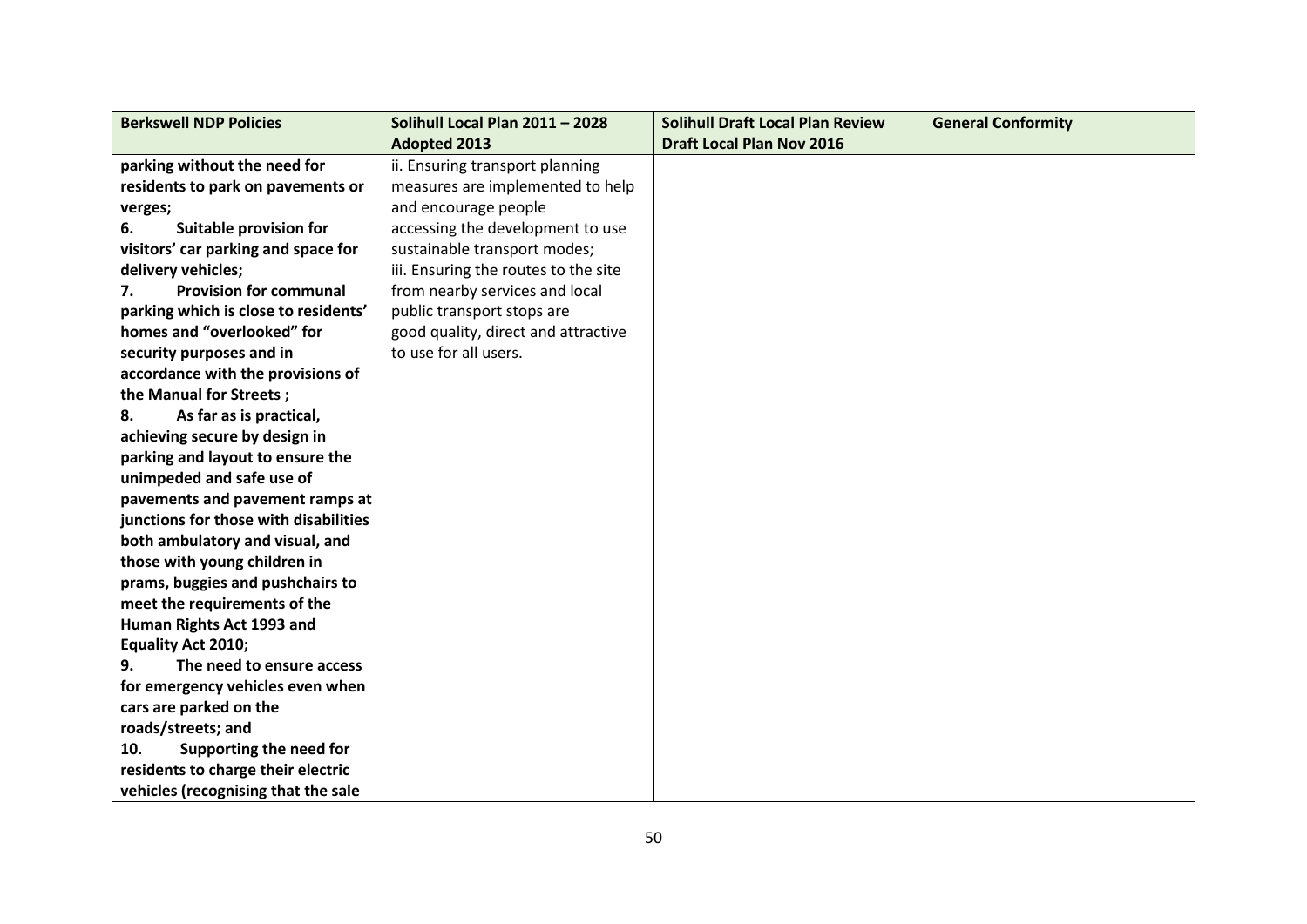| <b>Berkswell NDP Policies</b>        | Solihull Local Plan 2011 - 2028 | <b>Solihull Draft Local Plan Review</b> | <b>General Conformity</b> |
|--------------------------------------|---------------------------------|-----------------------------------------|---------------------------|
|                                      | <b>Adopted 2013</b>             | <b>Draft Local Plan Nov 2016</b>        |                           |
| of new cars with petrol/diesel       |                                 |                                         |                           |
| engines may be banned early in the   |                                 |                                         |                           |
| life of new housing built under this |                                 |                                         |                           |
| NDP).                                |                                 |                                         |                           |
|                                      |                                 |                                         |                           |
| Where possible, off street car       |                                 |                                         |                           |
| parking provision in new housing     |                                 |                                         |                           |
| schemes should be provided at a      |                                 |                                         |                           |
| minimum standard of 2 parking        |                                 |                                         |                           |
| spaces per household for             |                                 |                                         |                           |
| households of 1-2 bedrooms, and      |                                 |                                         |                           |
| thereafter 1 additional car parking  |                                 |                                         |                           |
| space per additional bedroom, but    |                                 |                                         |                           |
| such provision can be reduced        |                                 |                                         |                           |
| where suitable and sufficient        |                                 |                                         |                           |
| communal and on-street parking is    |                                 |                                         |                           |
| provided as defined above.           |                                 |                                         |                           |
| For the purposes of this policy,     |                                 |                                         |                           |
| spaces within garages do not count   |                                 |                                         |                           |
| towards the provision of car         |                                 |                                         |                           |
| parking spaces but those in car      |                                 |                                         |                           |
| ports without doors do count         |                                 |                                         |                           |
| towards the provision of car         |                                 |                                         |                           |
| parking spaces, unless the           |                                 |                                         |                           |
| developer can demonstrate that       |                                 |                                         |                           |
| the garage provision will actually   |                                 |                                         |                           |
| be used for parking.                 |                                 |                                         |                           |
|                                      |                                 |                                         |                           |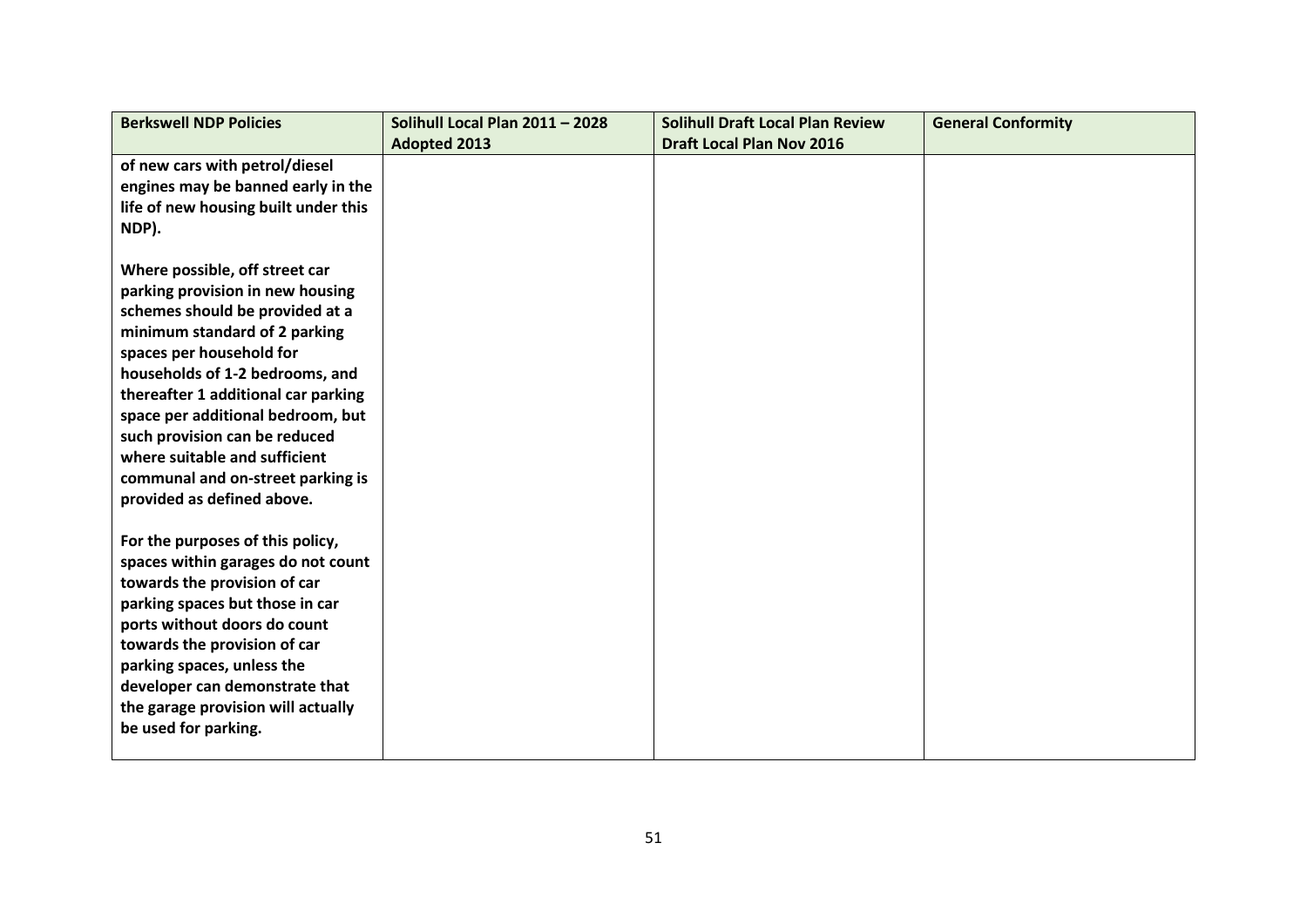| <b>Berkswell NDP Policies</b>             | Solihull Local Plan 2011 - 2028       | <b>Solihull Draft Local Plan Review</b> | <b>General Conformity</b>           |
|-------------------------------------------|---------------------------------------|-----------------------------------------|-------------------------------------|
|                                           | <b>Adopted 2013</b>                   | <b>Draft Local Plan Nov 2016</b>        |                                     |
| All housing schemes should include        |                                       |                                         |                                     |
| high quality cycle parking and            |                                       |                                         |                                     |
| storage facilities.                       |                                       |                                         |                                     |
|                                           |                                       |                                         |                                     |
| <b>Policy B9: Improving Accessibility</b> | POLICY P7 Accessibility and Ease of   | Policy P7 Accessibility and Ease of     | NDP Policy B9 promotes improved     |
| for All                                   | <b>Access</b>                         | <b>Access</b>                           | accessibility for all as part of    |
|                                           |                                       |                                         | measures which support sustainable  |
| Development proposals should              | a) All new development should be      | All new development should be           | transport alternatives.             |
| include linkages to existing              | focused in the most accessible        | focussed in the most accessible         |                                     |
| footpaths and cycle routes (as            | locations and seek to                 | locations and seek to enhance           | Adopted Local Plan Policy P7        |
| identified on Map 6) in order to          | enhance existing accessibility levels | existing accessibility levels and       | supports accessible residential     |
| improve connectivity between              | and promote ease of access.           | promote ease of access. The Council     | development which links to walking, |
| existing networks and enhance the         | Development will be expected to       | will expect development proposals       | cycling networks and public         |
| attractiveness of walking and             | meet the following accessibility      | to fulfil the following:                | transport provision.                |
| cycling in and around the area. All       | criteria, unless justified by local   | • demonstrate how access to the         |                                     |
| existing public rights of way should      | circumstances.                        | site will be achieved in a sustainable  | Adopted Local Plan Policy P8        |
| be retained within development            | i. Proposed housing development       | manner by a range and choice of         | supports proposals which            |
| schemes wherever possible.                | should be:                            | transport modes.                        | encourage walking and cycling.      |
|                                           | . Within an 800m walk distance of a   | • for residential development over      |                                     |
| Where new (or diverted) non-              | primary school, doctor's surgery and  | 100 dwellings, provide access to a      |                                     |
| vehicular routes are proposed,            | food shop                             | bus service offering at least a 30      |                                     |
| paths should avoid the use of             | offering a range of fresh food; and   | minute daytime, evening and             |                                     |
| estate roads wherever possible,           | • Within a 400m walk distance of a    | weekend frequency within 400m of        |                                     |
| and preference will be given to           | bus stop served by a commercial       | the site;                               |                                     |
| routes through landscaped areas or        | high frequency                        | • for all other development, provide    |                                     |
| open spaces away from vehicular           | bus service (daytime frequency of     | access to a bus service offering at     |                                     |
| traffic.                                  | 15 minutes or better) providing       | least a 30 minute daytime               |                                     |
|                                           | access to local and                   | frequency within 400m of the site;      |                                     |
| Designs should maximise safe              | regional employment and retail        | • provide on-site transport             |                                     |
| accessibility for all non-vehicle         | centres; and/or                       | infrastructure that promotes ease of    |                                     |
| users. Path widths should be              |                                       |                                         |                                     |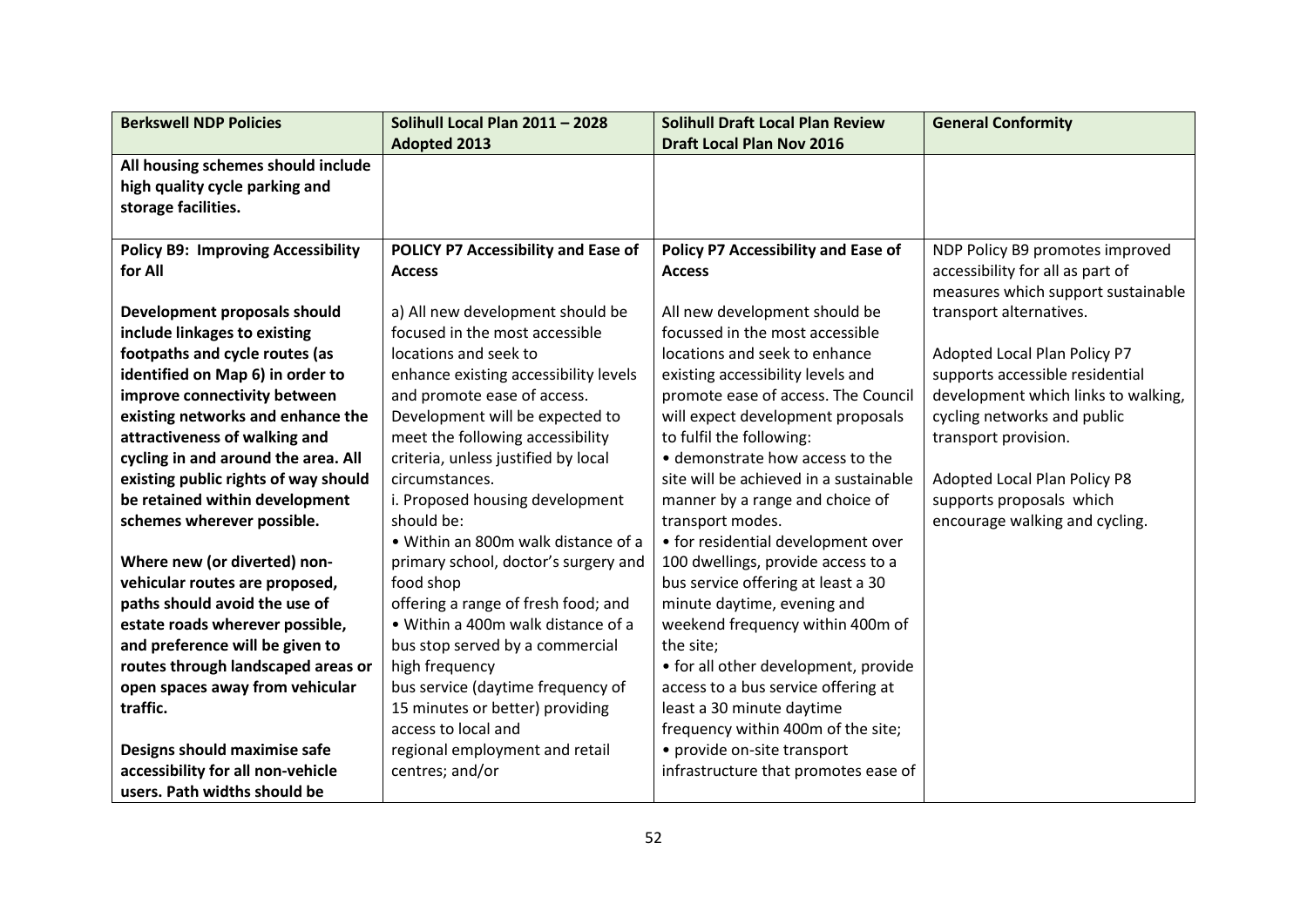| <b>Berkswell NDP Policies</b>        | Solihull Local Plan 2011 - 2028       | <b>Solihull Draft Local Plan Review</b> | <b>General Conformity</b> |
|--------------------------------------|---------------------------------------|-----------------------------------------|---------------------------|
|                                      | <b>Adopted 2013</b>                   | <b>Draft Local Plan Nov 2016</b>        |                           |
| suitable for safe use by users of    | . Within an 800m walk distance of a   | access and enhances accessibility       |                           |
| mobility scooters, wheelchairs and   | rail station providing high frequency | levels;                                 |                           |
| pushchairs.                          | services (3 or more per hour during   | • provide, contribute to and/or         |                           |
|                                      | peak periods) to local and regional   | enhance off-site transport              |                           |
| All new and existing pedestrian and  | employment and retail centres.        | infrastructure schemes where            |                           |
| cycle routes within the built-up     |                                       | appropriate and viable;                 |                           |
| area should be well lit to encourage | $\cdots$                              | • are consistent with, and              |                           |
| confident use and reduce anti-       |                                       | contribute to, the implementation       |                           |
| social behaviour. Routes should      | Investment in improvements to         | of the 'Solihull Connected' strategy;   |                           |
| not be enclosed on both sides by     | local public transport provision,     | • for offices, retail and leisure       |                           |
| high fences, walls or hedging which  | cycling and/or walking measures       | development, are directed to            |                           |
| can lead to narrow, unattractive     | will be sought in association with    | locations in town centres, or other     |                           |
| corridors with limited overlooking.  | development proposals which do        | established locations including         |                           |
|                                      | not meet the accessibility criteria   | Birmingham Business Park, Blythe        |                           |
|                                      | set out by this policy.               | Valley Business Park, Birmingham        |                           |
|                                      | Residential development proposals     | Airport and NEC, as defined in          |                           |
|                                      | for fewer than 3 dwellings in urban   | Policies P1, P2 and P19; Access to all  |                           |
|                                      | areas west of M42 and within rural    | development will be required to         |                           |
|                                      | settlements will be exempt from the   | demonstrate that:                       |                           |
|                                      | criteria set out above. Investment in | • it is safe, attractive and suitable   |                           |
|                                      | improvements to local public          | for all people by all modes.            |                           |
|                                      | transport provision, cycling and/or   | • opportunities for sustainable         |                           |
|                                      | walking measures will continue to     | transport modes have been taken         |                           |
|                                      | be sought in association with such    | up.                                     |                           |
|                                      | proposals where considered            | • assessed in accordance with           |                           |
|                                      | necessary.                            | Policy P8 'Managing Travel Demand       |                           |
|                                      | b) Access to development from the     | and Reducing Congestion' and            |                           |
|                                      | core walking, cycling, public         | Policy P15 'Securing Design Quality'    |                           |
|                                      | transport and road networks           | in the Local Plan.                      |                           |
|                                      | will be expected to be:               |                                         |                           |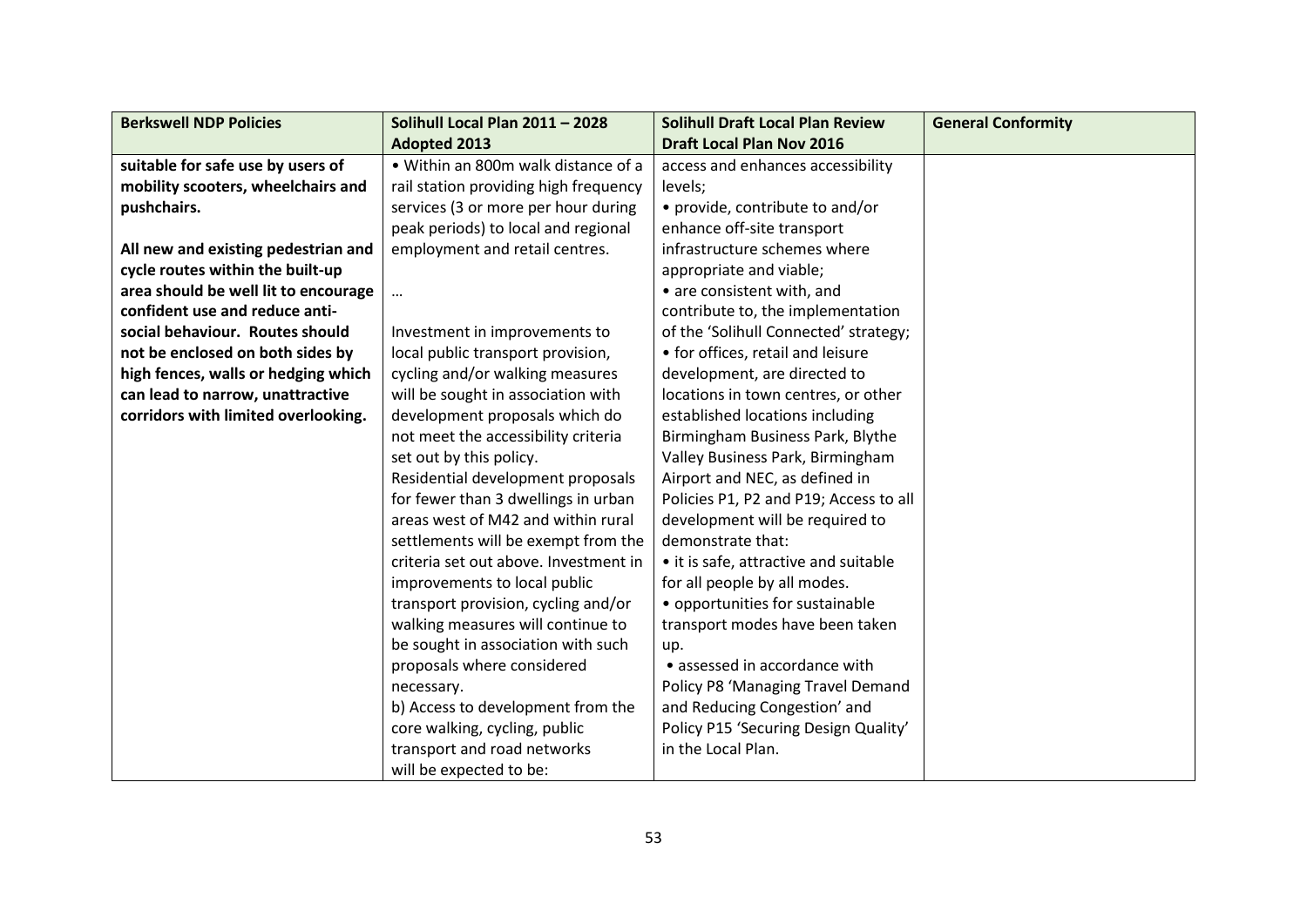| <b>Berkswell NDP Policies</b> | Solihull Local Plan 2011 - 2028       | <b>Solihull Draft Local Plan Review</b> | <b>General Conformity</b> |
|-------------------------------|---------------------------------------|-----------------------------------------|---------------------------|
|                               | <b>Adopted 2013</b>                   | <b>Draft Local Plan Nov 2016</b>        |                           |
|                               | i. Safe, attractive, overlooked and   | <b>Policy P8 Managing Travel Demand</b> |                           |
|                               | direct on foot, by bicycle and from   | and Reducing Congestion                 |                           |
|                               | public transport;                     |                                         |                           |
|                               | ii. Safe for those vehicles which     | The Council will support                |                           |
|                               | need to access the development;       | development proposals which:            |                           |
|                               | iii. And assessed in accordance with  | • are located in accordance with the    |                           |
|                               | Policy P15 'Securing Design Quality'  | spatial strategy in seeking to reduce   |                           |
|                               | in the Local Plan.                    | the need to travel and that essential   |                           |
|                               |                                       | travel can be met by forms of           |                           |
|                               | <b>POLICY P8 Managing Demand for</b>  | sustainable transport in addition to    |                           |
|                               | <b>Travel and Reducing Congestion</b> | the private car;                        |                           |
|                               |                                       |                                         |                           |
|                               | b) The use of sustainable modes of    |                                         |                           |
|                               | transport, i.e. walking, cycling and  |                                         |                           |
|                               | public transport, shall               |                                         |                           |
|                               | be promoted and encouraged in all     |                                         |                           |
|                               | developments by:                      |                                         |                           |
|                               | i. Ensuring the design and            |                                         |                           |
|                               | management of the development         |                                         |                           |
|                               | enables and encourages the            |                                         |                           |
|                               | use of sustainable modes of           |                                         |                           |
|                               | transport;                            |                                         |                           |
|                               | ii. Ensuring transport planning       |                                         |                           |
|                               | measures are implemented to help      |                                         |                           |
|                               | and encourage people                  |                                         |                           |
|                               | accessing the development to use      |                                         |                           |
|                               | sustainable transport modes;          |                                         |                           |
|                               | iii. Ensuring the routes to the site  |                                         |                           |
|                               | from nearby services and local        |                                         |                           |
|                               | public transport stops are            |                                         |                           |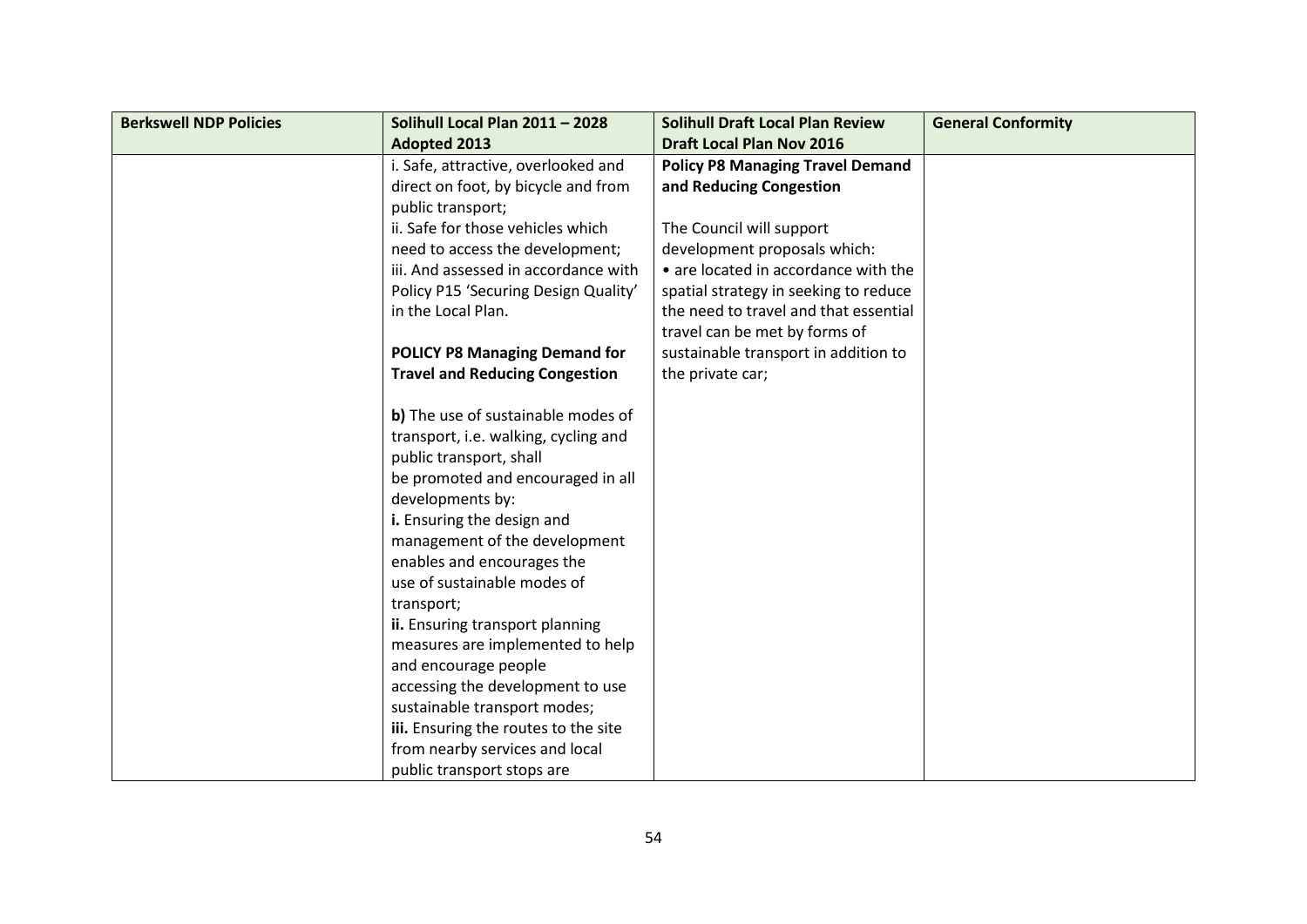| <b>Berkswell NDP Policies</b>         | Solihull Local Plan 2011 - 2028         | <b>Solihull Draft Local Plan Review</b> | <b>General Conformity</b>            |
|---------------------------------------|-----------------------------------------|-----------------------------------------|--------------------------------------|
|                                       | <b>Adopted 2013</b>                     | <b>Draft Local Plan Nov 2016</b>        |                                      |
|                                       | good quality, direct and attractive     |                                         |                                      |
|                                       | to use for all users.                   |                                         |                                      |
| <b>Policy B10: Supporting Local</b>   | Policy P3 - Provision of Land for       | <b>Policy P3 Provision of Land for</b>  | NDP Policy B10 supports              |
| <b>Businesses</b>                     | <b>General Business and Premises</b>    | <b>General Business and Premises</b>    | appropriate investment in local      |
|                                       |                                         |                                         | businesses, taking into account      |
| Development proposals for small       | Sustainable economic growth is          | The Council will encourage the          | Berkswell's location in the Green    |
| scale business and live / work        | important to Solihull's success as an   | retention of small and medium sized     | Belt.                                |
| units, meeting facilities to support  | attractive place to live,               | enterprises, and the creation of new    |                                      |
| small scale local businesses and      | work and invest. It will enable         | ones, both in urban and rural areas     | Adopted Local Plan Policy P3         |
| proposals linked to diversification   | increased prosperity, opportunity,      | as a key economic driver and to help    | encourages the retention of existing |
| of the rural economy will be          | well being and quality of life and will | facilitate growth in a broad variety    | small and medium sized enterprises   |
| supported where:                      | potentially provide a better quality    | of locations, including North Solihull  | and the creation of new ones         |
|                                       | of life for individuals and             | as a priority, subject to the following | subject to Green Belt policy (P17).  |
| <b>Development is</b><br>1.           | communities experiencing high           | criteria:                               |                                      |
| appropriate to Berkswell Parish's     | unemployment.                           | • Form, use and scale are               |                                      |
| rural location in the Green Belt, the | $\cdots$                                | appropriate to the character of the     |                                      |
| local landscape character and         |                                         | particular location.                    |                                      |
| surrounding land uses in terms of     | (b) The Council will encourage the      | • There is no significant harm to the   |                                      |
| design, scale and materials;          | retention of small and medium sized     | local environment, including            |                                      |
|                                       | enterprises, and the                    | landscape quality and character.        |                                      |
| 2.<br><b>Proposals incorporate</b>    | creation of new ones, both in urban     | • Proposals for home-working are        |                                      |
| appropriate suitable mitigation       | and rural areas as a key economic       | compatible with the character of        |                                      |
| measures to minimise any adverse      | driver and to help                      | the local environment and are           |                                      |
| impacts on the local road network,    | facilitate growth in a broad variety    | consistent with the amenity policies    |                                      |
| and adequate car, other motor         | of locations, including North Solihull  | of the Local Plan.                      |                                      |
| vehicle and cycle parking is          | as a priority, subject                  | • The land or premises are not in       |                                      |
| provided on site for employees and    | to the following criteria:              | the Green Belt or are compliant         |                                      |
| visitors; and                         | i. Form, use and scale are              | with Green Belt policy.                 |                                      |
|                                       | appropriate to the character of the     | . In the case of development in         |                                      |
| 3.<br>Proposals include the re-       | particular location.                    | rural areas, it is consistent with the  |                                      |
| use or conversion of existing         |                                         | Council's countryside policies and      |                                      |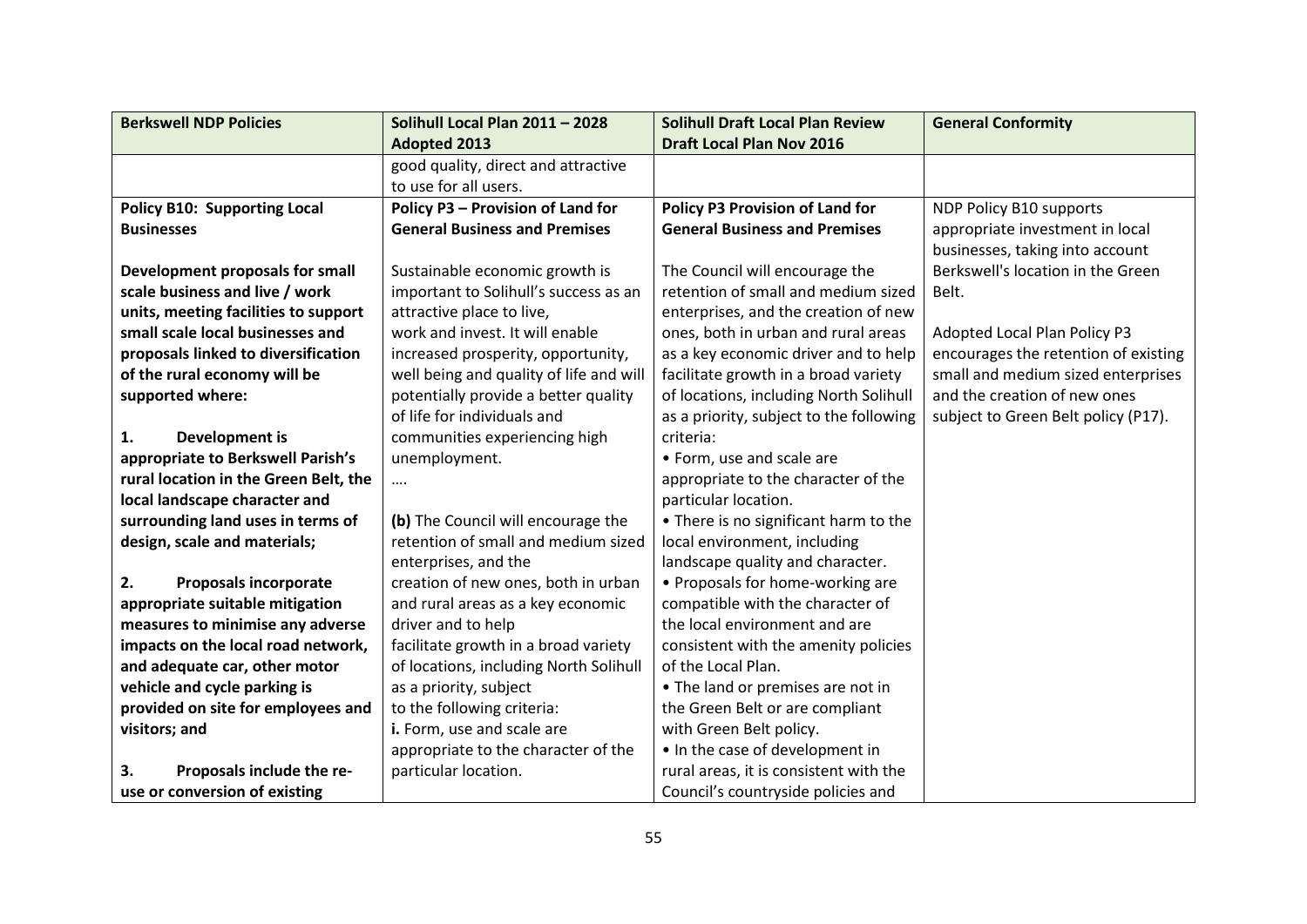| <b>Berkswell NDP Policies</b>       | Solihull Local Plan 2011 - 2028         | <b>Solihull Draft Local Plan Review</b> | <b>General Conformity</b> |
|-------------------------------------|-----------------------------------------|-----------------------------------------|---------------------------|
|                                     | <b>Adopted 2013</b>                     | <b>Draft Local Plan Nov 2016</b>        |                           |
| former agricultural buildings,      | ii. There is no significant harm to     | does not undermine the quality and      |                           |
| workshops or previously used        | the local environment, including        | character of the natural                |                           |
| brownfield sites or the             | landscape quality                       | environment. The Council will           |                           |
| development of sensitively          | and character.                          | expect development proposals on         |                           |
| designed new buildings within the   | iii. Proposals for home-working are     | business sites to include the           |                           |
| curtilage of existing farm holdings | compatible with the character of        | necessary infrastructure to             |                           |
| (subject to Policy B6).             | the local environment                   | accommodate high capacity digital       |                           |
|                                     | and are consistent with the amenity     | communication.                          |                           |
| Proposals for homeworking which     | policies of the Local Plan.             |                                         |                           |
| require planning consent will be    | iv. The land or premises are not in     |                                         |                           |
| supported where they re-use or      | the Green Belt or are compliant         |                                         |                           |
| bring back into use an existing     | with Green Belt policy.                 | <b>POLICY P17 Countryside and Green</b> |                           |
| building, or part of an existing    | v. In the case of development in        | <b>Belt</b>                             |                           |
| building, and where such            | rural areas, it is consistent with the  |                                         |                           |
| development would not have an       | Council's countryside                   | In considering proposals for            |                           |
| adverse impact on residential       | policies and does not undermine         | inappropriate development in the        |                           |
| amenity, village or landscape and   | the quality and character of the        | Green Belt, the following factors       |                           |
| historic character.                 | natural environment.                    | may be taken into account as very       |                           |
|                                     | The Council will expect                 | special circumstances:                  |                           |
| Where extensions to residential     | development proposals on business       | • The reasonable expansion of           |                           |
| properties are proposed they        | sites to include the necessary          | established businesses into the         |                           |
| should be subservient to the main   | infrastructure to accommodate high      | Green Belt will be allowed where        |                           |
| building.                           | capacity digital communication.         | the proposal would make a               |                           |
|                                     |                                         | significant contribution to the local   |                           |
|                                     | <b>POLICY P17 Countryside and Green</b> | economy or employment, providing        |                           |
|                                     | <b>Belt</b>                             | that appropriate mitigation can be      |                           |
|                                     |                                         | secured.                                |                           |
|                                     | The reasonable expansion of             |                                         |                           |
|                                     | established businesses into the         |                                         |                           |
|                                     | Green Belt will be allowed              |                                         |                           |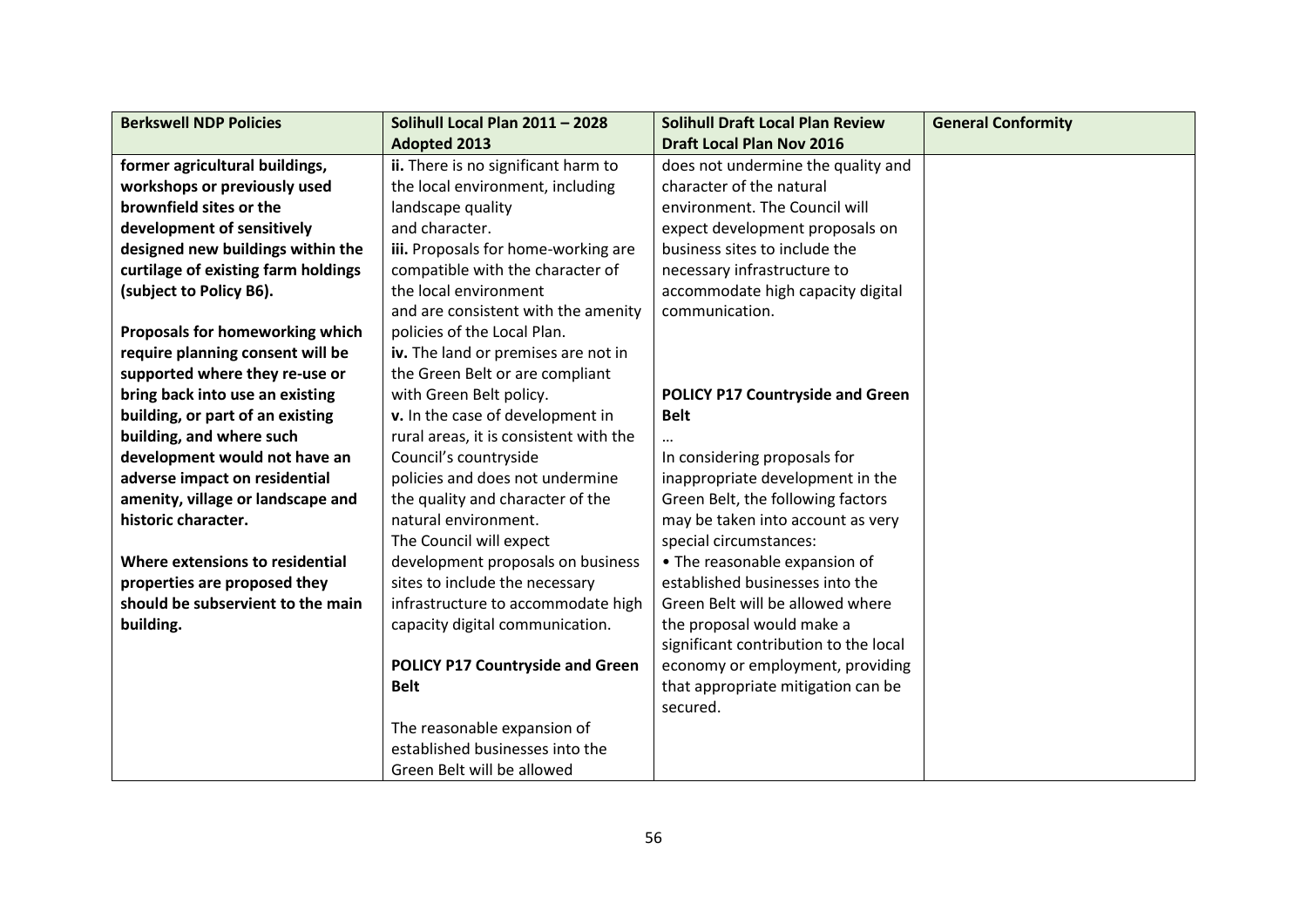| <b>Berkswell NDP Policies</b> | Solihull Local Plan 2011 - 2028       | <b>Solihull Draft Local Plan Review</b> | <b>General Conformity</b> |
|-------------------------------|---------------------------------------|-----------------------------------------|---------------------------|
|                               | <b>Adopted 2013</b>                   | <b>Draft Local Plan Nov 2016</b>        |                           |
|                               | where the proposal would make a       |                                         |                           |
|                               | significant contribution to the local |                                         |                           |
|                               | economy or                            |                                         |                           |
|                               | employment, providing that            |                                         |                           |
|                               | appropriate mitigation can be         |                                         |                           |
|                               | secured.                              |                                         |                           |
|                               | • Where the re-use of buildings or    |                                         |                           |
|                               | land is proposed, the new use, and    |                                         |                           |
|                               | any associated use of land            |                                         |                           |
|                               | surrounding the building, should not  |                                         |                           |
|                               | conflict with, nor have a materially  |                                         |                           |
|                               | greater impact on, the openness of    |                                         |                           |
|                               | the Green Belt and the purposes of    |                                         |                           |
|                               | including land in it, and the form,   |                                         |                           |
|                               | bulk and general design of the        |                                         |                           |
|                               | buildings shall be in keeping with    |                                         |                           |
|                               | their surroundings.                   |                                         |                           |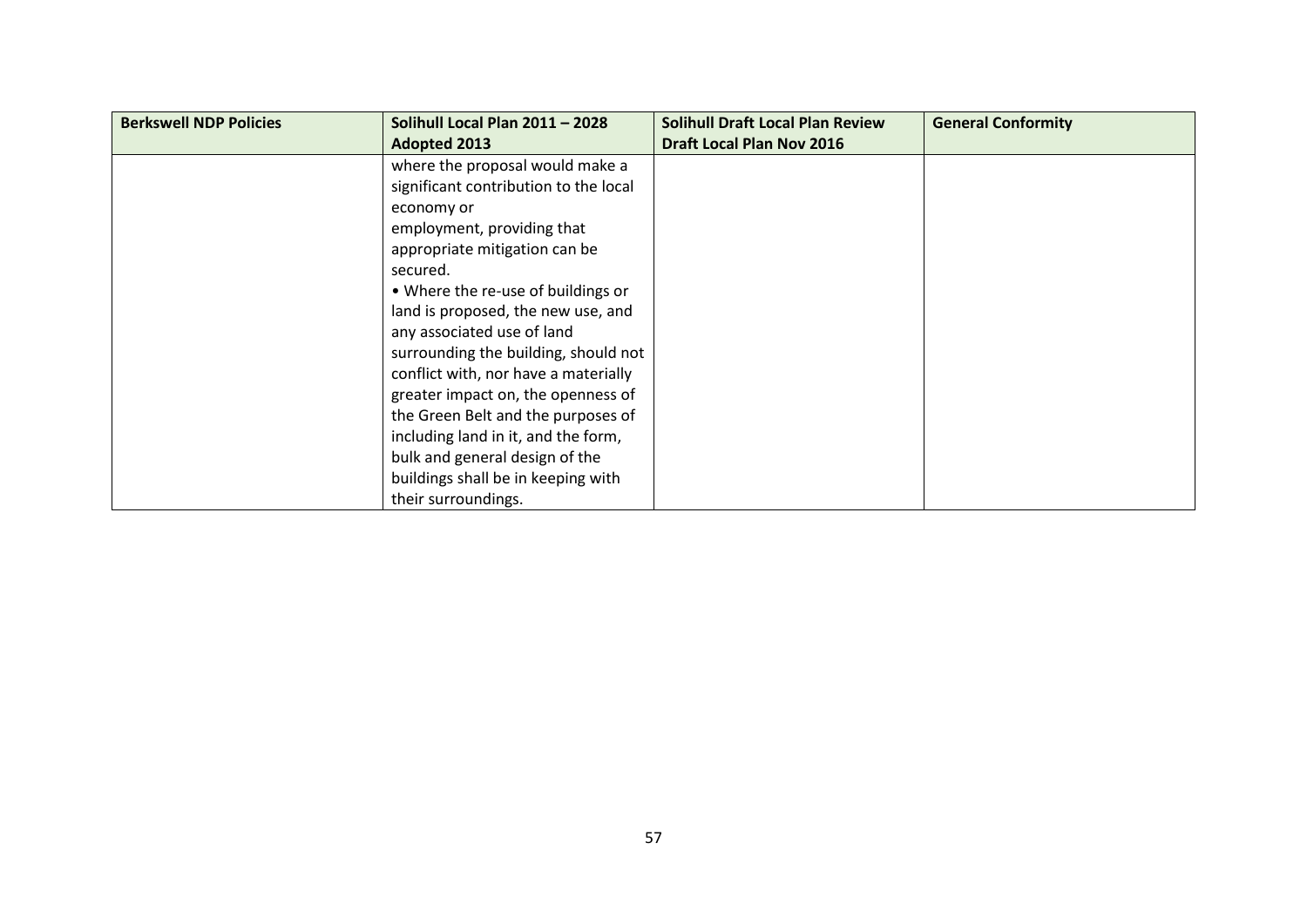### **3.6 f. Be Compatible with EU Obligations**

The Submission Neighbourhood Plan is fully compatible with EU Obligations.

**The making of the neighbourhood development plan is not likely to have a significant effect on a European site (as defined in the Conservation of Habitats and Species Regulations 2010(2)) or a European offshore marine site (as defined in the Offshore Marine Conservation (Natural Habitats, &c.) Regulations 2007(3)) (either alone or in combination with other plans or projects).**

## **Strategic Environmental Assessment (SEA)**

To meet the 'basic conditions' which are specified by law a Neighbourhood Development Plan must be compatible with EU obligations. Furthermore, as at 9th February 2015 Regulation 15 of the 2012 Neighbourhood Planning Regulations was amended to require that when a plan is submitted to the Local Planning Authority it should include either an environmental report prepared in accordance with the applicable regulations or where it has been determined as unlikely to have significant environmental effects, a statement of reasons for the determination.

A SEA Screening Report was prepared by Solihull MBC in May 2018 to determine whether or not the content of the Berkswell Neighbourhood Plan requires a Strategic Environmental Assessment (SEA) in accordance with the European Directive 2001/42/EC and associated Environmental Assessment of Plans and Programmes Regulations 2004.

Section 3. of the Report, Screening Outcome sets out the following:

## *"3.3 Screening Outcome*

*As a result of the assessment in Table 1 above, it is unlikely that there will be any significant environmental effects arising from the Berkswell NDP that were not covered in the Sustainability Appraisal / SEA of the Solihull Local Plan and the Gypsy and Traveller Site Allocations Document. The Berkswell NDP does not allocate sites for development, no sensitive natural heritage assets are affected by the proposals in the plan and as such, it is concluded that Berkswell NDP does not require a full SEA to be undertaken."*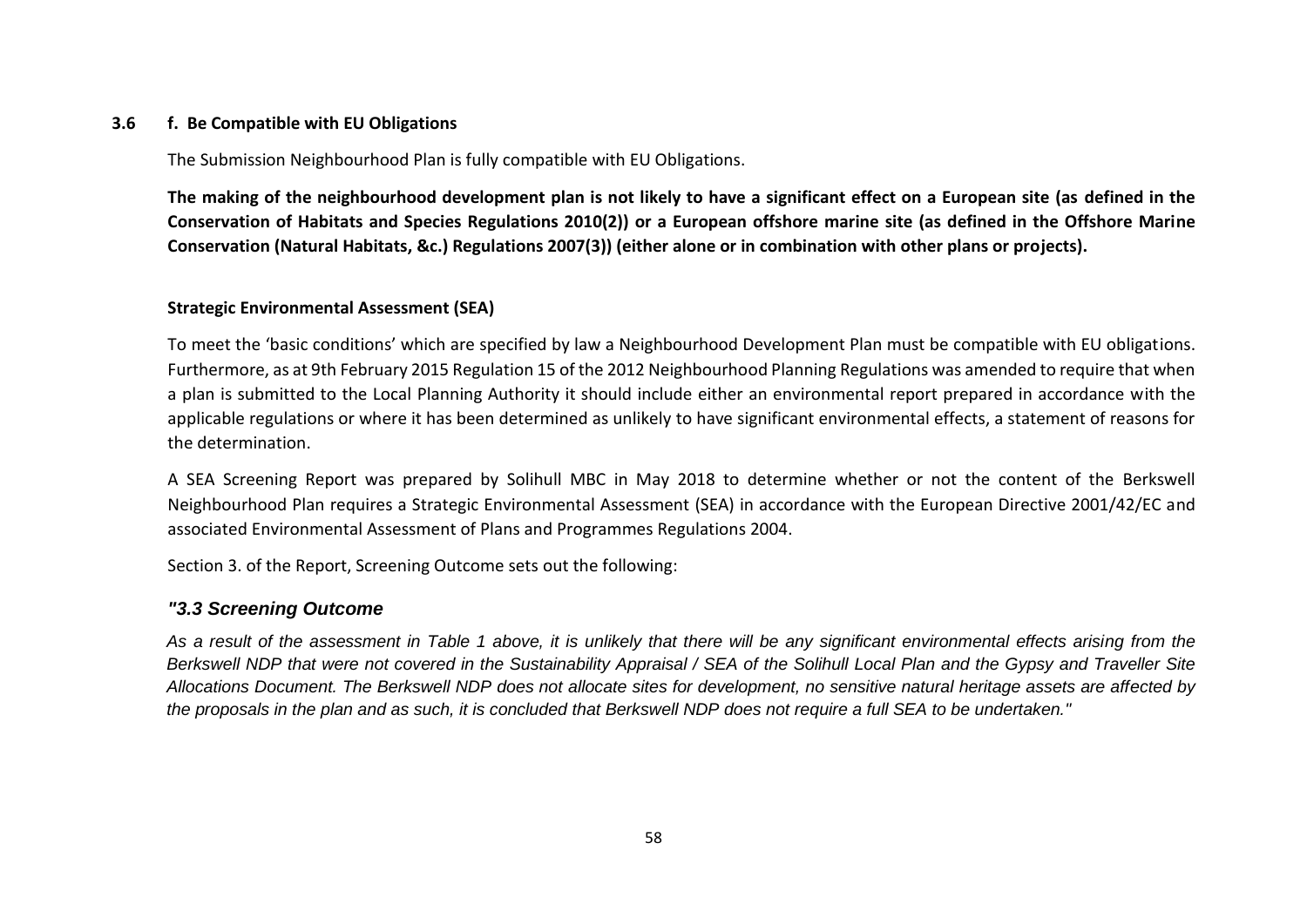**The responses are provided in Table 4.**

| <b>Consultation Body</b>  | Response                                                                                                                                                                                                                                                                                                                            |
|---------------------------|-------------------------------------------------------------------------------------------------------------------------------------------------------------------------------------------------------------------------------------------------------------------------------------------------------------------------------------|
| <b>Environment Agency</b> | Dear Sir,                                                                                                                                                                                                                                                                                                                           |
|                           | <b>BERKSWELL NEIGHBOURHOOD DEVELOPMENT PLAN - STRATEGIC</b><br><b>ENVIRONMENTAL ASSESSMENT &amp; HABITAT REGULATIONS ASSESSMNET -</b><br><b>SCREENING REPORT</b>                                                                                                                                                                    |
|                           | Thank you for consulting us on the above Screening report which was received on 12<br>June 2018.                                                                                                                                                                                                                                    |
|                           | As requested we have reviewed the screening assessment prepared in support of<br>the Berkswell Neighbourhood Development Plan. We agree with the report's<br>conclusions and do not consider further work on the SEA and HRA necessary for the<br>plan to progress as it is unlikely to have any significant environmental impacts. |
|                           | Yours sincerely                                                                                                                                                                                                                                                                                                                     |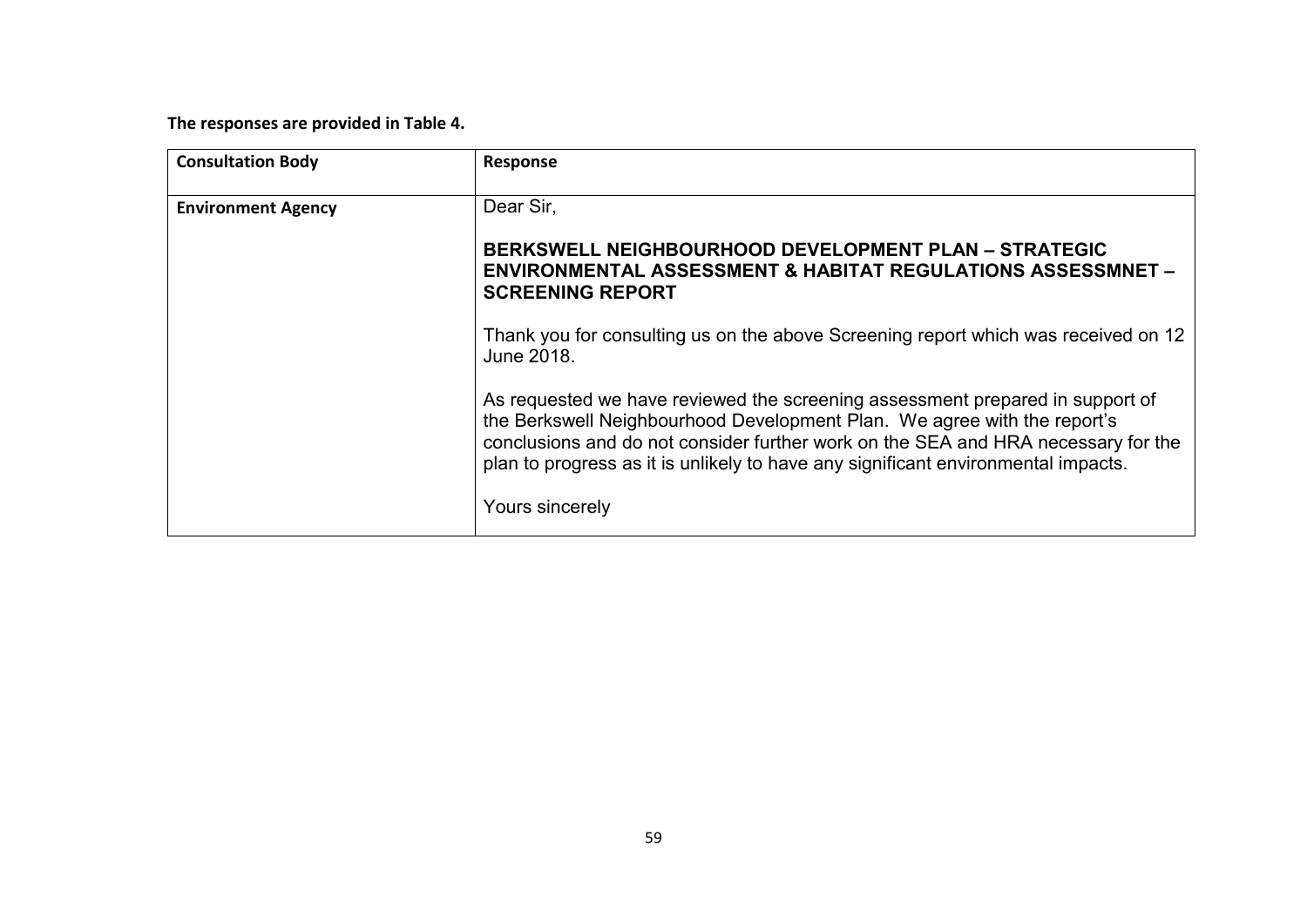| <b>Natural England</b> | 09 July 2018<br>Date:<br>Our ref: 248684<br>Solihull Metropolitan Borough Council<br><b>BY EMAIL ONLY</b>                                                                                                                                                                                                                                                                                                                                                                                                                                                                                                                                                                                                                                                                                                                                                                                                                                                                                                                                                                                                                                                                                                                                                                                                                                                                                                                                                                                                                                                                                                                                                                                                                                                                                                                                                                                                                                                                                                                                                                                                                                                                                                                                                                                                                                                                                                                                                                                                                                                                                                                                                                                                                                                                                                                                           | <b>Customer Services</b><br><b>Hombeam House</b><br><b>Crewe Business Park</b><br><b>Electra Way</b><br>Crewe<br>Cheshire<br>CW1 6GJ<br>T 0300 060 3900 |
|------------------------|-----------------------------------------------------------------------------------------------------------------------------------------------------------------------------------------------------------------------------------------------------------------------------------------------------------------------------------------------------------------------------------------------------------------------------------------------------------------------------------------------------------------------------------------------------------------------------------------------------------------------------------------------------------------------------------------------------------------------------------------------------------------------------------------------------------------------------------------------------------------------------------------------------------------------------------------------------------------------------------------------------------------------------------------------------------------------------------------------------------------------------------------------------------------------------------------------------------------------------------------------------------------------------------------------------------------------------------------------------------------------------------------------------------------------------------------------------------------------------------------------------------------------------------------------------------------------------------------------------------------------------------------------------------------------------------------------------------------------------------------------------------------------------------------------------------------------------------------------------------------------------------------------------------------------------------------------------------------------------------------------------------------------------------------------------------------------------------------------------------------------------------------------------------------------------------------------------------------------------------------------------------------------------------------------------------------------------------------------------------------------------------------------------------------------------------------------------------------------------------------------------------------------------------------------------------------------------------------------------------------------------------------------------------------------------------------------------------------------------------------------------------------------------------------------------------------------------------------------------|---------------------------------------------------------------------------------------------------------------------------------------------------------|
|                        | <b>Dear Richard Wilson</b><br>Planning consultation: Berkswell Neighbourhood Plan SEA / HRA Screening report.<br>Thank you for your consultation on the above dated 04 June 2018 which was received by Natural<br>England on 04 June 2018.<br>Natural England is a non-departmental public body. Our statutory purpose is to ensure that the<br>natural environment is conserved, enhanced, and managed for the benefit of present and future<br>generations, thereby contributing to sustainable development.<br>Where Neighbourhood Plans could have significant environmental effects, they may require a<br>Strategic Environmental Assessment (SEA) under the Environment Assessment of Plans and<br>Programmes Regulations 2004. Further guidance on deciding whether the proposals are likely to<br>have significant environmental effects and the requirements for consulting Natural England on SEA<br>are set out in the National Planning Practice Guidance at:<br>http://planningquidance.communities.gov.uk/blog/quidance/strategic-environmental-assessment-<br>and-sustainability-appraisal/sustainability-appraisal-requirements-for-neighbourhood-plans<br>Where a neighbourhood plan could potentially affect a European protected site, it will be necessary<br>to screen the plan in relation to the Conservation of Habitats and Species Regulations (2017), as<br>amended (the 'Habitats Regulations'). One of the basic conditions that will be tested at Examination<br>is whether the making of the plan is compatible with European obligations and this includes<br>requirements relating to the Habitats Directive, which is transposed into the Habitats Regulations.<br>In accordance with Schedule 2 of The Neighbourhood Planning (General) Regulations 2012,<br>a neighbourhood plan cannot be made if the likelihood of significant effects on any<br>European Site, either alone (or in combination with other plans and projects) cannot be ruled<br>out. Therefore, measures may need to be incorporated into the neighbourhood plan to ensure that<br>any likely significant effects are avoided in order to secure compliance with the Regulations. A<br>screening exercise should be undertaken if there is any doubt about the possible effects of the plan<br>on European protected sites. This will be particularly important if a neighbourhood plan is to<br>progress before a local plan has been adopted and/or the neighbourhood plan proposes<br>development which has not be assessed and/or included in the Habitats Regulations Assessment<br>for the local plan.<br>Natural England agrees with the conclusion of the submitted Berkswell Neighbourhood<br>Development Plan Strategic Environmental Assessment and Habitats Regulations Assessment<br>Screening Report May 2018<br>Page 1 of 2 |                                                                                                                                                         |
|                        |                                                                                                                                                                                                                                                                                                                                                                                                                                                                                                                                                                                                                                                                                                                                                                                                                                                                                                                                                                                                                                                                                                                                                                                                                                                                                                                                                                                                                                                                                                                                                                                                                                                                                                                                                                                                                                                                                                                                                                                                                                                                                                                                                                                                                                                                                                                                                                                                                                                                                                                                                                                                                                                                                                                                                                                                                                                     |                                                                                                                                                         |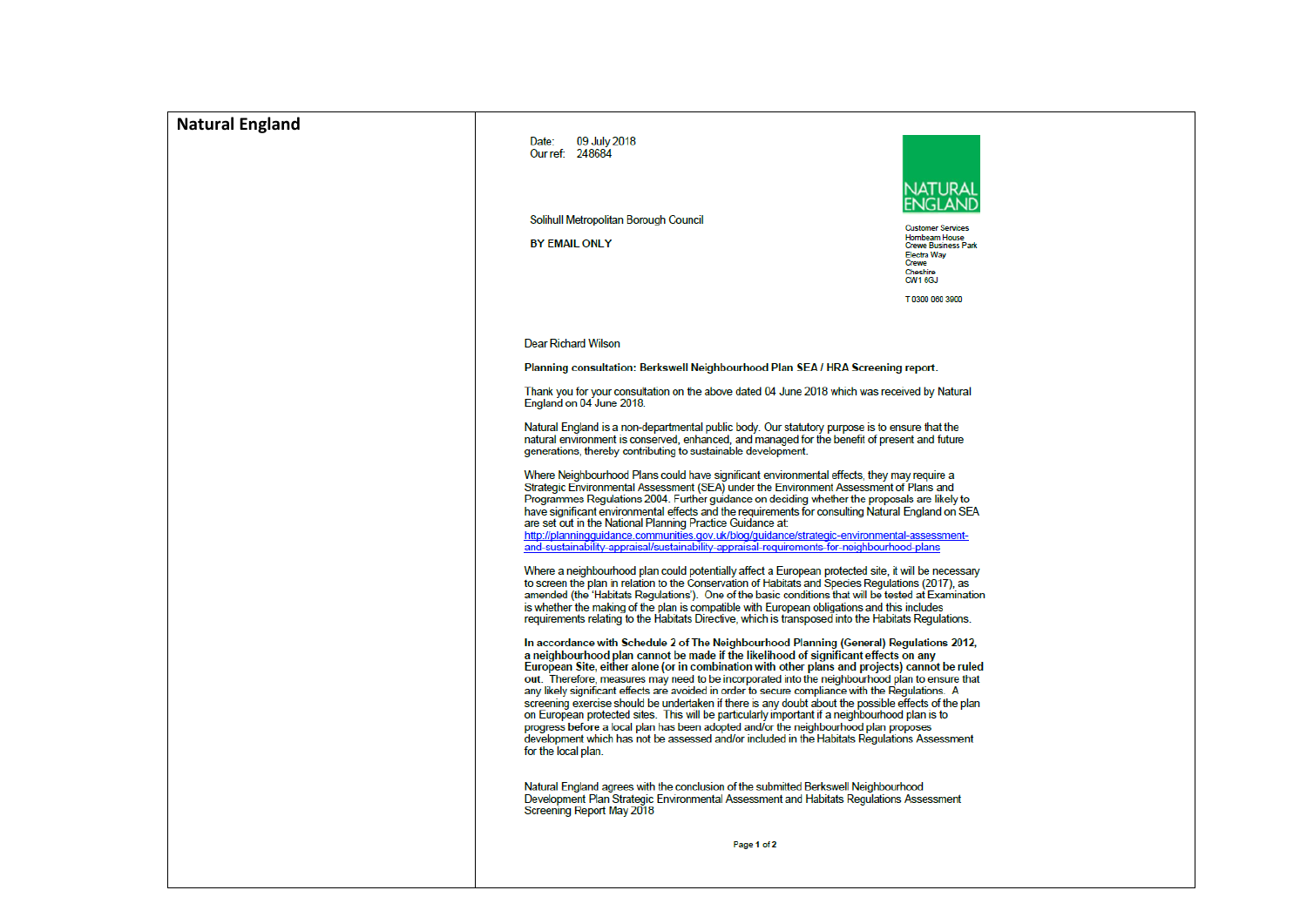| <b>Consultation Body</b> | Response                                                                                                                                                                                                                                                                                                                                                                                                                                                                                                                                                                                                                                                                                                                                                                                                                                                                                                                                                                                                                                                                                                                                                                                  |
|--------------------------|-------------------------------------------------------------------------------------------------------------------------------------------------------------------------------------------------------------------------------------------------------------------------------------------------------------------------------------------------------------------------------------------------------------------------------------------------------------------------------------------------------------------------------------------------------------------------------------------------------------------------------------------------------------------------------------------------------------------------------------------------------------------------------------------------------------------------------------------------------------------------------------------------------------------------------------------------------------------------------------------------------------------------------------------------------------------------------------------------------------------------------------------------------------------------------------------|
|                          | If you have any queries relating to the advice in this letter please contact me on 02080 266680.                                                                                                                                                                                                                                                                                                                                                                                                                                                                                                                                                                                                                                                                                                                                                                                                                                                                                                                                                                                                                                                                                          |
|                          | Yours sincerely                                                                                                                                                                                                                                                                                                                                                                                                                                                                                                                                                                                                                                                                                                                                                                                                                                                                                                                                                                                                                                                                                                                                                                           |
|                          | Caolan Gaffney<br>Sustainable Development Adviser                                                                                                                                                                                                                                                                                                                                                                                                                                                                                                                                                                                                                                                                                                                                                                                                                                                                                                                                                                                                                                                                                                                                         |
|                          |                                                                                                                                                                                                                                                                                                                                                                                                                                                                                                                                                                                                                                                                                                                                                                                                                                                                                                                                                                                                                                                                                                                                                                                           |
| <b>Historic England</b>  | Dear Mr Barlow                                                                                                                                                                                                                                                                                                                                                                                                                                                                                                                                                                                                                                                                                                                                                                                                                                                                                                                                                                                                                                                                                                                                                                            |
|                          | <b>BERKSWELL NEIGHBOURHOOD PLAN- SEA AND HRA SCREENING</b><br>Thank you for your consultation and the invitation to comment on the SEA and HRA<br>Screening Document for the above Neighbourhood Plan.<br>For the purposes of consultations on SEA Screening Opinions, Historic England<br>confines its advice to the question, "Is it likely to have a significant effect on the<br>environment?" in respect of our area of concern, cultural heritage.<br>Our comments are based on the information supplied with the screening request. On<br>the basis of the information supplied and in the context of the criteria set out in<br>Schedule 1 of the Environmental Assessment Regulations [Annex II of the 'SEA'<br>Directive], Historic England concurs with your view that the preparation of a Strategic<br>Environmental Assessment is not required. Regarding HRA Historic England does<br>not disagree with your conclusions but would defer to the opinions of the other<br>statutory consultees.<br>The views of the other statutory consultation bodies should be taken into account<br>before the overall decision on the need for a SEA is made. If a decision is made to |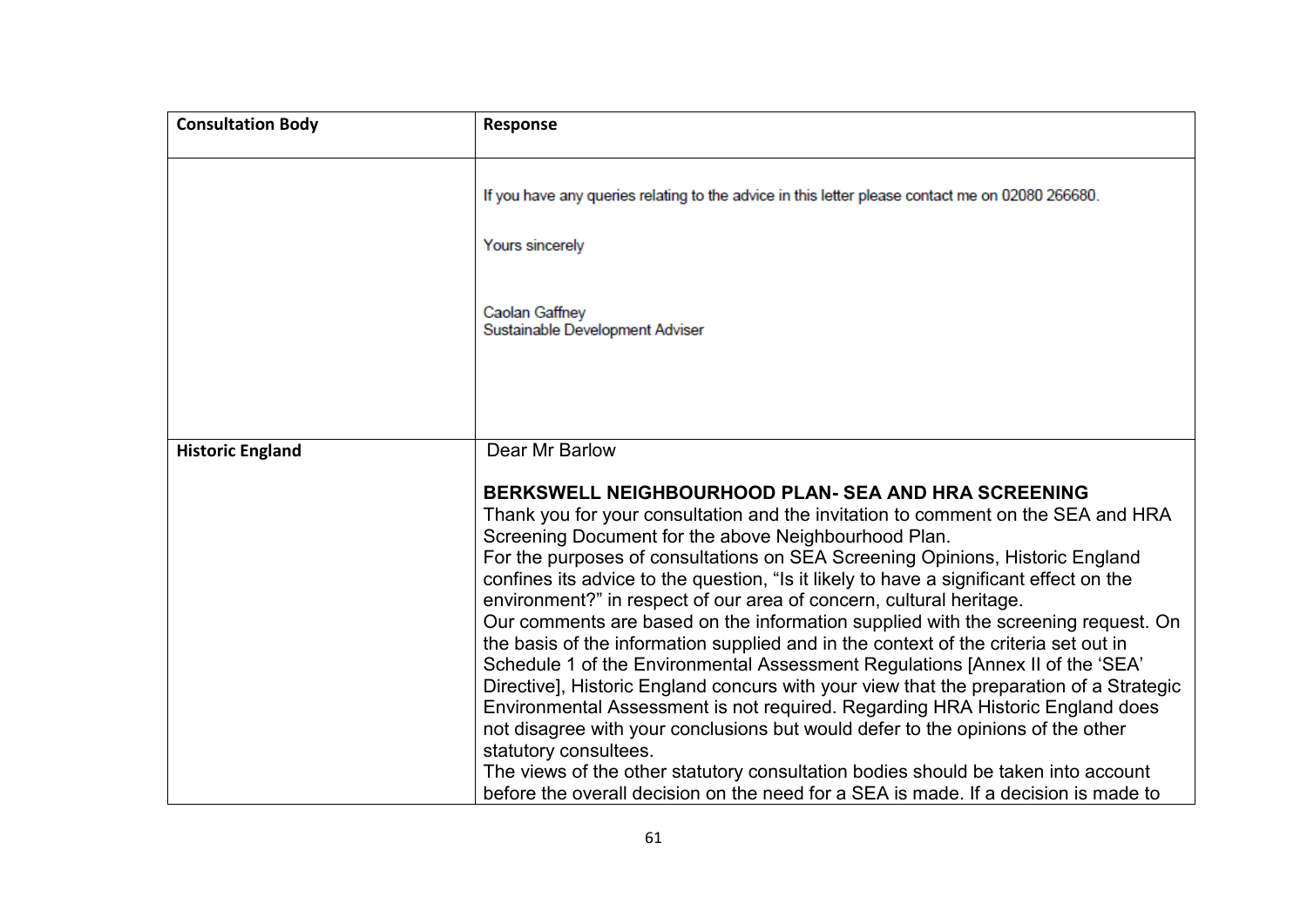| <b>Consultation Body</b> | <b>Response</b>                                                                                                                                                                                                                                                                                                                                                                                                                                                                                                                |
|--------------------------|--------------------------------------------------------------------------------------------------------------------------------------------------------------------------------------------------------------------------------------------------------------------------------------------------------------------------------------------------------------------------------------------------------------------------------------------------------------------------------------------------------------------------------|
|                          | undertake a SEA, please note that Historic England has published guidance on<br>Sustainability Appraisal / Strategic Environmental Assessment and the Historic<br>Environment that is relevant to both local and neighbourhood planning and available<br>at: <https: images-books="" publications="" sustainability-<br="" www.historicengland.org.uk="">appraisal-and-strategic-environmental-assessment-advice-note-8/&gt;<br/>I trust the above comments will be of help in taking forward the Neighbourhood Plan.</https:> |
|                          | Yours sincerely                                                                                                                                                                                                                                                                                                                                                                                                                                                                                                                |

## **Requirement for Habitats Regulations Assessment (HRA)**

Article 6 (3) of the EU Habitats Directive (Council Directive 92/43/EEC) and Regulation 61 of the Conservation of Habitats and Species Regulations 2010 (as amended) requires that an appropriate assessment of plans and programmes is carried out with regard to the conservation objectives of European Sites (Natura 2000 sites) and that other plans and projects identify any significant effect that is likely for any European Site. In the context of neighbourhood planning, a Habitats Regulation Assessment (HRA) is required where a Neighbourhood Plan is deemed likely to result in significant negative effects occurring on protected European Sites (Natura 2000 sites) as a result of the plan's implementation.

A Habitat Regulations Assessment Screening Report was undertaken for the Neighbourhood Plan to determine whether a Habitats Regulations Assessment (HRA) is required in accordance with Article 6(3) of the EU Habitats Directive and with Regulation 61 of the Conservation of Habitats and Species Regulations 2010 (as amended).

The Screening Report was published for consultation with the three consultation bodies, Historic England, Environment Agency and Natural England in June 2018.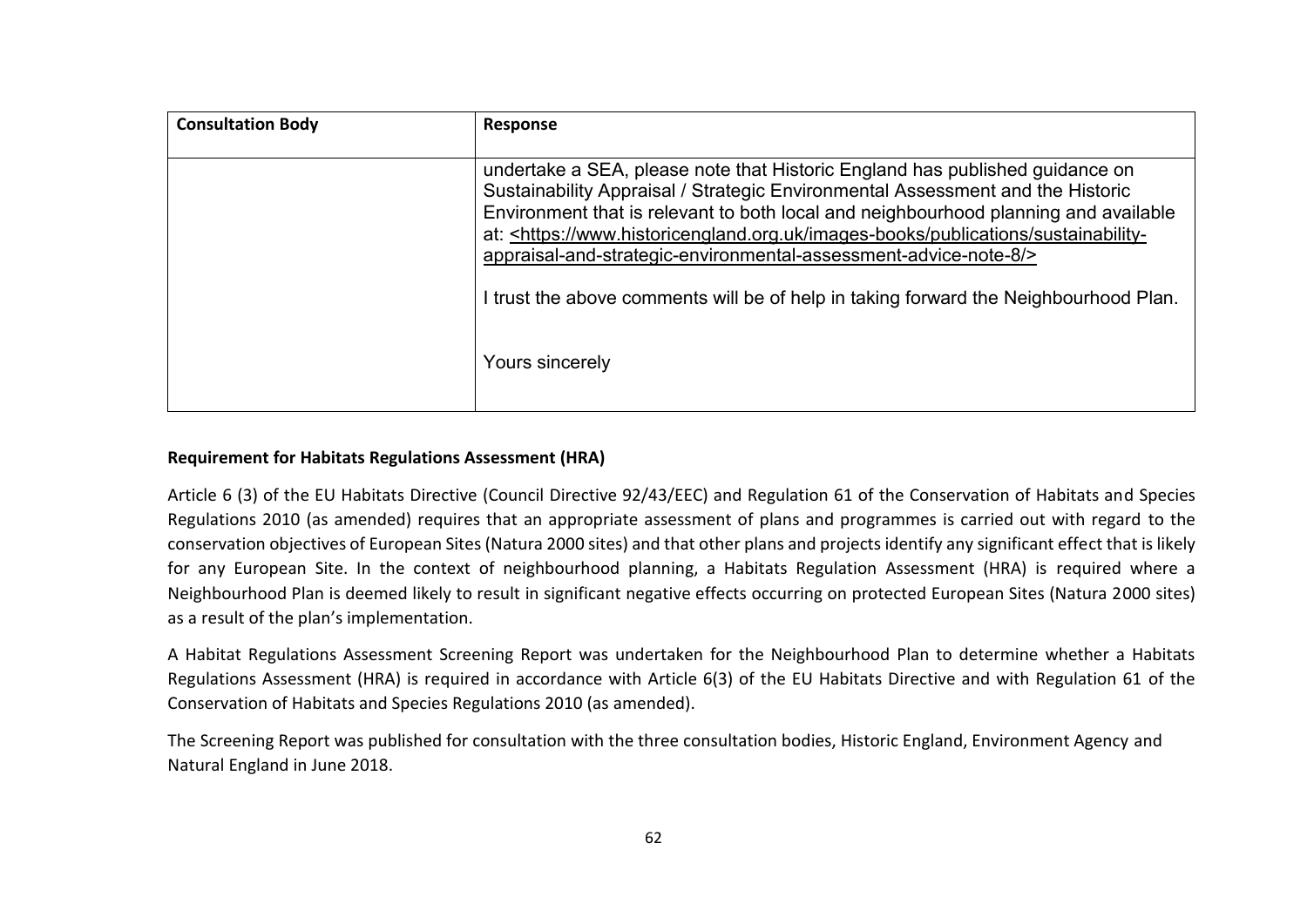The Screening Assessment Report set out a summary of findings:

## " **4.3 Screening Outcome**

- *4.3.1.The sensitivities and vulnerabilities of the 12 Natura 2000 sites outlined above have already been identified in the HRA for the Solihull Local Plan and the Solihull Gypsy and Traveller Site Allocations plan. The screening assessment concluded that there would be no likely significant effect on the Natura 2000 network, either alone or in combination with other local plans.*
- *4.3.2.The Berkswell NDP is unlikely to significantly increase the quantum of development contained within the Solihull Local Plan or the Gypsy and Traveller Site Allocations Plan and the Berkswell NDP should be in general conformity with the statutory Development Plan.*
- *4.3.3.The screening assessment therefore concludes that the Berkswell NDP does not require a full HRA to be undertaken."*

## **The Summary and Conclusions are set out in Section 5 of the report:**

## **"***5. Summary and Conclusions of the Screening Assessments*

#### *Summary*

- *5.1.1. Berkswell Parish forms a large rural area within the Metropolitan Borough of Solihull. It is mainly designated as Green Belt, but includes part of the settlement of Balsall Common which is inset from the Green Belt. The Parish area includes Berkswell village which is a Conservation Area and a number of smaller settlements and scattered farms.*
- *5.1.2. The Berkswell NDP is unlikely to significantly increase the quantum of development proposed within the Solihull Local Plan or the Gypsy and Traveller Site Allocations Plan and it is expected to be in general conformity with the statutory Development Plan. The draft policies that are proposed in the Berkswell NDP seek to provide a local interpretation, clarify and add detail to the strategic policies of the Local Plan. The Berkswell NDP does not therefore propose a significantly different policy direction to the adopted Development Plan in Solihull.*

## *1.1. Strategic Environmental Assessment*

*5.2.1. The SEA screening assessment concluded that the policies in the Berkswell NDP are likely to be in general conformity with the strategic policies of the adopted Development Plan. It is therefore unlikely that there will be any significant environmental effects arising from the Berkswell NDP that were not covered in the Sustainability Appraisal / SEA of the Solihull Local Plan and the Gypsy and Traveller Site Allocations Plan.*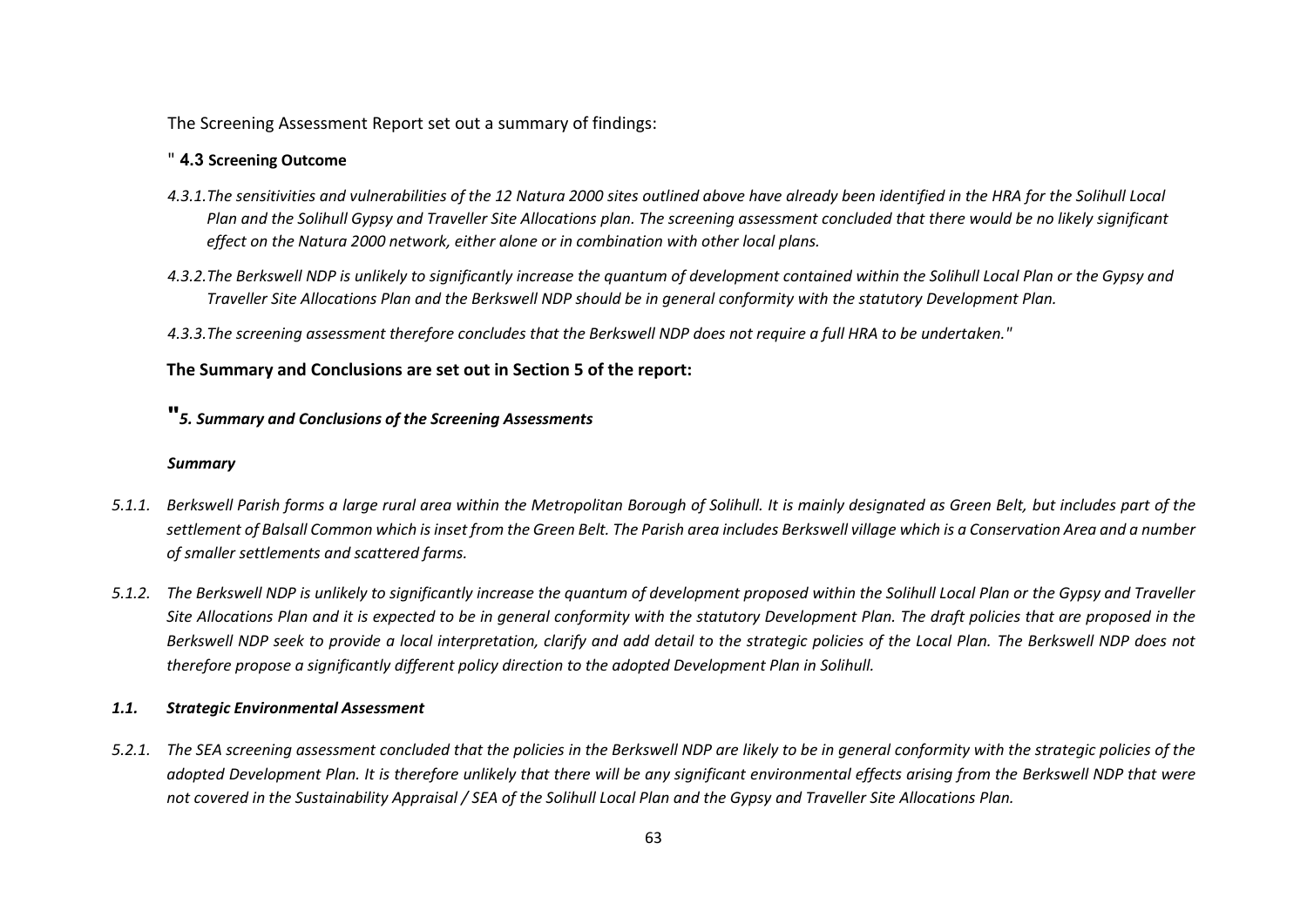#### *5.2.2. It is therefore concluded that the Berkswell NDP does not require a full SEA to be undertaken.*

#### *1.2. Habitat Regulations Assessment*

- *5.3.1. The policies of the Solihull Local Plan and the Gypsy and Traveller Site Allocations Plan have also been subject to HRA. The screening assessment for both documents concluded that there would be no likely significant effect on the Natura 2000 network, either alone or in combination with other local plans.*
- *5.3.2. For the reasons outlined above, it is also concluded that the Berkswell NDP does not require a full HRA to be undertaken."*

#### **European Convention on Human Rights**

The Submission Neighbourhood Plan is fully compatible with the European Convention on Human Rights. It has been prepared with full regard to national statutory regulation and policy guidance, which are both compatible with the Convention. The Plan has been produced in full consultation with the local community. The Plan does not contain policies or proposals that would infringe the human rights of residents or other stakeholders over and above the existing strategic policies at national and district-levels, as demonstrated below.

The Human Rights Act 1998 incorporated into UK law the European Convention on Human Rights ("The Convention"). The Convention includes provision in the form of Articles, the aim of which is to protect the rights of the individual.

Section 6 of the Act prohibits public bodies from acting in a manner, which is incompatible with the Convention. Various rights outlined in the Convention and its First Protocol are to be considered in the process of making and considering planning decisions, namely:

Article 1 of the First Protocol protects the right of everyone to the peaceful enjoyment of possessions. No one can be deprived of possessions except in the public interest and subject to the conditions provided by law and by the general principles of international law. The Submission Neighbourhood Plan is fully compatible with the rights outlined in this Article. Although the Submission Plan includes policies that would restrict development rights to some extent, this does not have a greater impact than the general restrictions on development rights provided for in national law, namely the Planning and Compulsory Purchase Act 2004 and the Localism Act 2011. The restriction of development rights inherent in the UK's statutory planning system is demonstrably in the public interest by ensuring that land is used in the most sustainable way, avoiding or mitigating adverse impacts on the environment, community and economy.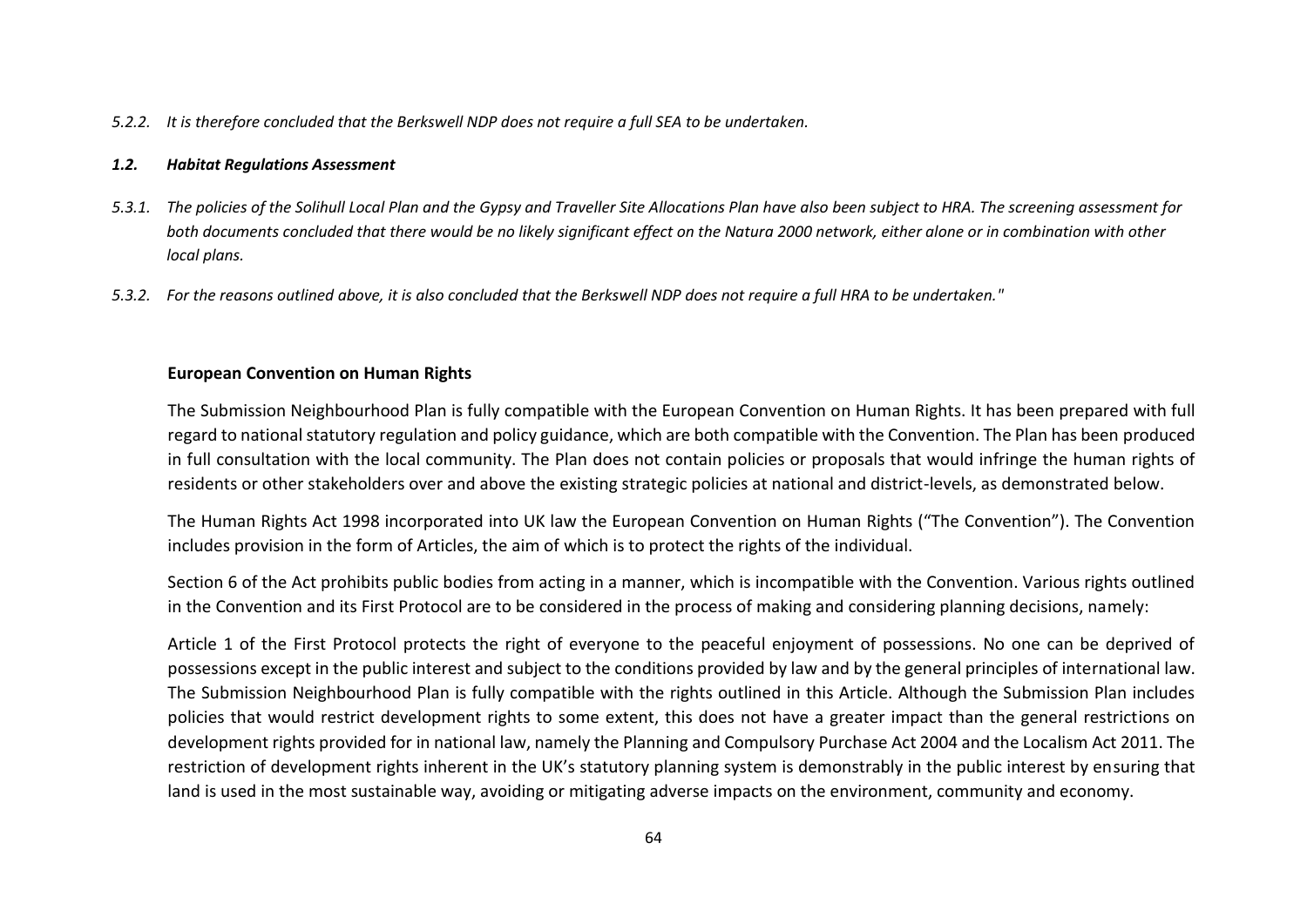Article 6 protects the right to a fair and public hearing before an independent tribunal in determination of an individual's rights and obligations. The process for Neighbourhood Plan production is fully compatible with this Article, allowing for extensive consultation on its proposals at various stages, and an independent examination process to consider representations received.

Article 14 provides that "The enjoyment of the rights and freedoms set forth in … [the] … European Convention on Human Rights shall be secured without discrimination on any ground such as sex, race, colour, language, religion, political or other opinion, national or social origin, association with a national minority, property, birth or other status." The Parish Council has developed the policies and proposals within the Plan in full consultation with the community and wider stakeholders to produce as inclusive a document as possible. In general, the policies and proposals will not have a discriminatory impact on any particular group of individuals. The NDP also promotes good accessibility for all, and by requiring provision of adequate on site car parking in new developments, aims to tackle and reduce high levels of car parking on or blocking pavements which currently has an adverse impact on some vulnerable groups such as the elderly, infirm and children using pushchairs.

## **3.7 g. Prescribed conditions are met in relation to the Order (or plan) and prescribed matters have been complied with in connection with the proposal for the order (or neighbourhood plan).**

The prescribed conditions have therefore been met in relation to the Neighbourhood Development Plan (NDP) and prescribed matters have been complied with in connection with the proposal for the Plan.